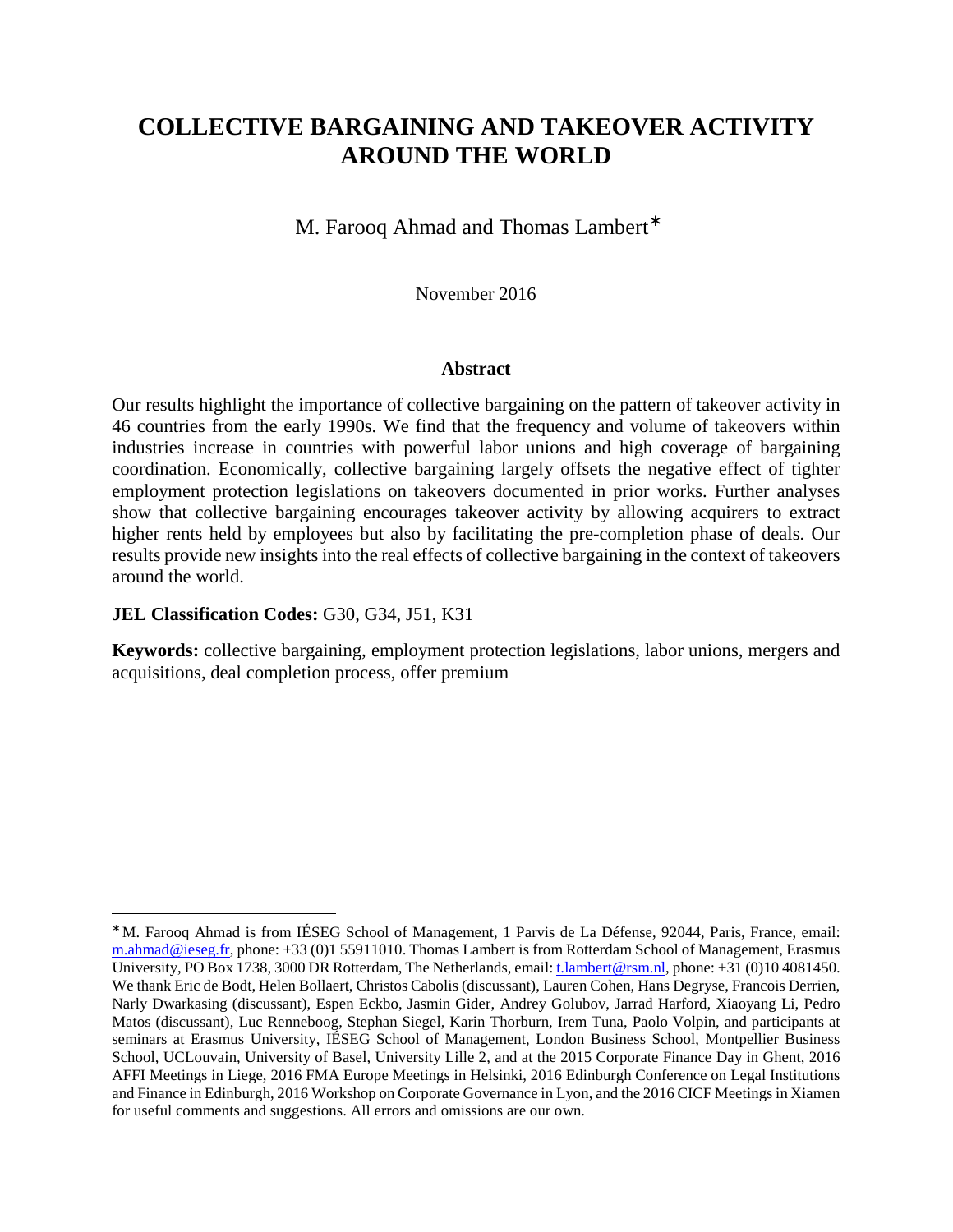# **COLLECTIVE BARGAINING AND TAKEOVER ACTIVITY AROUND THE WORLD**

## November 2016

## **Abstract**

Our results highlight the importance of collective bargaining on the pattern of takeover activity in 46 countries from the early 1990s. We find that the frequency and volume of takeovers within industries increase in countries with powerful labor unions and high coverage of bargaining coordination. Economically, collective bargaining largely offsets the negative effect of tighter employment protection legislations on takeovers documented in prior works. Further analyses show that collective bargaining encourages takeover activity by allowing acquirers to extract higher rents held by employees but also by facilitating the pre-completion phase of deals. Our results provide new insights into the real effects of collective bargaining in the context of takeovers around the world.

# **JEL Classification Codes:** G30, G34, J51, K31

**Keywords:** collective bargaining, employment protection legislations, labor unions, mergers and acquisitions, deal completion process, offer premium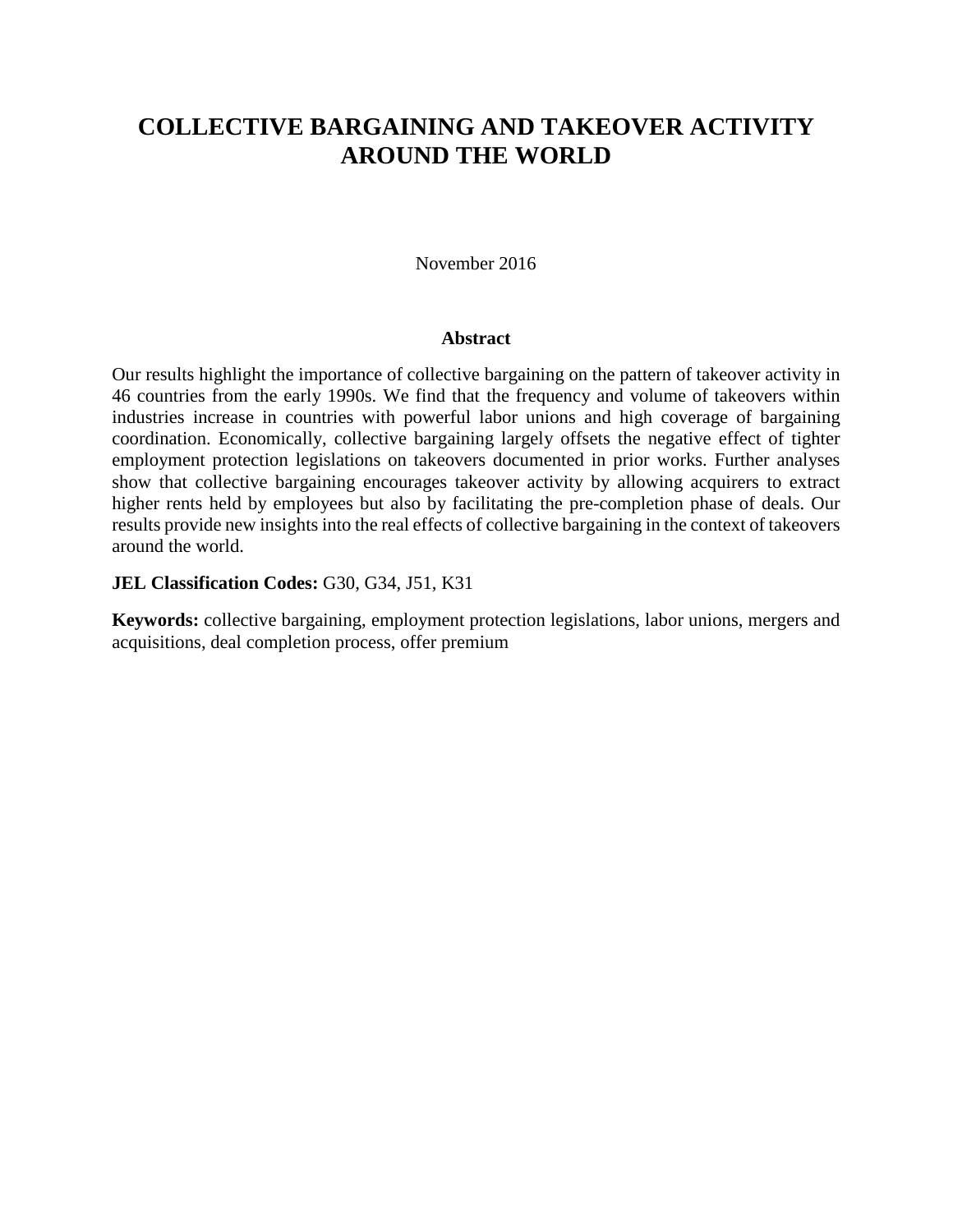## **1. Introduction**

 $\overline{a}$ 

Recent debate about the role of rank-and-file employees in the context of mergers and acquisitions (M&A) has highlighted the fact that the degree to which *laws* protect employees impacts on deal occurrence and performance (Alimov, 2015; John, Knyazeva and Knyazeva, 2015; Levine, Lin and Shen, 2015; Dessaint, Golubov and Volpin, 2016). Within OECD countries, Dessaint et al. (2016) show that tighter employment protection legislations hinder workforce restructuring and the associated synergy gains, resulting in less active takeover markets. However, this debate is rather silent on collective bargaining, whereas employment protection is largely achieved through this key and more flexible institutional feature (Cazes, Khatiwada and Malo, 2012).<sup>1</sup> This study asks whether and how collective bargaining impacts on M&A activity at the industry level around the world. Collective bargaining entails a process of joint decision making in which employment-related issues between employees and employer (or a group of employers) are negotiated. Collective bargaining thus captures the *actual* bargaining power of employees over the firm, contrasting with employment protection legislations which give employees *de jure* bargaining power.

In this paper we report a set of novel empirical regularities that counter standard theoretical intuition in the analysis of the role of rank-and-file employees following transfers of ownership and contributes to its understanding by focusing on the differential effect played by collective bargaining *and* employment protection legislations in shaping takeover markets across the globe. The results presented here confirm the findings of prior works by showing a direct and negative effect of employment protection legislations on takeover activity. However, we show that this result only depicts a partial picture. We also find a strong direct and positive effect of collective bargaining on takeover activity. Economically, the latter result further reveals that collective

<sup>&</sup>lt;sup>1</sup> The labor economics literature highlights the fact that looking at employment protection legislations in isolation can be misleading and should be examined together with other labor market institutions (Bertola, Boeri and Cazes, 2000). In fact, countries may embrace strict employment protection legislation reforms as a try to achieve at least moderate actual employment protection. This distinction is not purely hypothetical. Figure 1 illustrates that the strictness of employment protection legislations is hardly correlated with collective bargaining. This may indicate that collective bargaining exerts a complementary role to employment legislations by adapting the level of protection to the economic constraints while ensuring that the provision of legislation in place is met. In other words, when firms face industry shocks, collective bargaining adapts more easily to meet firms demand for flexibility in terms of employment protection. These considerations have direct and practical implications for deal outcome and performance and unveil that identifying the economic effects of collective bargaining is crucial to better comprehend the labor channel in the M&A literature.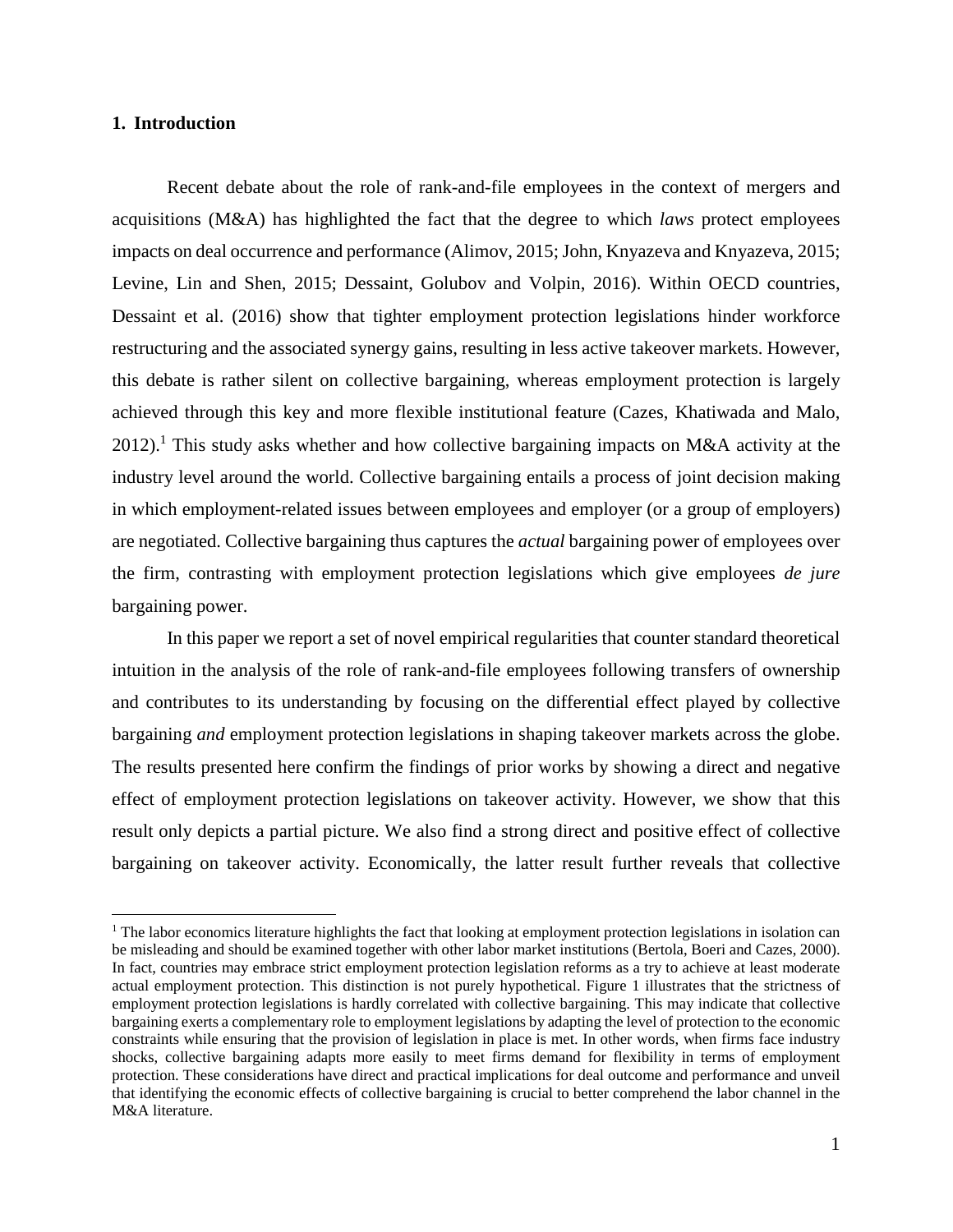bargaining considerably mitigates the negative effect of tightened employment protection legislations. The main explanation of the effect exerted by collective bargaining is intuitive: new employers (i.e., acquirers) achieve relatively greater gains in countries with high prevalence of collective bargaining by recouping larger rents—from above market wages and redundant employment—held by target employees, spurring in turn aggregate takeover activity. In what follows, we refer to this explanation as the "cost-cutting channel".

This study proceeds by focusing on the two most salient features of countries' collective bargaining system—namely, union density and bargaining coverage—and examine their impact on the frequency and volume of M&A around the world. Using comprehensive industry-level data from 46 countries over the period 1992 to 2010, we exploit intertemporal variations in collective bargaining across countries to isolate the industry effects of M&A activity that are caused by union density and bargaining coverage, respectively. Union density captures the strength of labor unions, while bargaining coverage goes some way in capturing the importance of collective agreements as opposed to individual contracts. We consider both features as they do not tell us alone the whole story. As Visser (2003, p. 367) explains: "union density is closer to measuring potential union bargaining pressure, … [whereas] bargaining coverage [is] closer to measuring the effectiveness of unions in providing and defending minimum standards of income and employment protection in labor markets."<sup>2</sup>

The empirical analysis shows that collective bargaining increases the frequency and volume of M&A at the industry level. The size of the effect is substantial. A one standard deviation increase in union density (resp. bargaining coverage) leads to a 7.2% (resp. 10.7%) increase in the frequency of M&A within industries. Similarly, a one standard deviation increase in union density (resp. bargaining coverage) increases the volume of M&A by 1.7% (resp. 2.6%). In addition to industry-country and industry-year fixed effects, we contemporaneously control for industry levels of competition, leverage, growth prospects and profitability as well as countries' macroeconomic and institutional environment—variables that have been shown to affect M&A activity. In other words, we directly control for industry effects of M&A activity that come through changes in industry-country-level and country-level variables that are brought about by union density and bargaining coverage. Thus, the effect of collective bargaining on the pattern of M&A activity that

<sup>2</sup> See also Flanagan (1999) and OECD (2004) in the labor economics literature.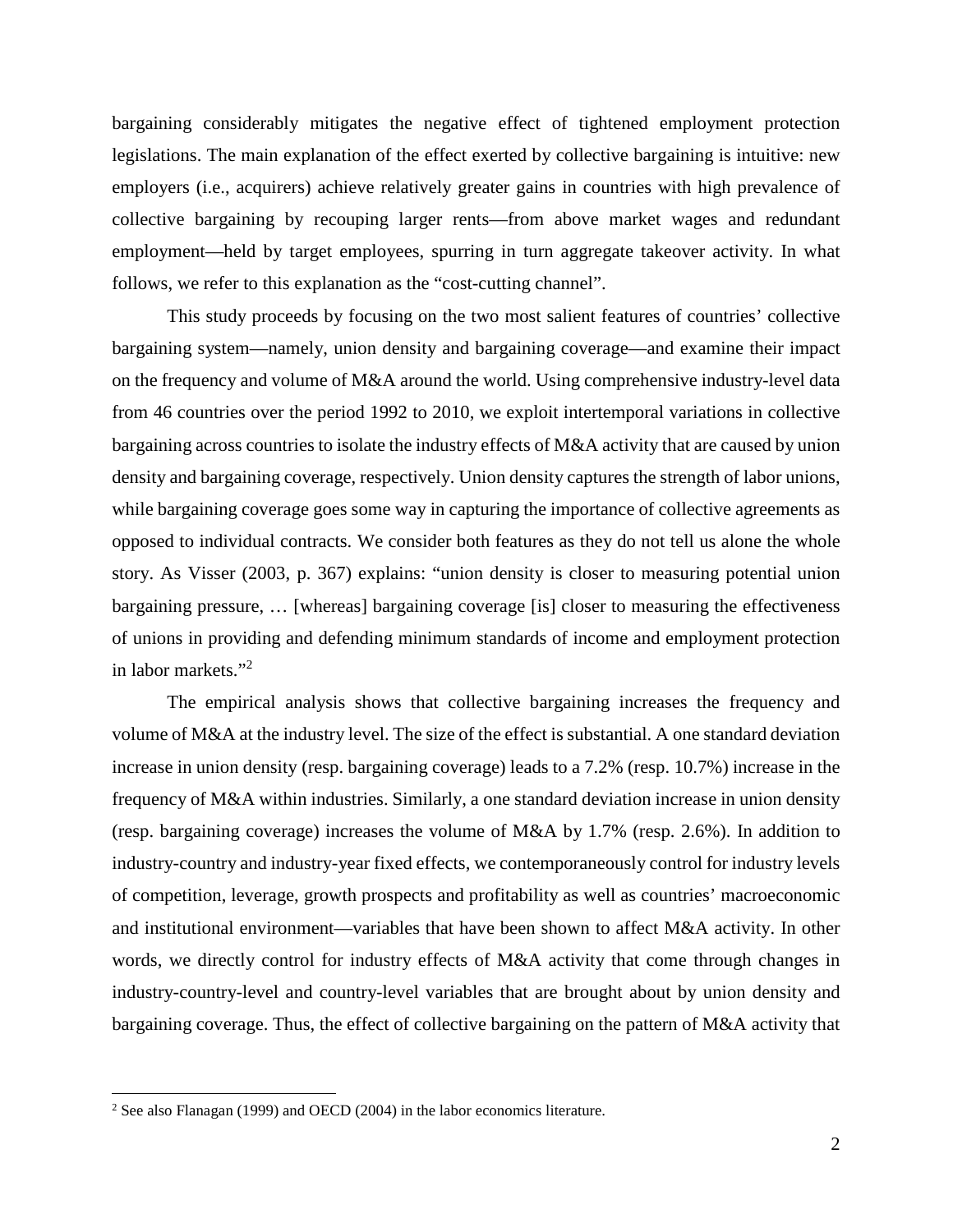we document is independent of the other determinants of M&A activity.<sup>3</sup> Moreover, we assess the combined effect of collective bargaining and employment protection legislations. We find that the positive effects of collective bargaining still hold after controlling for employment protection legislations and, economically, outweigh the adverse effects produced by employment protection legislations on takeover activity. We also report some evidence of a more pronounced effect of union density in countries with stricter employment protection legislations.

Next, we report evidence supporting the cost-cutting channel as the main explanation of our findings. First, we explore cross-sectional heterogeneity of the relationship. Consistent with the view that a reason of firms' attractiveness is linked to the operational gains from active costcutting (including layoffs) after takeovers, we find that the positive effect of collective bargaining on M&A activity is stronger in labor-intensive industries. Second, we further gauge this costcutting channel by estimating the *magnitude* and *direction* of wealth transfers from employees to shareholders in target firms. Shleifer and Summers (1988) argue that a large part of the takeover premium comes from rent expropriation from employees. Collective bargaining is generally viewed as a rent-seeking institution that successfully captures quasi-rents, such as higher wage premiums and staffing levels, which could have otherwise flowed to shareholders in the form of higher profits. We show that greater collective bargaining leads to higher takeover premiums accruing to target shareholders, as proxied by target announcement returns (see Schwert, 2000). In a multivariate regressions accounting for a host of potentially correlated effects, we find that target firms in countries with high levels of collective bargaining experience higher announcement returns. As an example, target return around the announcement date increases by 51.9% to 64.2% of its unconditional average of 19.5% when a country's union density rate increases by one standard deviation. For average-sized target firms, this means an expected gain of \$96.4-119.1 million. All else equal, collective bargaining generates substantial gains for target shareholders. We find similar results when we look at offer premiums. Third, we examine the effects of collective bargaining on post-takeover workforce restructuring. We find that takeovers and mergers reduce combined firm employment, but higher collective bargaining is associated with greater reduction in the combined firm workforce. This result suggests that post-takeover reduction

<sup>&</sup>lt;sup>3</sup> We further mitigate omitted variable concerns by demonstrating that changes in collective bargaining systems are not due to changes in macroeconomic fundamentals and institutional arrangements that could potentially positively affect takeover markets.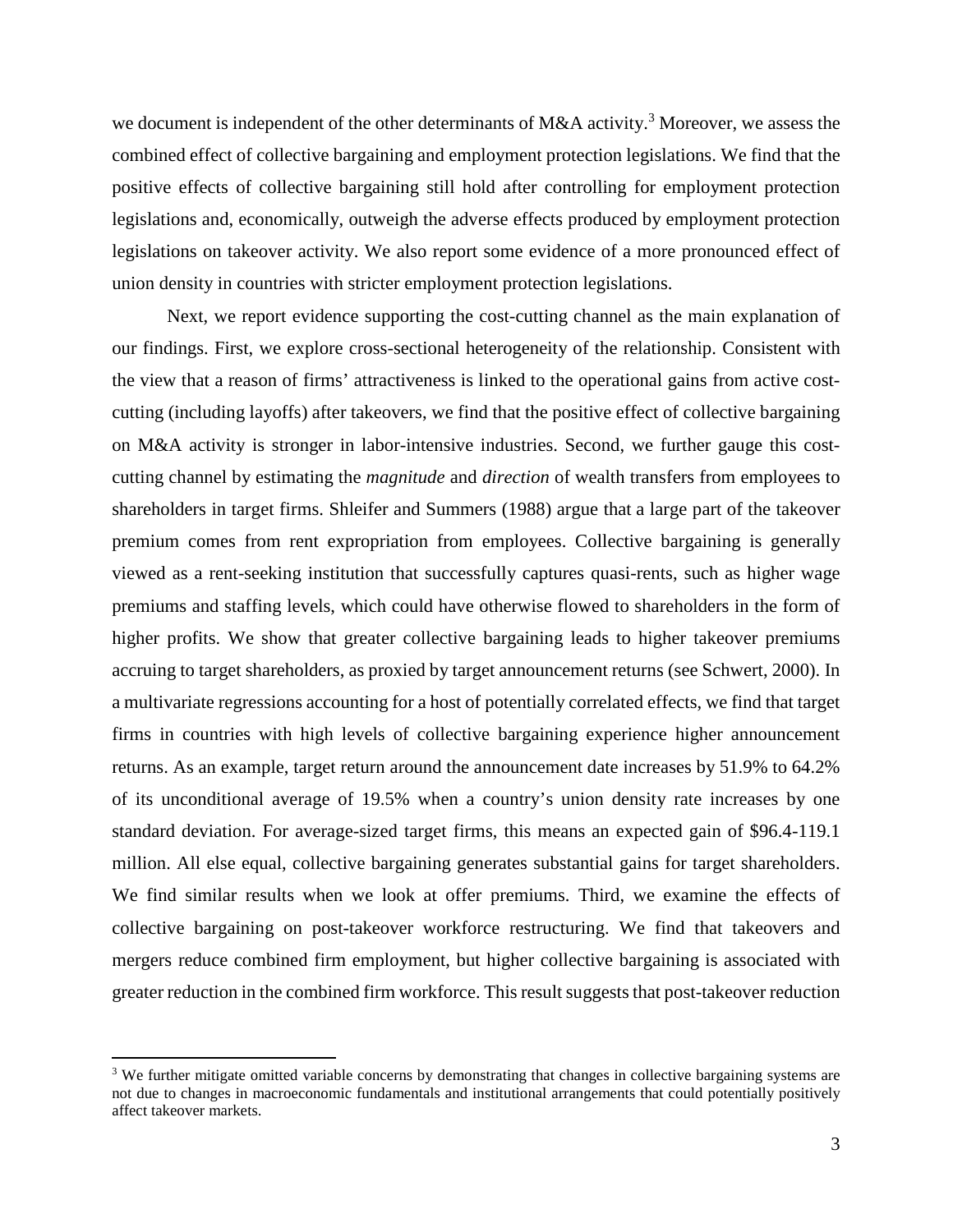in staffing levels is an important *source* of wealth transfers accruing to target shareholders, which further reinforces the cost-cutting channel interpretation of our main findings.

Furthermore, we document that our findings on takeover activity cannot be explained by the cost-cutting channel *alone*. We show that collective bargaining also enhances takeover activity by facilitating the pre-completion phase of M&A deals. The complexities of the negotiation process after the signing of an initial merger agreement can be overcome when the dialog with social partners is enhanced and led by collective bargaining. In particular, dealing with due diligence research and employment issues in a timely, coordinated and cooperative way is crucial for the outcome of takeover plans and, ultimately, for the realization of synergy gains.<sup>4</sup> Collective bargaining allows mitigating the adverse effects causing tension between the acquirer and employees and also converging both parties to an amicable solution should any conflicts occur such as exploring alternatives for employees, including reassignment, early retirement, reconversion, etc. We find that collective bargaining (as measured by union density and bargaining coverage) significantly increases the probability of deal completion and reduces deal completion duration (i.e., the length of deal negotiation, measured by the number of calendar days between the announcement date and the completion date). The size of the effect is also meaningful. A one standard deviation increase in union density (resp. bargaining coverage) implies a 7.9% (resp. 6.4%) increase in the probability of deal completion and a reduction in deal duration by 33 (resp. 20) calendar days, which is about 35% (resp. 21%) shorter than the average deal duration of 97 days in our sample. In line with our prior results on M&A activity, we also find that employment protection legislations decrease the probability of deal completion but have no significant impact on deal completion duration. All our results on the deal completion process complement the "costcutting" explanation of the positive relationship between collective bargaining and takeover activity.

We also explore other plausible underlying mechanisms. Specifically, we analyze how cross-sectional variation in collective bargaining alters our baseline results. First, we investigate

<sup>&</sup>lt;sup>4</sup> See Kamakura (2006) and the many examples cited therein. Kamakura (2006) thoroughly analyzes M&A activity in the chemical industry and demonstrates that social dialog and collective bargaining are of special significance, especially in Europe, for chemical firms, which are under constant pressure to adapt to changing industry structure (i.e., by expanding inorganically or restructuring). Kamakura (2006, p. 93) uncovers that: "Social partners in the chemical industry believe that collective bargaining is the best tool to systematically and effectively cope with any changes because collective bargaining agreements are the panacea for deciding all labour matters in a transparent way, as well as providing the parties with the necessary flexibility in solving problems related to restructuring."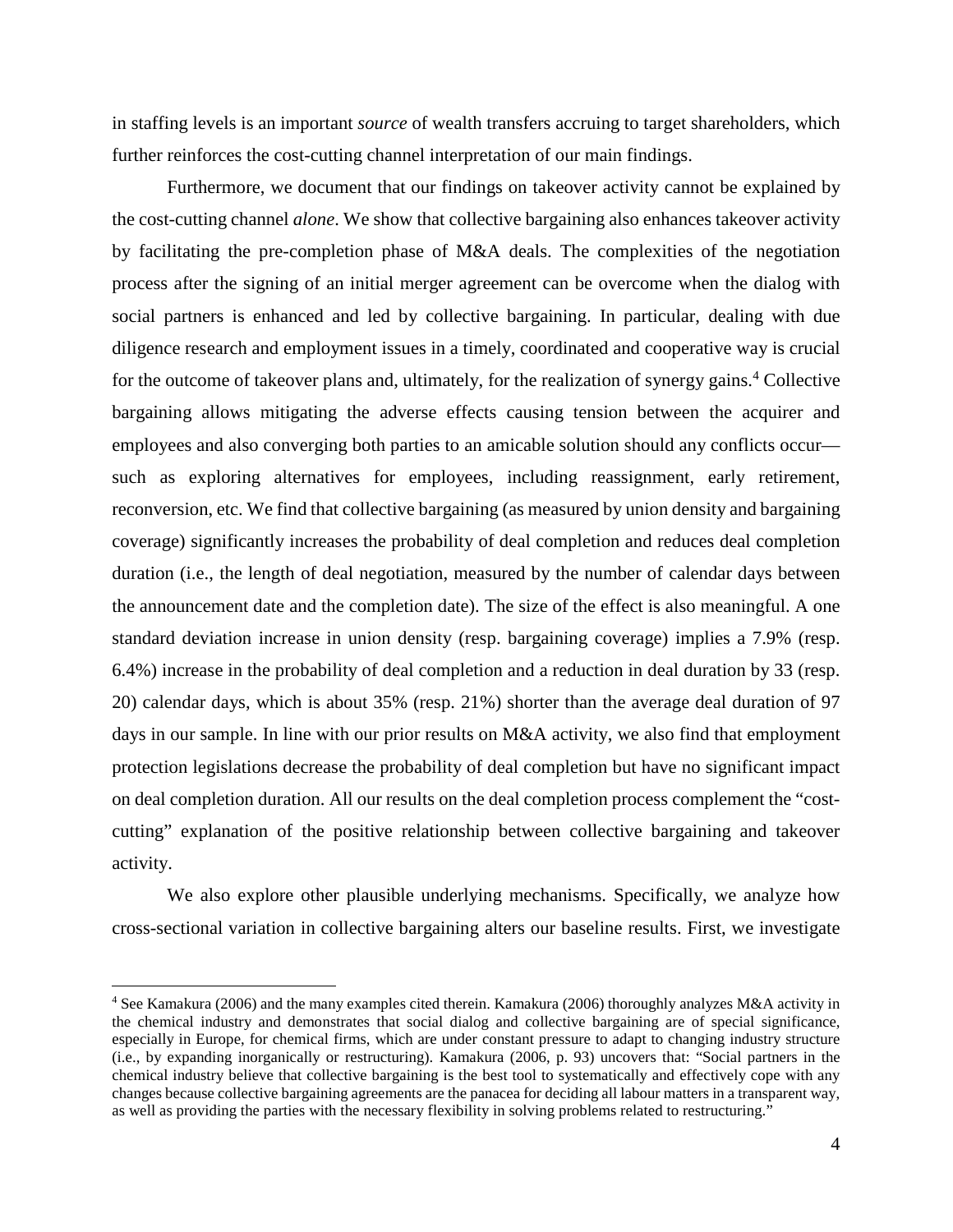innovation-intensive industries. Better protecting employees can be seen as a way to incentivize them to increase their investment in skills and to take more successful and innovative pursuits (Acharya, Baghai and Subramanian, 2013, 2014). Therefore, countries with high levels of collective bargaining could constitute a comparative advantage for acquirers in innovationintensive industries. However, our tests on M&A activity within these industries rule out the possibility of this innovation-based explanation. Second, we explore the potential differential effect of collective bargaining over business cycle fluctuations. We show a more pronounced effect of collective bargaining in recession periods, suggesting that in the absence of revenue enhancement opportunities in such periods, acquirers choose targets with high potential of costcutting (i.e., when collective bargaining is high).

Finally, our results are robust to further checks. We gauge the sensitivity of our results to various subsamples to verify whether our findings are not confined to subsets of particular takeover markets such as in the UK and US, in Scandinavian countries, in non-OECD countries, or in heavily regulated industries. Then we use other data sources for our indicators of collective bargaining. We also verify the sensitivity of our results to sample selection issues by imposing different criteria to select and weigh the M&A deals included in our analyses. We do not find any evidence that changes our prior conclusions.

This paper contributes to the empirical literature on labor and takeovers. Early works study employment outcomes following takeovers. From hostile takeovers taking place in the 1980s, Bhagat, Shleifer and Vishny (1990) find that layoffs explain 10-20% of the average takeover premium. Brown and Medoff (1988) and Kaplan (1989) find consistent results in other contexts. Among the more recent works, Li (2013) studies productivity changes after takeovers and finds that target plants undergo significant job destruction, among other operating cost reductions. Davis, Haltiwanger, Handley, Jarmin, Lerner and Miranda (2014) document that private equity buyouts lead to greater job loss at establishments operated by target firms. Ouimet and Zarutskie (2016) show that some firms pursue M&A in order to efficiently increase the workforce. Other works move one step further to investigate the role of labor unions in takeovers. These works rely on the US setting and include Rosett (1990), Becker (1995), and Li (2012). Rosett (1990) and Becker (1995) show that takeovers result in the redistribution of rents held by unionized labor to shareholders. Li (2012) analyzes the role of labor unions in protecting workers' interests in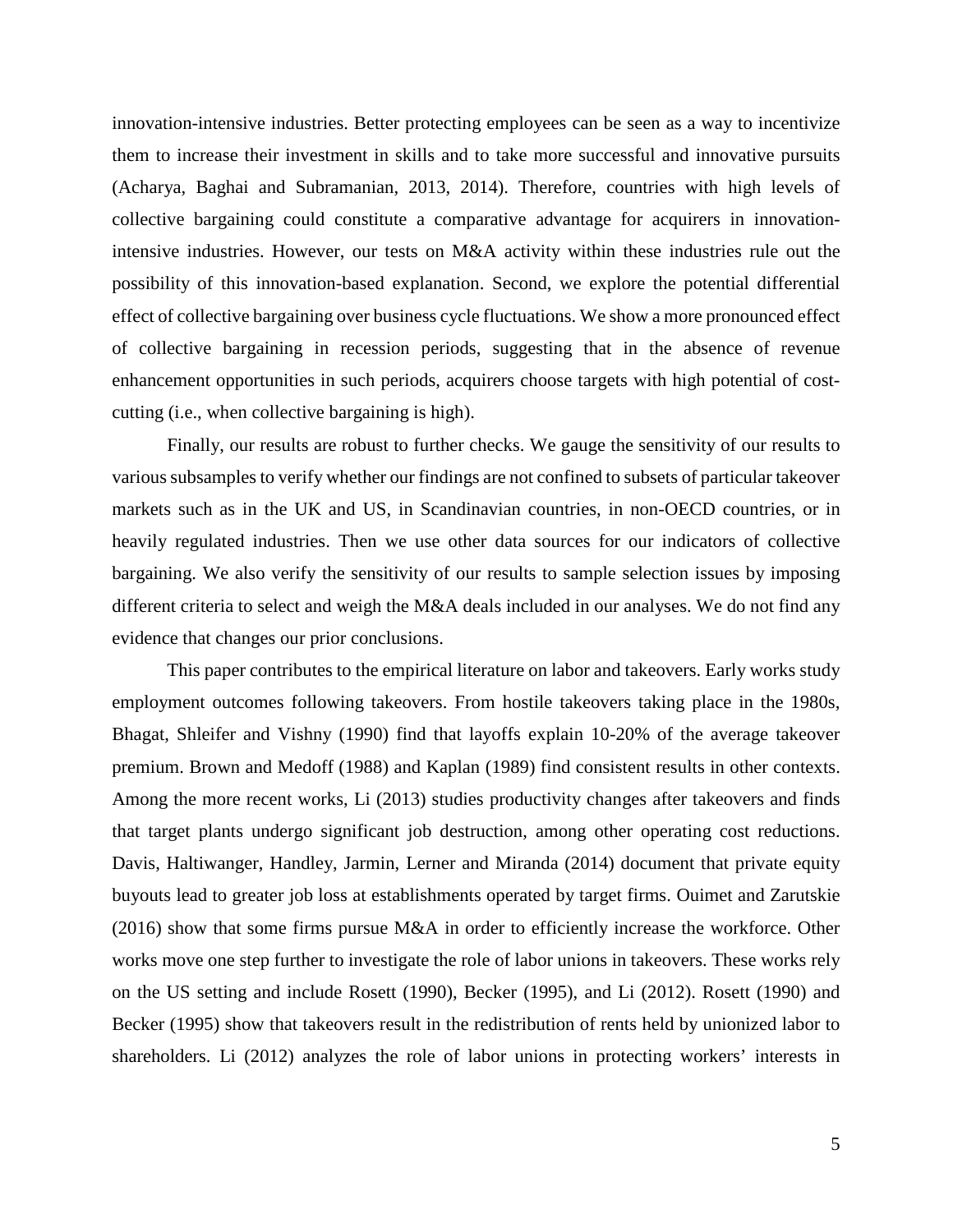takeovers. He finds that targets in more unionized industries experience worse wage and employment outcomes after takeovers.

Recent studies focus on employment protection legislations and M&A activity. Empirical evidence is quite mixed. John et al. (2015) find that acquirers from US states that have passed the right-to-work statutes experience lower announcement returns.<sup>5</sup> However, they report that the volume of acquisition activity is not significantly different between weak labor rights and strong labor rights states. Alimov (2015) shows that countries with tighter employment regulations correlate with higher levels of cross-border merger activity. In contrast, Dessaint et al. (2016) document reductions in takeover activity and synergies after the passage of major employment legislation reforms that increase employment protection in 21 OECD countries over the period 1985-2007. In this paper, we complement their work along two important dimensions. First, we confirm that the reduced takeover activity in response to tighter employment legislations continues to hold using a sample covering a larger set of developed and developing countries. Their sample comprises about 70% of deals that took place in the UK or US. Both countries are very different from the average country in our sample of 46 countries in the 1992-2010 interval. Second, we concentrate our analysis on employment protection afforded by collective bargaining and show that the negative effect of legislations is offset by the positive effect of collective bargaining.<sup>6</sup> To the best of our knowledge, this is the first comprehensive study providing worldwide evidence on the effects of collective bargaining on M&A activity and identifying the explanatory factors of its effects.

This paper also builds on the literature on cross-country determinants of M&A activity. Rossi and Volpin (2004) find that better investor protection is associated with high rate of successful M&A deals, more attempted hostile takeovers and fewer cross-border deals. They also report that takeover premiums are higher in countries with better investor protection. In an industry-level analysis, like ours, Bris, Brisley and Cabolis (2008) examine the effects of crossborder mergers that are associated with differences in investor protection. They find that the Tobin's *Q* of an industry is positively related to the percentage of the market capitalization in the industry that is acquired by firms coming from countries that are more protective. Bris, Cabolis

<sup>&</sup>lt;sup>5</sup> Levine et al. (2015) report similar findings on acquirer returns using a sample of cross-border deals in OECD countries.

<sup>&</sup>lt;sup>6</sup> Exploiting a discontinuity in unionization at majority voting threshold, Tian and Wang (2016) find that unionization has a negative impact on US firm's takeover exposure and merger gains.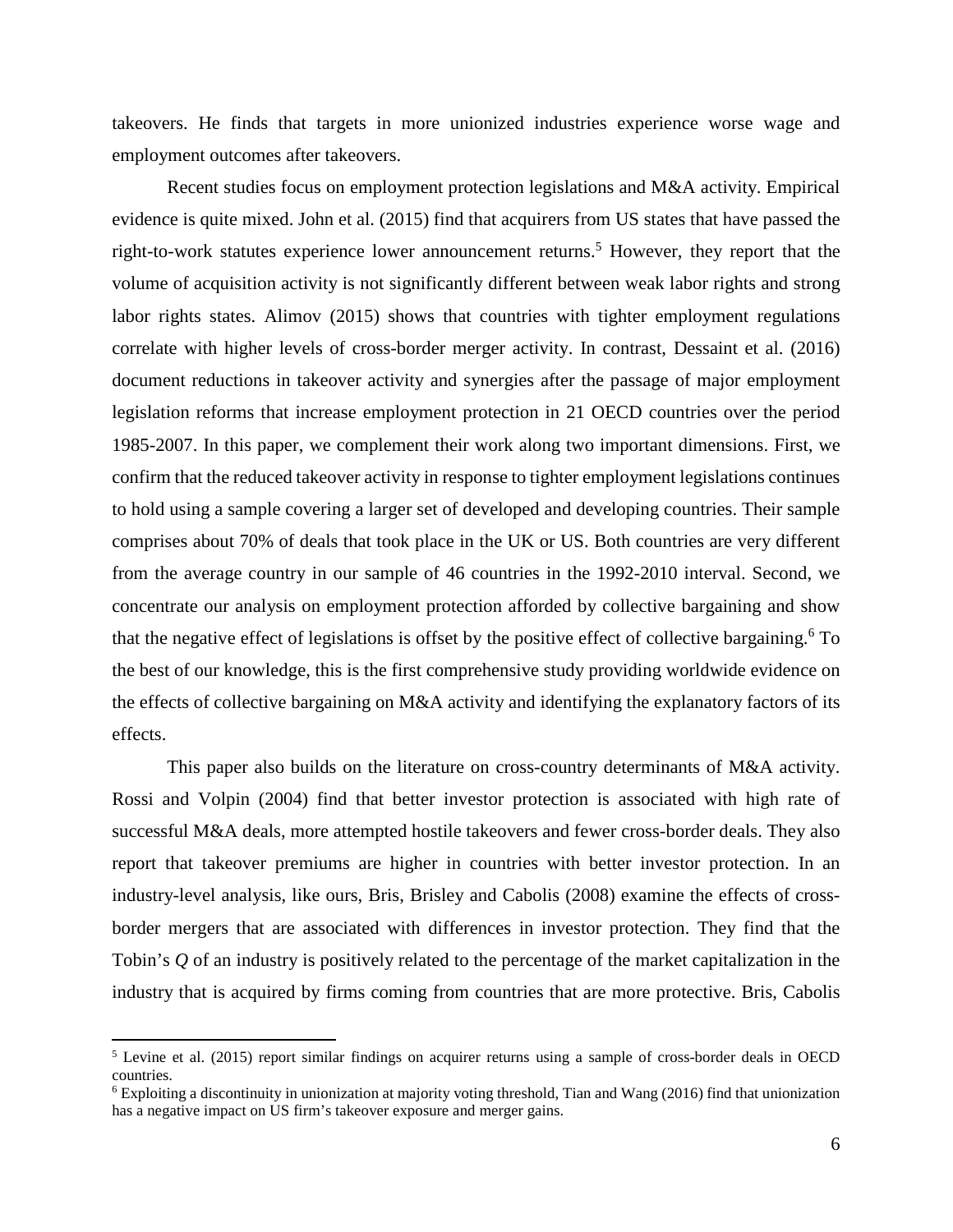and Janowski (2010) and Lel and Miller (2015) document that countries adopting takeover and anti-trust laws experience an increase in aggregate M&A activity. Ahern, Daminelli and Fracassi (2015) highlight the role of national culture in merger decisions around the world. Our paper adds to this literature by identifying a significant effect of collective bargaining on M&A activity within industries in a large cross-section of countries over two decades.

The rest of the paper proceeds as follows. Section 2 develops empirical predictions. Section 3 describes the data, while section 4 contains regression results. Section 5 concludes.

## **2. Hypotheses Development**

 $\overline{a}$ 

The pursuit of synergy gains arising from operating improvements often justify takeover decisions.<sup>7</sup> Devos, Kadapakkam and Krishnamurthy (2009) estimate and decompose the synergy gains from a sample of 264 large mergers and report that the larger part of synergy gains (about 80%) result from operating improvements. Assuming that acquirers will undertake takeovers that create positive net present value, they will target firms that allow the realizations of these operating synergy gains. Operating improvements largely come from adjusting employment terms and conditions, which often implies laying off redundant employees and cutting off wages. Employees as a group have thus incentives to protect themselves to cope with employment uncertainty.

Employment protection can be achieved either through legislation or collective bargaining (Cazes et al., 2012). Employment protection legislations encompass labor codes, employment protection acts, and other types of laws, while collective bargaining is the process through which employees and employer(s) actually arrive at an agreement determining both terms and conditions of employment and labor relations. There are significant linkages between the two labor market institutions and it is important to consider them together as they affect firms' strategic objectives and also employees' welfare. However, collective bargaining plays a crucial complementary role to legislations by facilitating the adaptability of firms to various economic constraints while ensuring employment protection. In other words, collective bargaining adapts easily, when firms face changing industry environment, to meet firms demand for flexibility in terms of employment protection. Collective bargaining thus captures much better the actual bargaining power of employees over the firm.

<sup>&</sup>lt;sup>7</sup> See pioneering works of Gort (1969), Jensen (1993), and Mitchell and Mulherin (1996).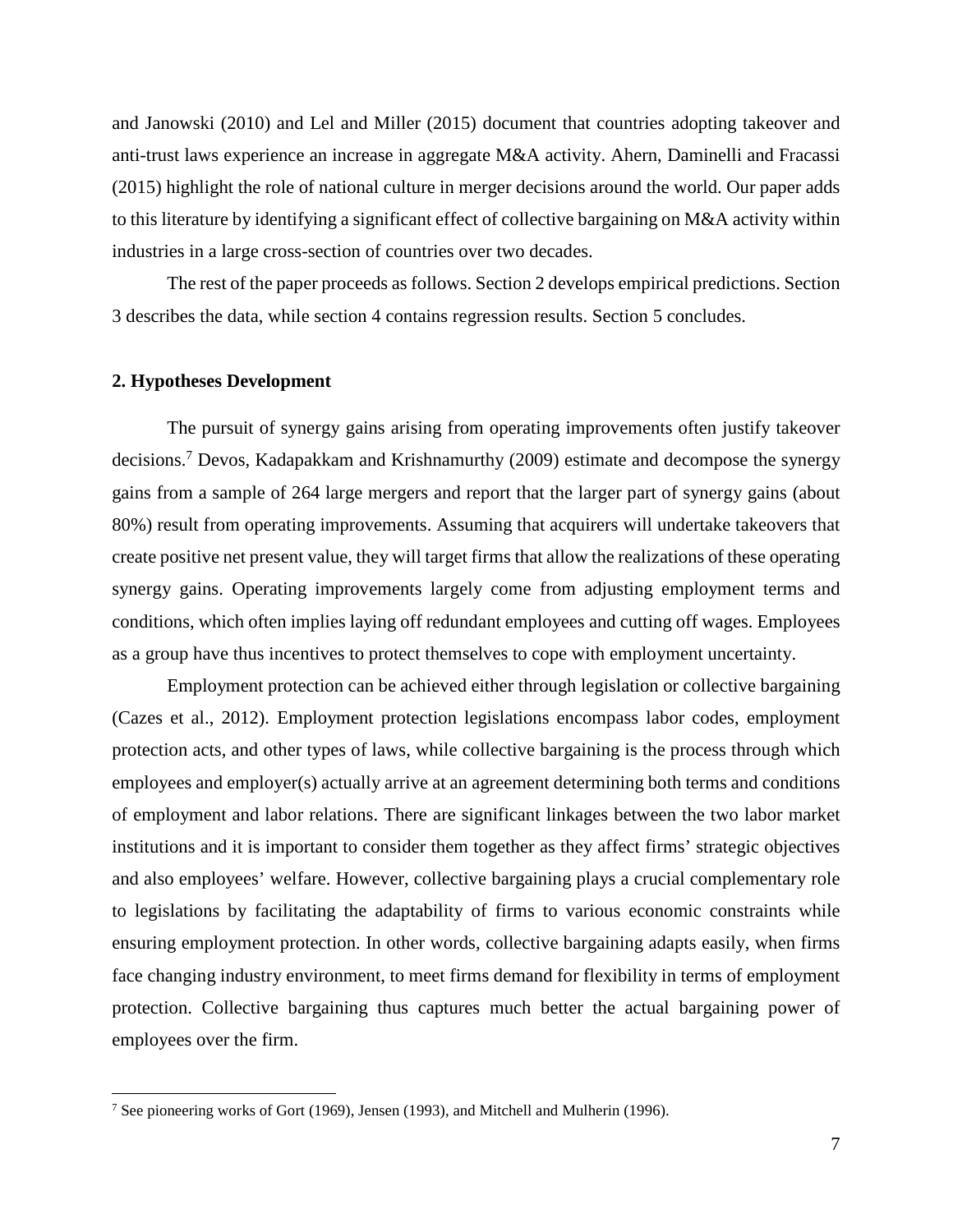Therefore, in countries with powerful labor unions and high coverage of bargaining coordination (i.e., countries with high prevalence of collective bargaining), managers are more prone to tie with employees, who are more inclined to benefit from rents of this relationship, especially when strong managerial incentives are absent. Employee rents may mostly take the form of higher wages and staffing levels.<sup>8</sup> Cronqvist, Heyman, Nilsson, Svaleryd and Vlachos (2009) consistently show that entrenched managers pay their employees more. Such manager-employees agreements negatively impact on firm value and, thereby, render the firm more attractive in the eyes of potential acquirers. Indeed, a change in ownership can break these collusive agreements between managers and employees, leading to greater gains originating from rents held by target employees. The more employees have bargaining power over (incumbent) managers, the greater the gain opportunities for the new employer (i.e., the acquirer). In other words, greater employee rents, associated with tighter collective bargaining, are seen as important sources of post-takeover gains accruing to shareholders, in turn fostering takeover activity. Thus, we have the following empirical prediction: *The frequency and volume of M&A are enhanced in countries with high level of collective bargaining*.

In line with this prediction, Shleifer and Summers (1988) put forward a theory of takeovers as breaching existing contracts, either explicit or implicit, between incumbent managers and firm stakeholders.<sup>9</sup> The authors argue that acquirers renege on existing contracts and expropriate rents from target firm stakeholders. Anticipating this breach of contract, target shareholders demand higher prices from acquirers, and thus the post-takeover transfers show up as (part of) the takeover premiums. The victims of such redistributions are, among firm stakeholders, mostly employees. Consistent with this idea, Rosett (1990) and Becker (1995) find wealth concessions by unions in takeovers. On the sources of these wealth transfers, Li (2012) reports relatively more wage and employment reductions after transfers of ownership in unionized US firms. We therefore predict that *takeover premiums are higher in countries with high level of collective bargaining*.

Conceptually, the discussion above applies to collective bargaining at the national level. However, collective bargaining at the industry level between individual labor unions and employer associations is a central arena for setting wage and employment conditions in some countries,

<sup>&</sup>lt;sup>8</sup> Pagano and Volpin (2005) argue that managers offer higher wage premiums in return for workers' support to avert hostile takeovers.

<sup>&</sup>lt;sup>9</sup> Garvey and Gaston (1997) later formalize this view.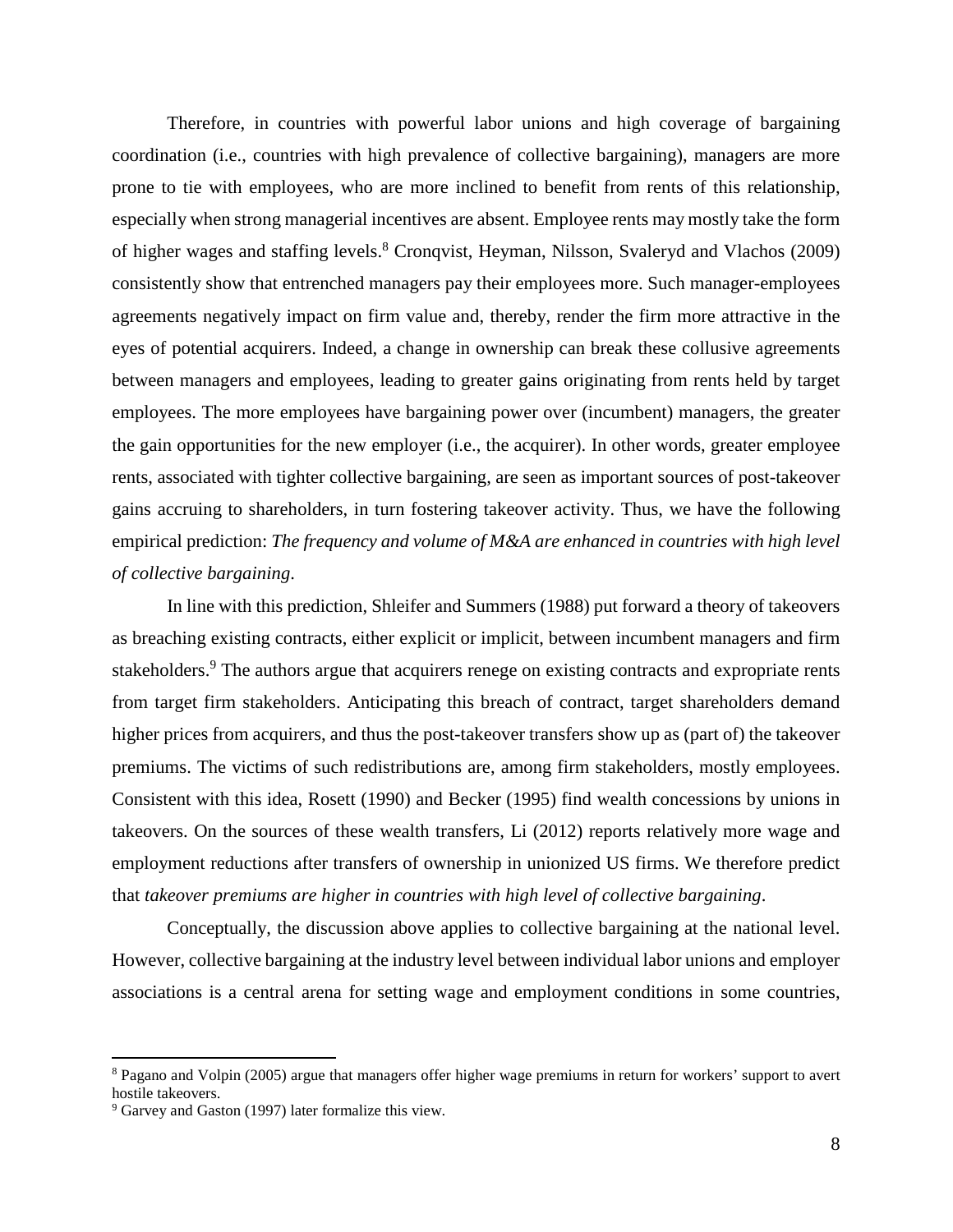which may cast some doubts on the importance of collective bargaining at the national level that we investigate. We address this possibility by including interacted industry and year fixed effects to control for industry-level dynamics. Moreover, considering the national level of collective bargaining constant, acquirers may be discouraged in their willingness to restructure the workforce after the takeover or may remain constrained in their ability to do so, altering the expected profits from of a reappropriation of employee rents in countries with high collective bargaining. We thus explore the role of collective bargaining during the negotiation process; that is, during the period elapsing after the signing of an initial merger agreement and the deal completion. In addition to takeover activity and premiums, we study whether collective bargaining benefits acquirers by facilitating the completion process. In particular, timely dialogue and prior consultations rendered possible due to collective bargaining—are more likely to lead to successful takeovers because they enable acquirers to retain the support and cooperation of employees (see Kamakura, 2006, for a detailed discussion). Concretely, collective bargaining allows better quality exchange of information with employees when firms are acquired (i.e., by explaining and giving reasons for such changes) and it also allows better management of social plans resulting from takeovers and mergers (i.e., by exploring and offering alternatives to dismissals, such as reassignment, reconversion, training, early retirement, personalized worker support). In this respect, collective bargaining plays a central role in, e.g., negotiations, (time-constrained) due diligence research, and the resolution of employment issues. Hence, *the probability (resp. duration) of deal completion is higher (resp. lower) in countries with high level of collective bargaining*.

## **3. Sample, Variables Definitions and Descriptive Statistics**

# *3.1. Sample Composition and Data Sources*

 Our sample of M&A deals is obtained from the Securities Data Corporation's (SDC) database for 46 countries covered by the Institutional Characteristics of Trade Unions, Wage Setting, State Intervention and Social Pacts' (ICTWSS) database over the period 1992-2010. Our sample period starts in 1992 because it is the first year when the data quality in the SDC database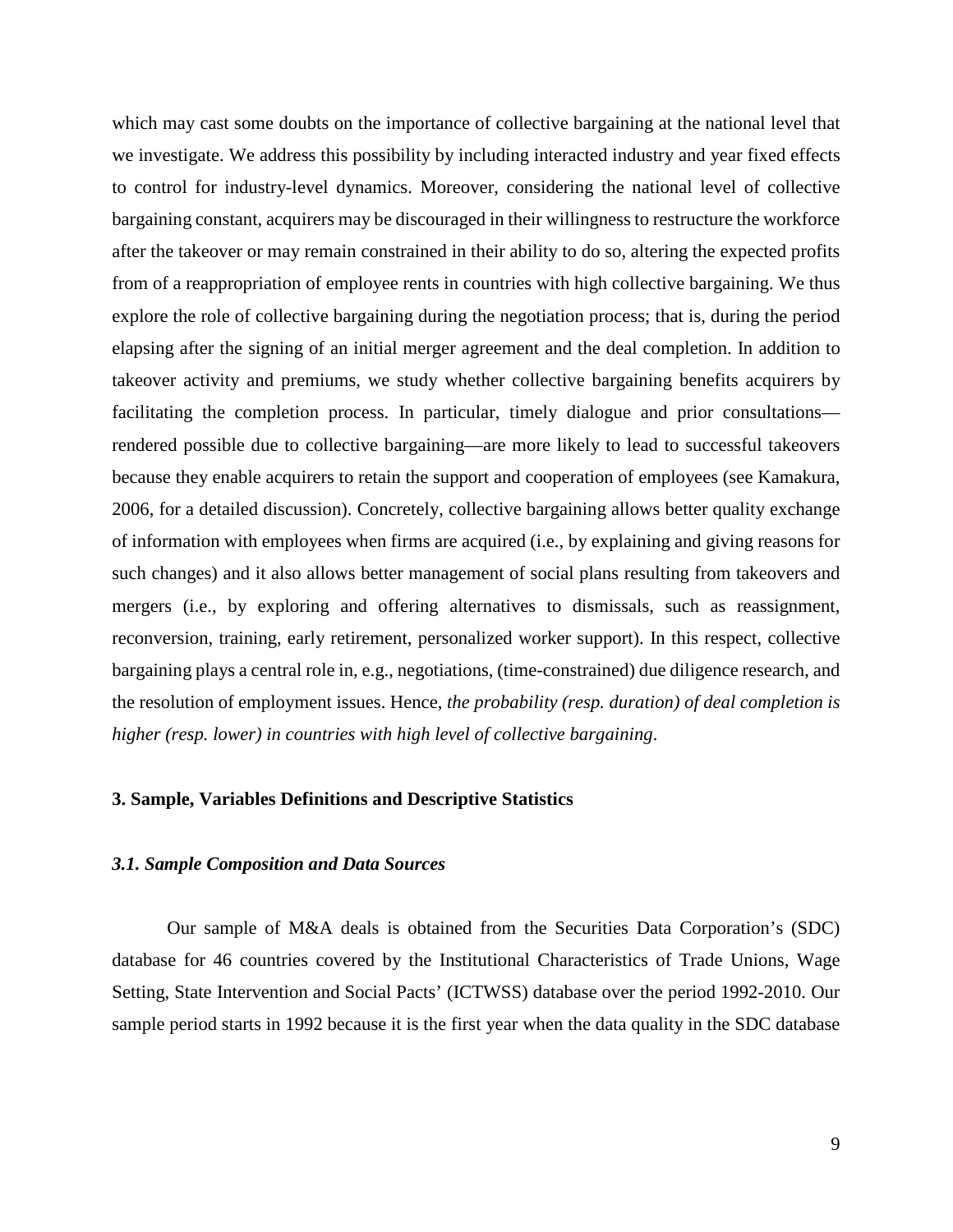became reliable.<sup>10</sup> We include all completed deals (domestic and cross-border) valued at \$1 million or more for which the target is a public firm. We exclude LBOs, spin-offs, exchange offers, recapitalization, share repurchases, tender offers and buyback transactions. We drop self-dealing transactions from our sample for which acquirer and target CUSIPS and announcement dates are identical. For each deal, we obtain information (from SDC) on announcement date, public status of target, deal value, form of deal, industry classification and other deal-related variables. The data filters yield a sample of 32,912 M&A deals with an aggregate deal value of \$13,645.35 billion across the 46 countries.

Table 1 presents the sample composition. The numbers reported are in line with prior studies, including Rossi and Volpin (2004), Erel, Liao and Weisbach (2012), Ahern et al. (2015) and Lel and Miller (2015), and thus do not warrant detailed discussion. Panel A reports the time distribution of deals. For example, we observe an increase in both the number of M&A deals and deal values over the years 1997 to 2000 and another surge in years 2007-2009. Panel B presents the distribution of deals across countries. The top three target countries undertaking large number of deals in our sample are the US (11,409), Japan (3,503) and Canada (2,779). Consistent with Rossi and Volpin (2004), Common law countries represent the bulk of M&A activity.

The data on firm/industry characteristics are obtained from Center for Research in Security Prices (CRSP) for the US and from Worldscope for the other 45 countries. We use all listed firms available in each year across all the countries. The daily security prices data are obtained from CRSP and Compustat Global databases. For country and country-pair characteristics, we collect data from various data sources. All variables definitions and sources are summarized in Table A1.

## *3.2. Measuring Takeover Activity and Gains*

 $\overline{a}$ 

Our indicators of takeover activity measure the frequency and volume of M&A. We construct our variables at the industry level using the Fama-French (FF) definitions of 12 industry portfolio (see Fama and French, 1997). A more detailed industry classification (like the 48-FF industries) would inflate the number of zeros due to the low takeover activity in many industries

 $10$  See Netter, Stegemoller and Wintoki (2011) for a discussion about the completeness of SDC data. The authors point out that SDC covers deals of any value, including unreported values, only after 1992 (see also the SDC online help).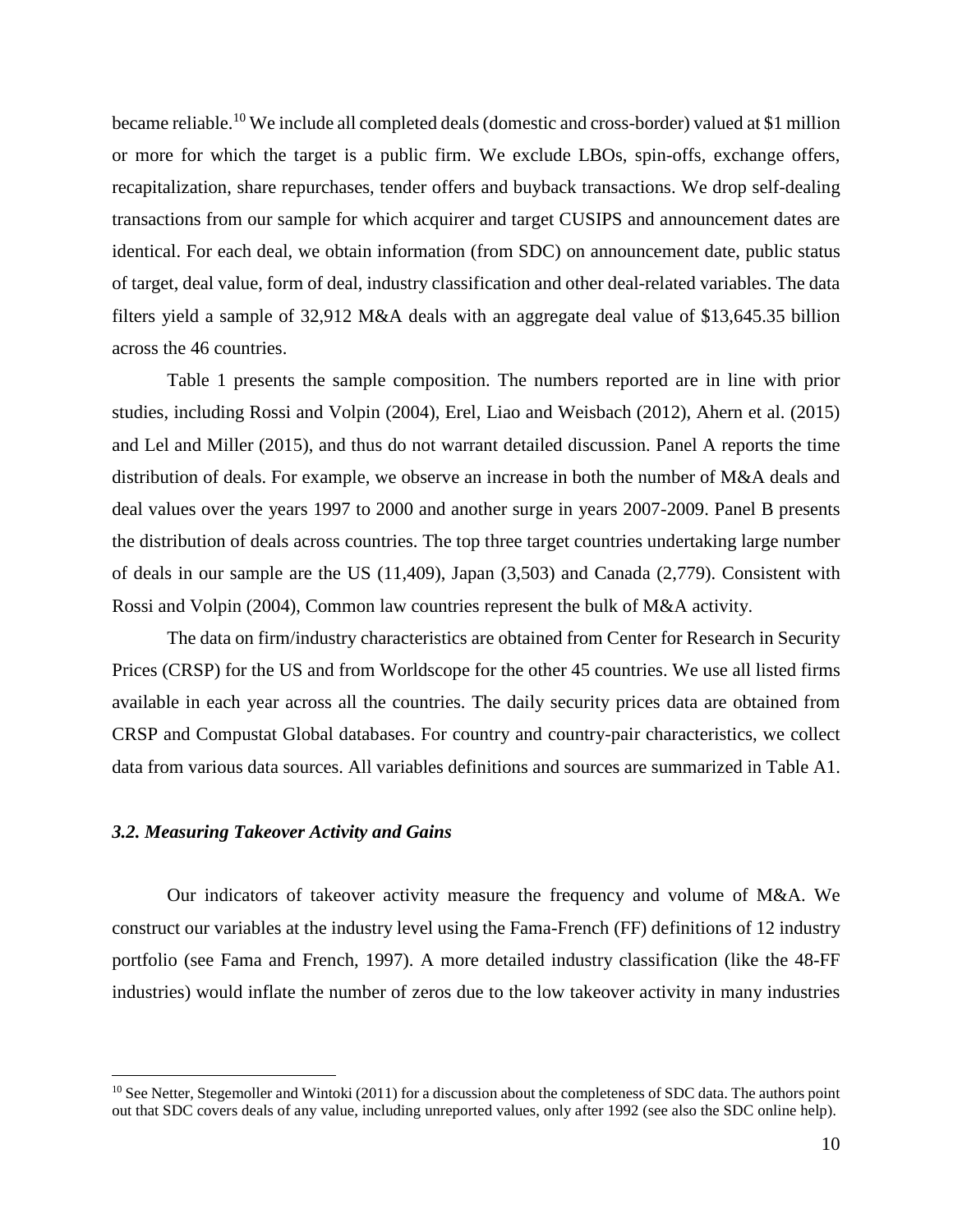of some countries. Closely following Rossi and Volpin (2004) and Bris et al. (2008), our indicators of takeover activity are defined as follows.

The frequency of M&A is calculated as the number of M&A deals per industry-countryyear scaled by the number of listed firm per industry-country-year. More formally,

Frequency of 
$$
MSA_{jkt} = \frac{Number\ of\ M&A\ deals_{jkt}}{Number\ of\ listed\ firms_{jkt}},
$$

where  $j$ ,  $k$  and  $t$  are industry, target country and year, respectively. Scaling the number of M&A deals by the number of listed firms allows us to capture the relative intensity of M&A activity *across* and *within* industries-countries.

The volume of M&A is calculated as follows:

Volume of 
$$
M\&A_{jkt} = \frac{Total dollar deal value of M\&A_{jkt}}{Total market capitalization of listed firms_{jkt}}
$$
,

that is, the dollar value of all M&A of firms from industry  $j$  in country  $k$  in year  $t$  divided by the total stock market capitalization of industry  $j$  in country  $k$  in year  $t$ . Information on the number of listed firms and stock market capitalization for each firm is retrieved from CRSP (for the US) and Worldscope (for the other countries).

Regarding our measurement of takeover gains for target firms, we follow Masulis, Wang and Xie's (2007) and compute the cumulative abnormal returns (CAR) of target firms relative to announcement date by market model. We calculate a 3-day CAR spreads over  $(-1, +1)$  event window in which 0 is the announcement date. The parameter of the market model is estimated by 200-day estimation period spreads over (-236,-36) days from day 0. For robustness purposes, we also calculate target CAR over 7-day and 11-day windows around the deal announcement date and also look at the offer premium. The offer premium is defined as the offer price relative to target market price four weeks prior to deal announcement.

Further analyses also consider measures of deal completion and deal completion duration, which will be presented in section 4.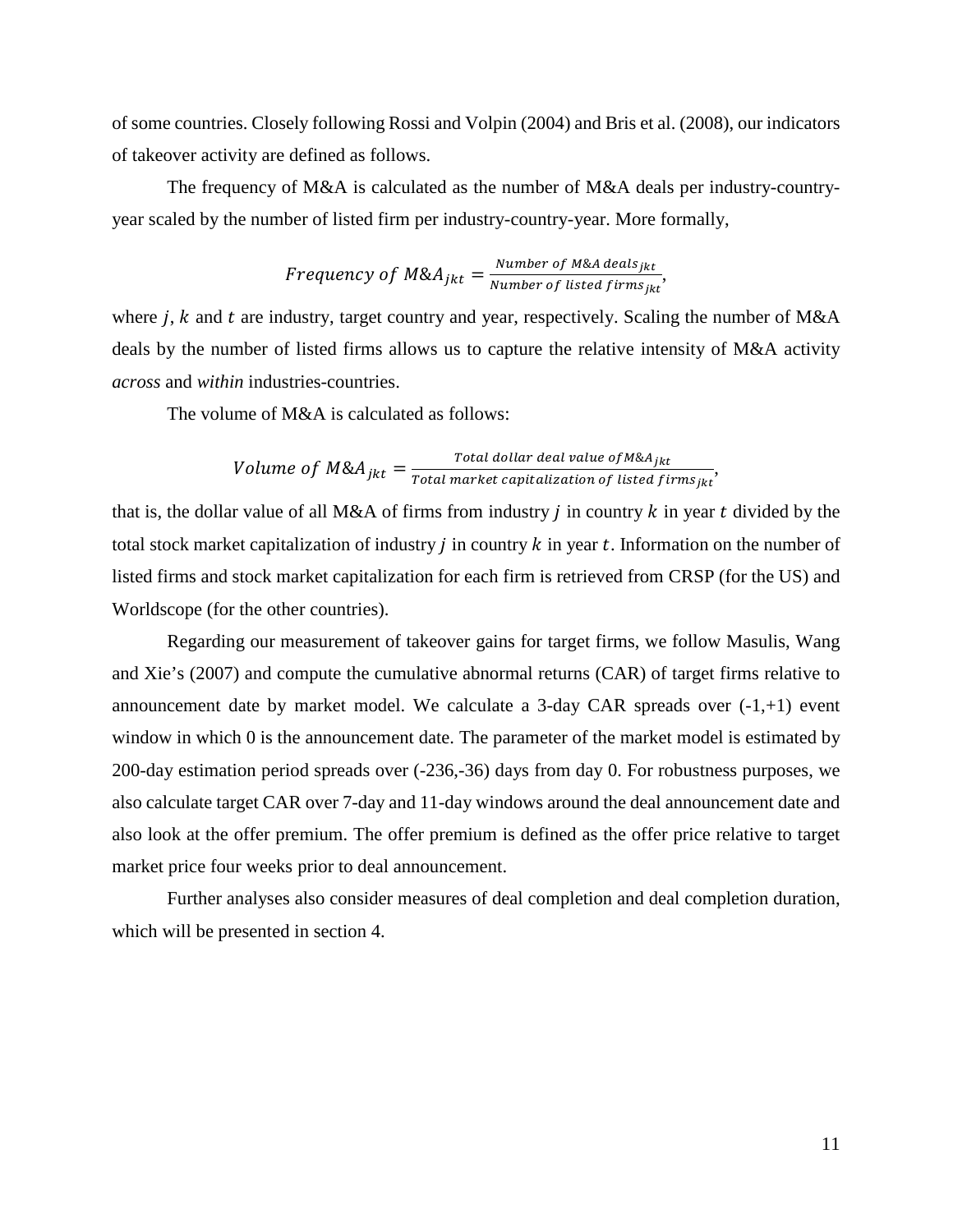# *3.3. Measuring Employment Protection: Collective Bargaining and Employment Protection Legislations*

We measure two salient features of a country's collective bargaining system which shapes labor power over the firm (see, e.g., Flanagan, 1999; OECD 2004). The two country-level indicators used are union density and bargaining coverage. We draw our measures from the comprehensive ICTWSS database compiled by Visser (2011) at the Amsterdam Institute for Advanced Labor Studies (AIAS) of the University of Amsterdam, of which most researchers in labor economics refer to.

Union density is net union membership as a proportion of wage and salary earners in employment.<sup>11</sup> It ranges from 0 to 1. Moving from low to high shows increase in union density. Next, bargaining coverage is number of employees covered by collective (wage) bargaining agreements as a proportion of all wage and salary earners in employment with the right to bargaining. The index does not include the sectors and occupations that are excluded from the right to bargain. It ranges from 0 to 1. Moving from low to high shows increase in coverage by bargaining agreements. While union density represents one measure of potential union bargaining clout, bargaining coverage is a complementary indicator of union presence as it measures the real extent to which salaried workers are subject to union-negotiated terms and conditions of employment. For robustness purposes, we also use additional measures of union density and bargaining coverage reported by the OECD and International Labour Office (ILO).

Then, to capture the stringency of employment protection legislations against individual dismissal, we use the Employment Protection Laws (EPL) index compiled by the OECD. The EPL is a composite index covering various aspects of dismissal protection grouped into three broad categories: (1) the procedural requirements that need to be followed after the decision of firing in case of regular employment contracts; (2) the notice and severance pay requirements; (3) the difficulty of dismissal. This index ranges from 0 to 6. Higher EPL strengthens employees' de jure bargaining power. The use of the EPL index offers an important advantage as it is comparable across and within countries.

 $<sup>11</sup>$  This makes the best available approximation because this measure corrects for the number of retired workers, among</sup> others; see also Ebbinghaus and Visser (2000).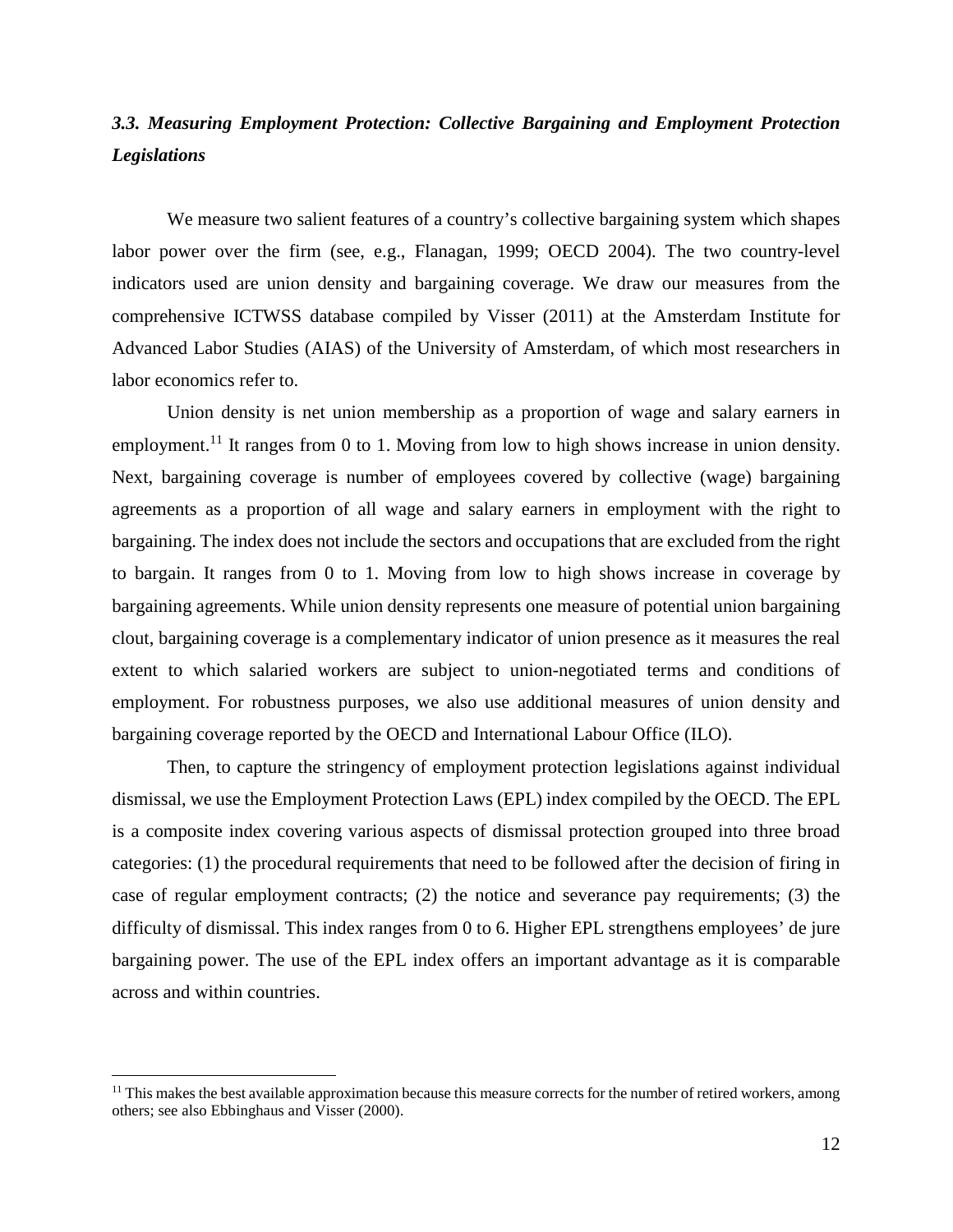## *3.4. Other Determinants of Takeovers*

Since many other factors are likely related to the patterns of collective bargaining, we control for a host of industry-country-level factors and country-level characteristics in our industry-level analyses. For our deal-level analyses we further control for other deal-level, firmlevel and country-pair characteristics. All control variables employed have been shown by existing research to be associated with M&A activity and gains (e.g., Rossi and Volpin, 2004; Billet and Xue, 2007; Masulis et al., 2007; Bris et al., 2008; Erel et al., 2012; Ahern et al., 2015; Lel and Miller, 2015). All the variables used in the analyses are further detailed in Table A1.

First, in our deal-level analyses we include deal size, relative size and target market capitalization variables as well as cash payment, financial acquirer, toehold, friendly deal and same industry dummy variables. Second, we control for firm-level characteristics: total assets, leverage, market-to-book ratio, ROA, dividend per share and competition structure of the industry. Third, we convert all firm-level variables at industry-level by taking the industry median of each variable.<sup>12</sup> The inclusion of these variables isolates the impact of collective bargaining on M&A activity/gains from the effect of deal, firm and industry characteristics. Fourth, we account for various country-level and country-pair characteristics. To capture a country's size and level of economic development, we use GDP and GDP per capita. We also control for recession periods. We add both stock market capitalization and private credit ratios to capture a country's level of financial development. Trade openness is the sum of imports and exports as a share of GDP. We proxy for a country's institutional environment by including time-varying indices taken from the International Country Risk Guide's (ICRG) database and capturing the quality of institutions, state of investment environment and democratic accountability. As exchange rate differences between acquirer and target countries affect M&A gains, we calculate the exchange rate volatility between acquirer and target countries from 36 months up to 1 month relative to the announcement date. Last, we include cross-border and same legal origin dummy variables.

<sup>&</sup>lt;sup>12</sup> The industry-level analysis also accounts for labor intensity.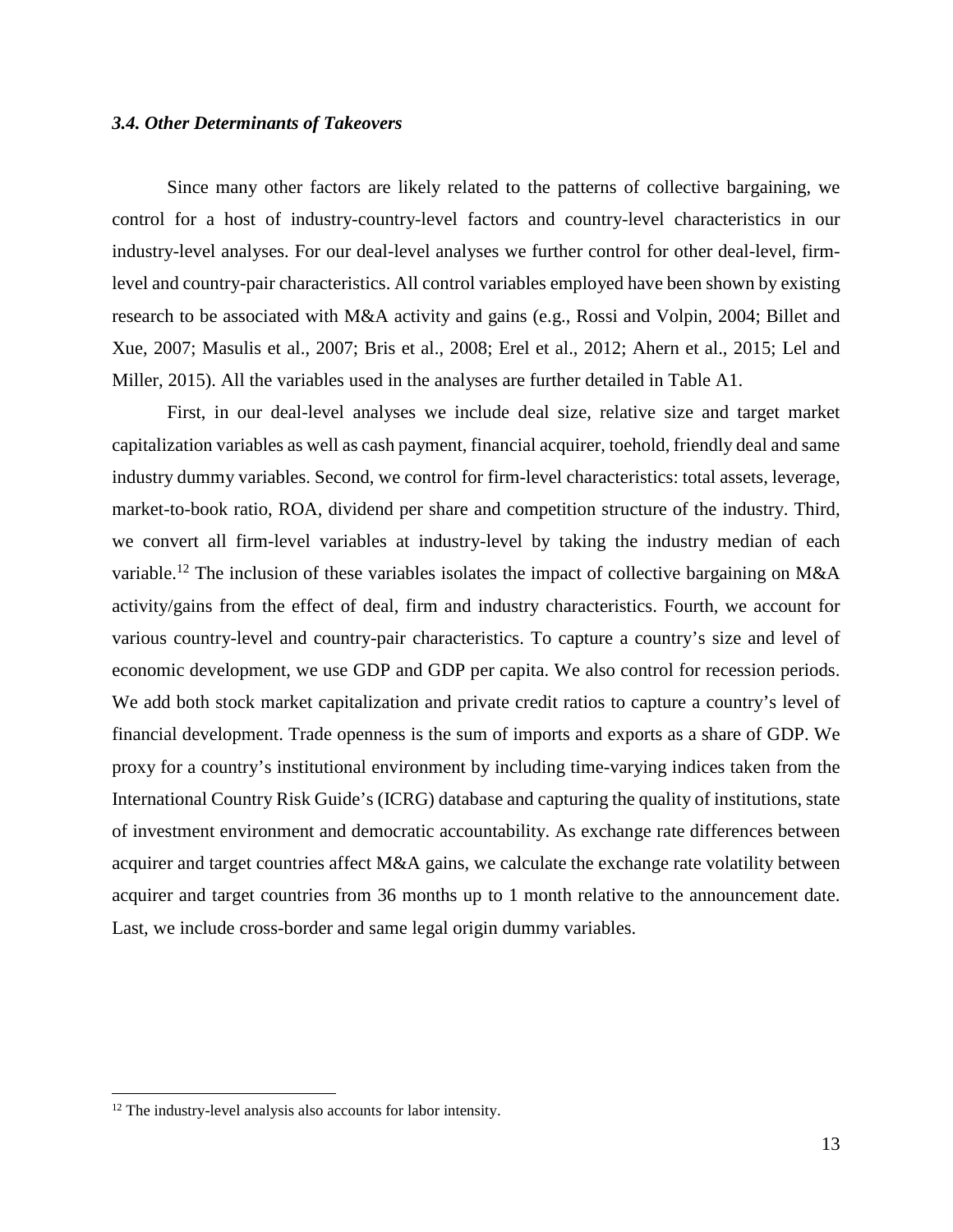## *3.5. Descriptive Statistics*

 $\overline{a}$ 

The descriptive statistics are displayed in Table 2. We only comment on descriptive statistics of employment protection variables. The descriptive statistics of the other variables do not warrant further discussions as they are consistent with existing studies. Concerning union density, Table 2 reports a mean value of 0.300 and a standard deviation equal to 0.191. Although Table 1 Panel B also clearly indicates that union density varies substantially over time (mean and standard deviation for each country are reported), this hides a lot of the information. A closer look at our sample shows the following (untabulated) patterns: Some countries have experienced significant reduction in union density over our sample period. For example, union density rate in Australia, the Netherlands and the UK drops, respectively, by 52.2%, 23.4%, 32.0% between 1992 and 2010. This contrasts with other countries, like Finland, Iceland and Sweden, where union density shows several periods of increase over the same period. Cross-country variation is also substantial (see Table 1 Panel B). For example, France, Spain and the US have very low union density rates (lower than 20%). The Scandinavian countries have very high rates (all above 50%, some around 80%). The pattern is not necessarily similar for bargaining coverage. Table 2 reports a mean value of 0.557 and a standard deviation equal to 0.284. Bargaining coverage is on average much higher than union density and much more stable over the period. While high union density leads to high coverage of bargaining agreements, the converse is not true. As an example, France and Spain have very low union density, yet bargaining coverage is above 80%.<sup>13</sup> Note also that the correlation (untabulated) between union density and bargaining coverage is 0.572. As discussed at the outset, employment protection legislations do not necessarily correlate with collective bargaining.<sup>14</sup> Figure 1 plots union density (resp. bargaining coverage) with employment protection legislations and reveals basically no correlation between the two labor market institutions when considering a global sample. These (absence of) correlations in Figure 1 highlight interesting heterogeneity. Countries in the lower left-hand corner, including Canada and the US, have low union density (resp. bargaining coverage) combined with the package of laws the least protective of employees. This contrasts with other countries in the upper right-hand corner, including

<sup>&</sup>lt;sup>13</sup> The bulk of the variance between union density and bargaining coverage is explained by mandatory extensions of collective agreements to non-unionized sectors as well as the share of employers belonging to employer associations that negotiate collective contracts (see OECD, 2014, for further details).

<sup>&</sup>lt;sup>14</sup> See also Table 1 Panel B for mean and standard deviation of EPL index in each country.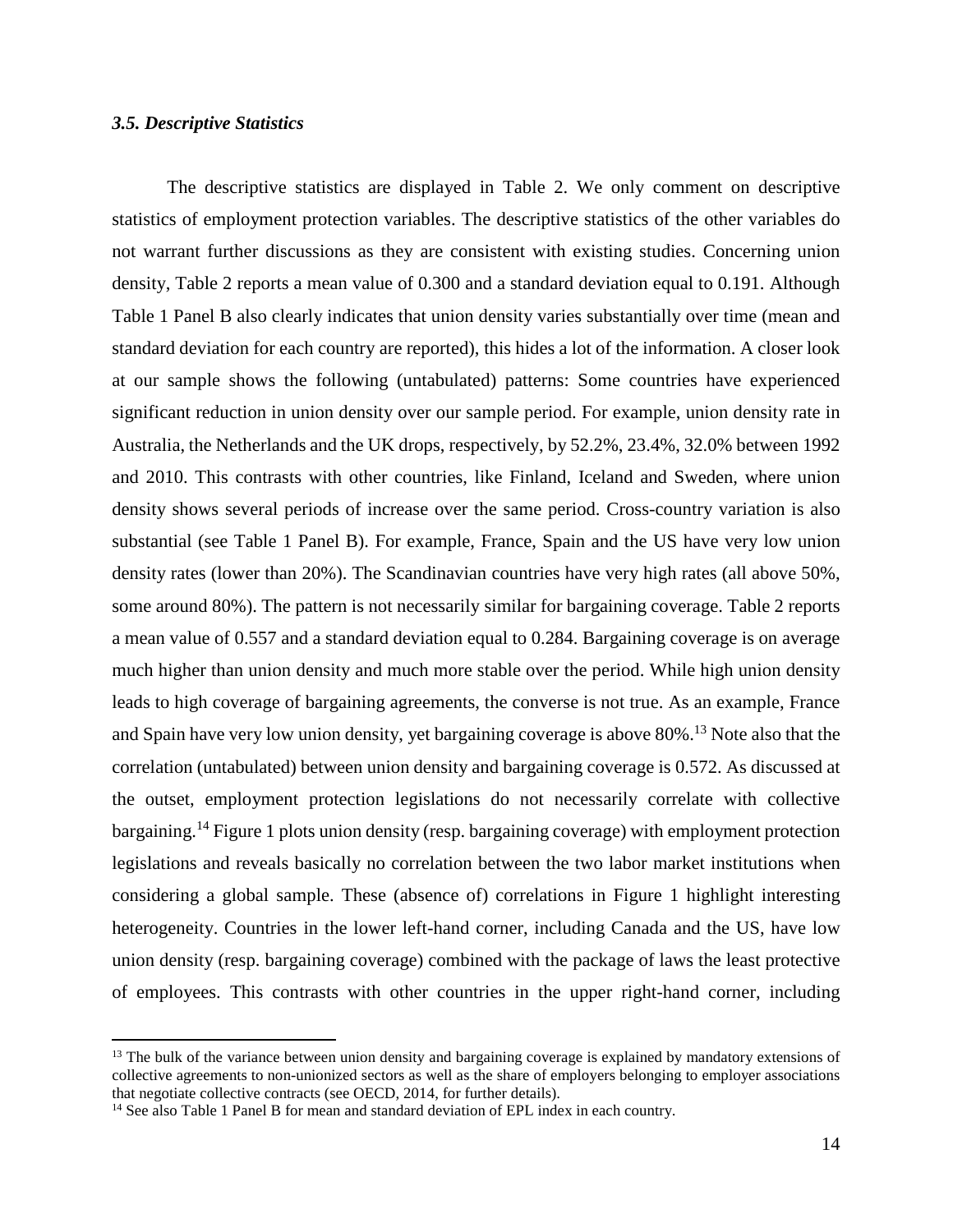Belgium, Italy, and Scandinavian countries, while many countries lie in between. In the case of developing and emerging economies, tighter employment protection legislations are rather associated with low bargaining coverage—e.g., in the lower right-hand corner are Indonesia and Mexico.

Overall, these descriptive statistics indicate that employment protection across and within countries is the result of various combinations of employment protection legislations and collective bargaining, with potentially different role on M&A markets as Figure 2 suggests. Indeed, Figure 2 exhibits a positive (resp. negative) association between our indicators of collective bargaining (resp. EPL index) and the average volume of M&A. The regression analyses to follow aim at identifying and explaining these different patterns.

## **4. Regression Results**

## *4.1. Collective Bargaining and Takeover Activity*

We begin our analysis by examining the effect of collective bargaining on the frequency and volume of M&A. Using industry-level data, we estimate the following specification:

$$
y_{jkt} = \alpha_j + \alpha_k + \alpha_t + \beta \cdot \text{Labor}_{kt} + \gamma \cdot X_{jkt} + \varepsilon_{jkt}, \tag{1}
$$

where *j* denotes an industry, *k* a country and *t* a year. The dependent variable,  $y_{ikt}$ , is either the frequency of M&A or volume of M&A.  $\alpha_j$ ,  $\alpha_k$  and  $\alpha_t$  are industry, country, and year fixed effects, respectively. Labor<sub>kt</sub> is one of the two measures of collective bargaining (i.e., union density and bargaining coverage).  $X_{jkt}$  is a vector of control variables and  $\varepsilon_{jkt}$  the error term. The vector of control variables takes into account industry-country-level factors (total assets, leverage, marketto-book ratio, ROA, dividend per share, labor intensity, and competition) as well as country-level characteristics (GDP, GDP per capita, recession, stock market capitalization, private credit, trade openness, institutional quality, investment profile, and democratic accountability). In all cases, standard errors are adjusted for heteroskedasticity and clustered in two ways, by industry-country and by year since we are collapsing the data at these levels.

 Although we saturate our specifications with dense sets of fixed effects, an important potential endogeneity concern is that of omitted variables, whereby changes in collective bargaining system are systematically preceded by macroeconomic and institutional changes that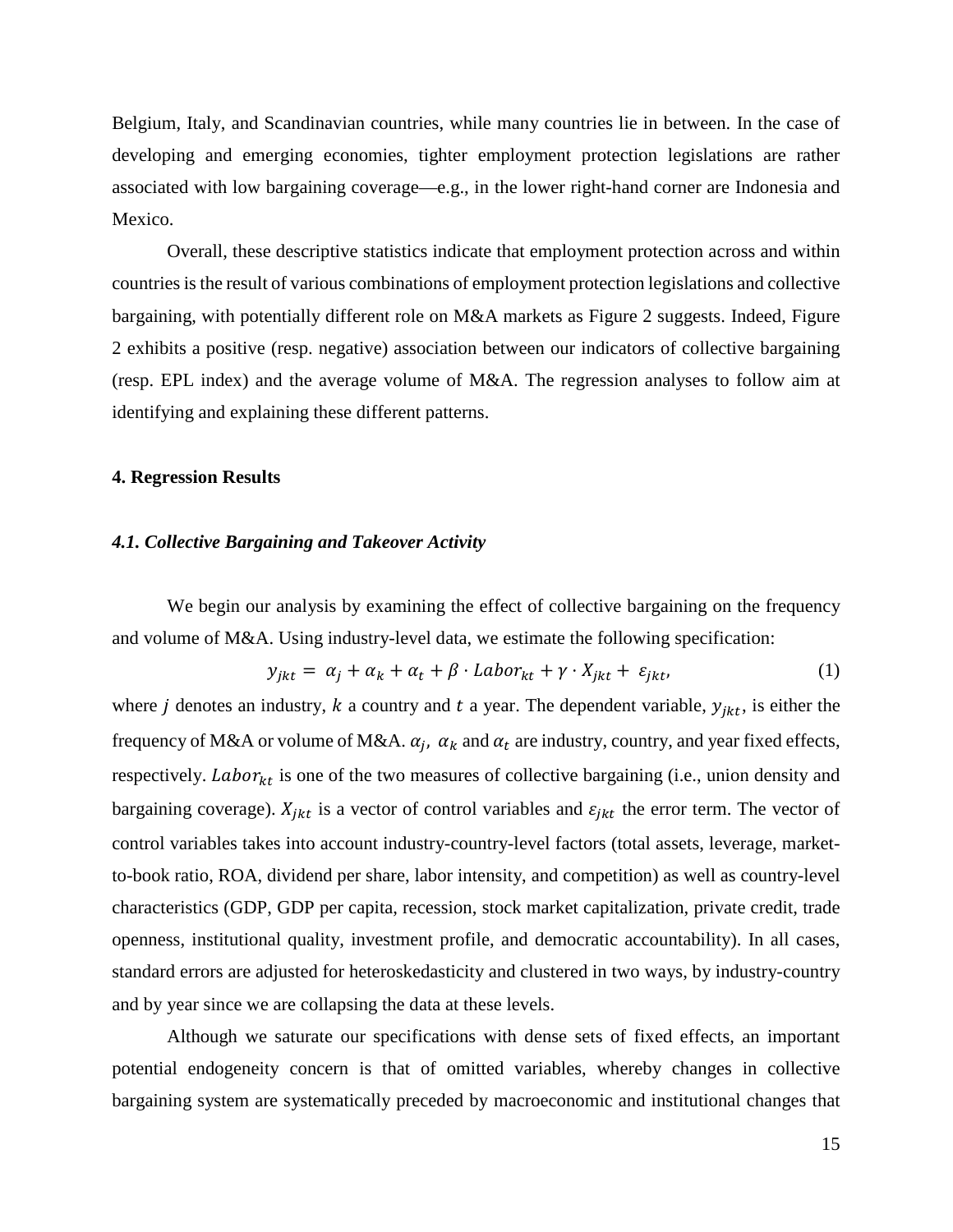could potentially have a positive effect on takeover activity. We attempt to alleviate this concern by examining the dynamics of various institutional and macroeconomic factors in the year preceding changes in union density and bargaining coverage, respectively. Specifically, we regress changes in our two indicators of collective bargaining on the lagged value of change in various macroeconomic and institutional factors such as economic growth and development, financial development, unemployment, investment, quality of institutions, democratic accountability, and employment legislations. The results reported in Table A2 in the Appendix indicate that none of the prior dynamics in these macroeconomic and institutional factors drive changes in either union density or bargaining coverage.

 Tables 3 and 4 report the coefficients of OLS regression models derived from specification (1).<sup>15</sup> Table 3 focuses on the frequency of M&A, while Table 4 repeats the analysis with the volume of M&A. In column (1) of Table 3, we do not include any control variables, but the fixed effects. The coefficient of interest ( $\beta$  in specification (1) above) is positive and significant at the 1% level. In column (2), we add to the previous specification industry-country-level and countrylevel control variables. The results are unchanged:  $\beta$  is positive and significant at the 1% level. In column (3), besides controlling for the all usual determinants of the frequency of M&A, we have industry-year fixed effects  $(\alpha_j \times \alpha_t)$  to account for industry-level dynamics and country fixed effects to account for time-invariant country-specific characteristics. In column (4), we estimate the same specification as in column (3) but we replace country fixed effects by industry-country fixed effects  $(\alpha_i \times \alpha_k)$ , which allow for differences across countries within the same industry.

Across columns (1)-(4), the coefficient of union density is positive, always statistically significant at the 1% level, and has a similar magnitude. These positive effects have large economic consequences. For the average industry, a one standard deviation increase in countries' union density leads to an increase of 7.2% in the frequency of M&A (using results from column (4), i.e.,  $0.191 \times 0.376$ ). Our specifications contain a large number of control variables, capturing effects that are known to influence M&A activity, for which estimated coefficients show the expected sign in most regression models.

<sup>&</sup>lt;sup>15</sup> We estimate all specifications using linear models as the large number of fixed effects introduced could affect the estimates in Tobit regression models (see Greene, 2004). For robustness purposes, we re-estimate all specifications using Tobit regression models to account for the truncation of observed M&A activity at zero. Table A3 in Appendix displays the results, which are similar.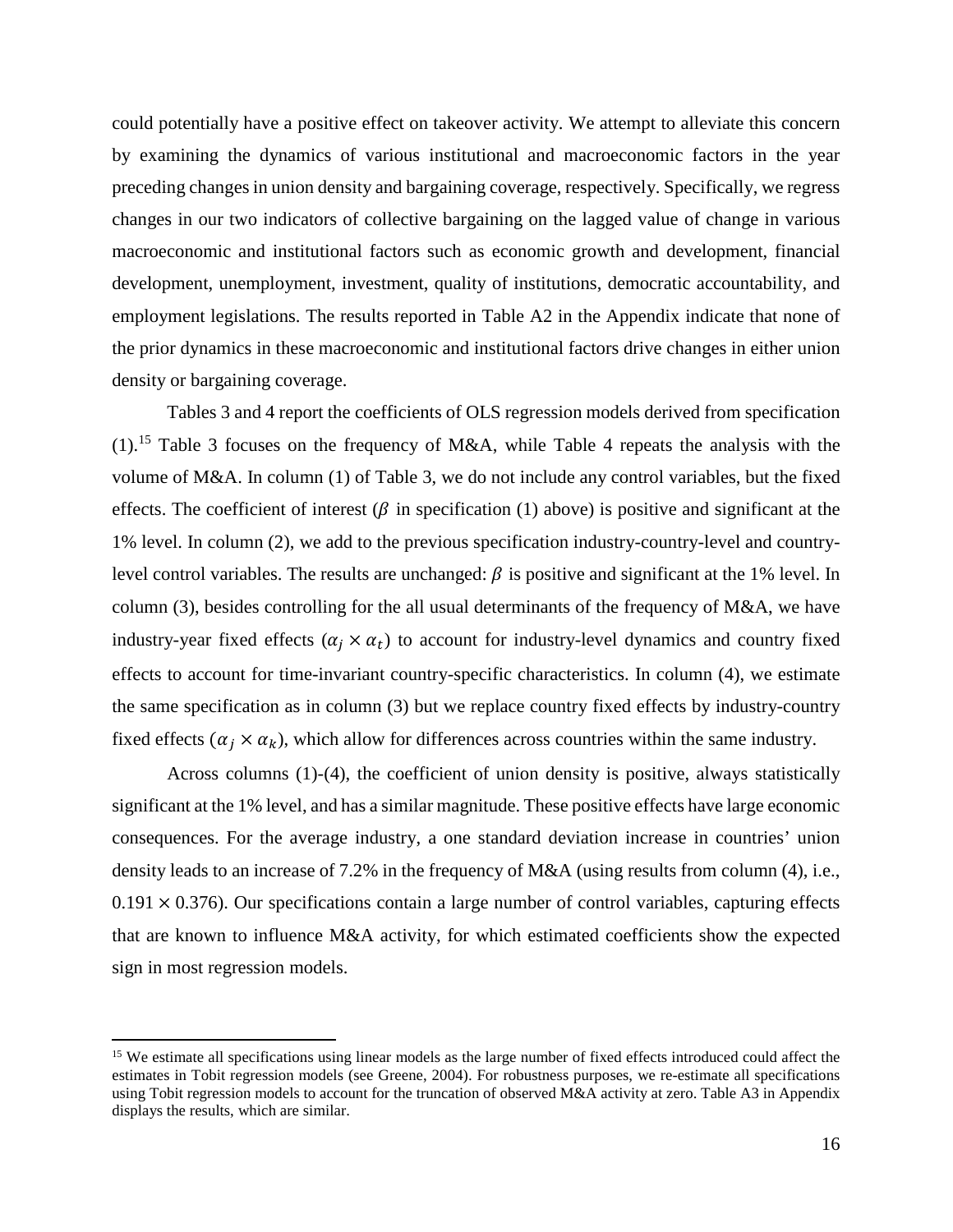In columns  $(5)-(8)$ , we mirror the specifications in columns  $(1)-(4)$  for bargaining coverage as an independent variable of interest. The results are in line with those presented so far. Throughout our specifications, increases in bargaining coverage at the country level are associated with increases in the frequency of M&A at the industry level. The economic effect is sizable. Using the results of column (8), the frequency of M&A of an industry increases by 10.7% as bargaining coverage increases by a one standard deviation (i.e.,  $0.284 \times 0.375$ ).

 Turning to the volume of M&A, columns (1)-(4) of Table 4 report the coefficients on union density, while columns (5)-(8) report the coefficients on bargaining coverage. We find that the coefficients, either on union density or bargaining coverage, are positive and statistically significant at the 5% level in seven out of eight specifications. The magnitude of the effects is also economically meaningful. Using the results of column (4) (resp. (8)), the volume of M&A increases by 1.7% (resp. 2.6%) in response to an increase of union density (resp. bargaining coverage) by one standard deviation (i.e.,  $0.191 \times 0.090$  and  $0.284 \times 0.092$ , respectively).<sup>16</sup>

Collectively, these results strongly characterize collective bargaining as being a key driver of M&A activity at the industry level in developed economies. We now turn to address the role of employment protection legislations.

## *4.2. Assessing the Role of Employment Protection Legislations*

 $\overline{a}$ 

As the national level of employment protection results from various combinations of collective bargaining and employment protection legislations, it is important to examine their respective role and interaction on takeover activity. To capture the stringency of employment protection legislations, we use the EPL index. The EPL index captures, by design, discrete changes in employment protection legislations. We display our results in Table 5. The dependent variable

<sup>&</sup>lt;sup>16</sup> It is also worthwhile emphasizing that all the results on M&A activity presented here are obtained using as dependent variable, either the frequency of M&A or the volume of M&A, which are respectively scaled by the number of all listed firms per industry-year in a target country and the stock market capitalization of all listed firms in an industrycountry-year. The advantage of such scaling is that it allows industry comparisons across and within countries. However, such scaling may disproportionately weight countries with relatively small M&A markets, in turn affecting statistical inference. Table A3 in the Appendix shows similar results when we employ unscaled dependent variables; that is, the logarithm of the number of deals by industry-country and the logarithm of the dollar volume of deals by industry-country. These results are also robust to the time period. The results, unreported, are qualitatively the same if we restrict our sample to the 1990s, the 2000s, or even the pre-2008 crisis period. The global financial crisis is, indeed, a severe structural shock for both collective bargaining systems and takeover markets.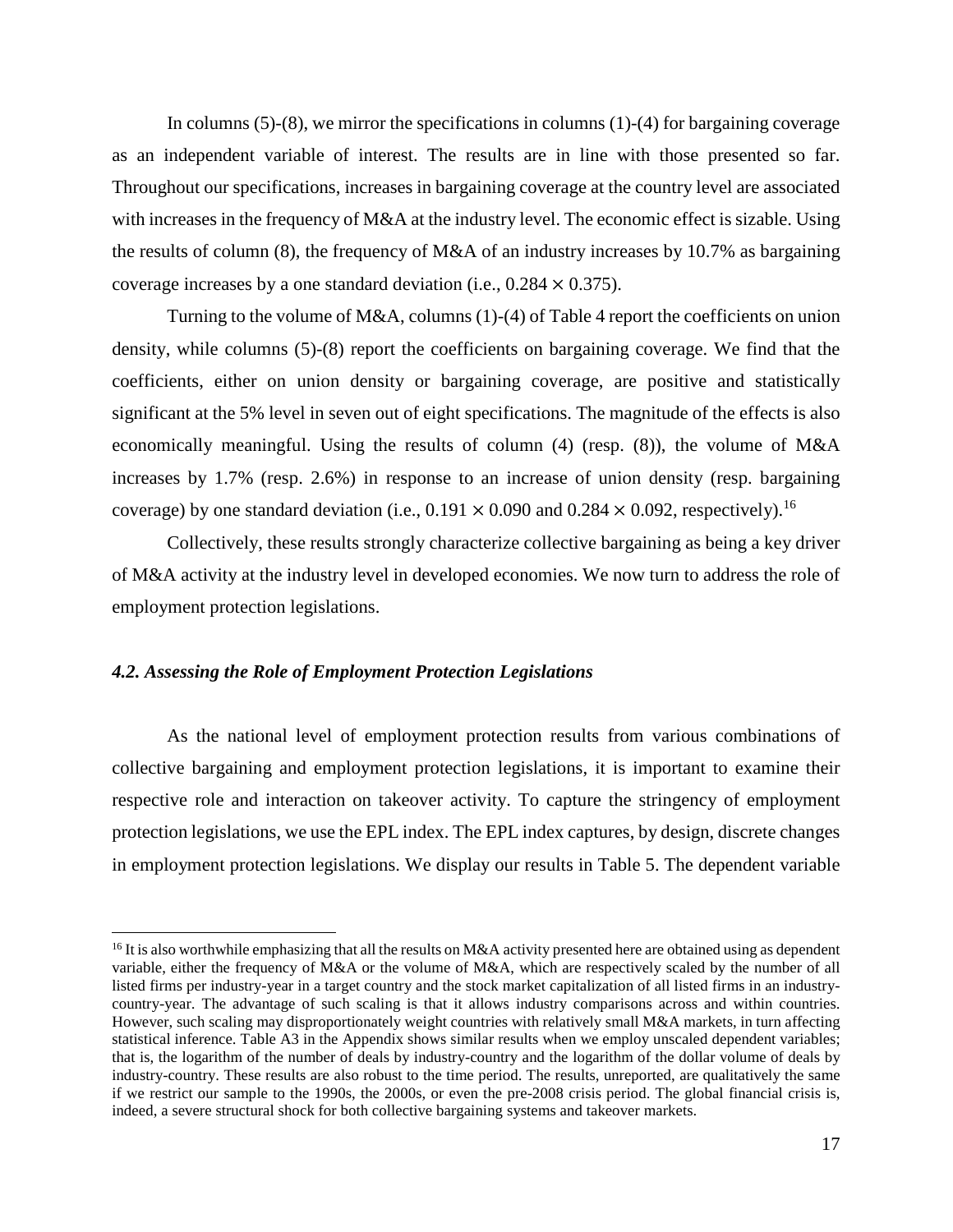in all regressions is the frequency of  $M&A.<sup>17</sup>$  Odd-numbered columns take a specification similar to (1) with the further addition of EPL to test the relative importance of each labor market institution. Even-numbered columns condition the effect of collective bargaining on the frequency of M&A on EPL; in this way, we test the extent to which collective bargaining complements or substitutes employment protection legislations.

In column (1), the coefficient obtained on EPL appears negative and significant at the 10% level, supporting and extending evidence from other studies (e.g., Dessaint et al., 2016). Controlling for EPL does not reduce the explanatory power of union density on the frequency of M&A. In column (2), we augment the previous specification with the interaction term. Union density continues to play a direct and positive effect on takeover activity at the industry level around the world, contrasting again with a direct and negative effect for EPL. Comparing coefficient sizes obtained indicates that union density produces a larger impact on the frequency of M&A than EPL and also suggests that collective bargaining fully offsets the effect of legal protections. Also from column (2), the interaction term (*Union Density*  $\times$  *EPL*) appears positive and significant and its estimate is greater than the estimate on union density itself. This implies that the effect of union density is reinforced in countries with tighter laws protecting employees. Columns (3) and (4) repeat these tests with bargaining coverage. It confirms the conclusions drawn for union density and EPL, except that the interaction term turns out to be insignificant. Overall, these findings show that both labor market institutions produce opposite effects, with collective bargaining mitigating to a large extent the effect of employment legislations.

## *4.3. Sensitivity Tests*

 $\overline{a}$ 

Table 6 presents a number of sensitivity tests on the frequency of  $M&A$ .<sup>18</sup> Panel A reports the estimates from a country-level analysis. Columns (1) and (2) report the coefficients on union density, while columns  $(3)$  and  $(4)$  show the coefficients on bargaining coverage.<sup>19</sup> Across the specifications we can see that collective bargaining is positively associated with the frequency of

<sup>&</sup>lt;sup>17</sup> The results are robust to employing volume of  $M&A$  as dependent variable.

<sup>&</sup>lt;sup>18</sup> Unreported results, available upon request, show that the results of this section are robust to employing volume of M&A as dependent variable.

 $<sup>19</sup>$  For this test, we cluster standard errors at the dimensions of the panel, which in this case amounts to double clustering</sup> by country and year.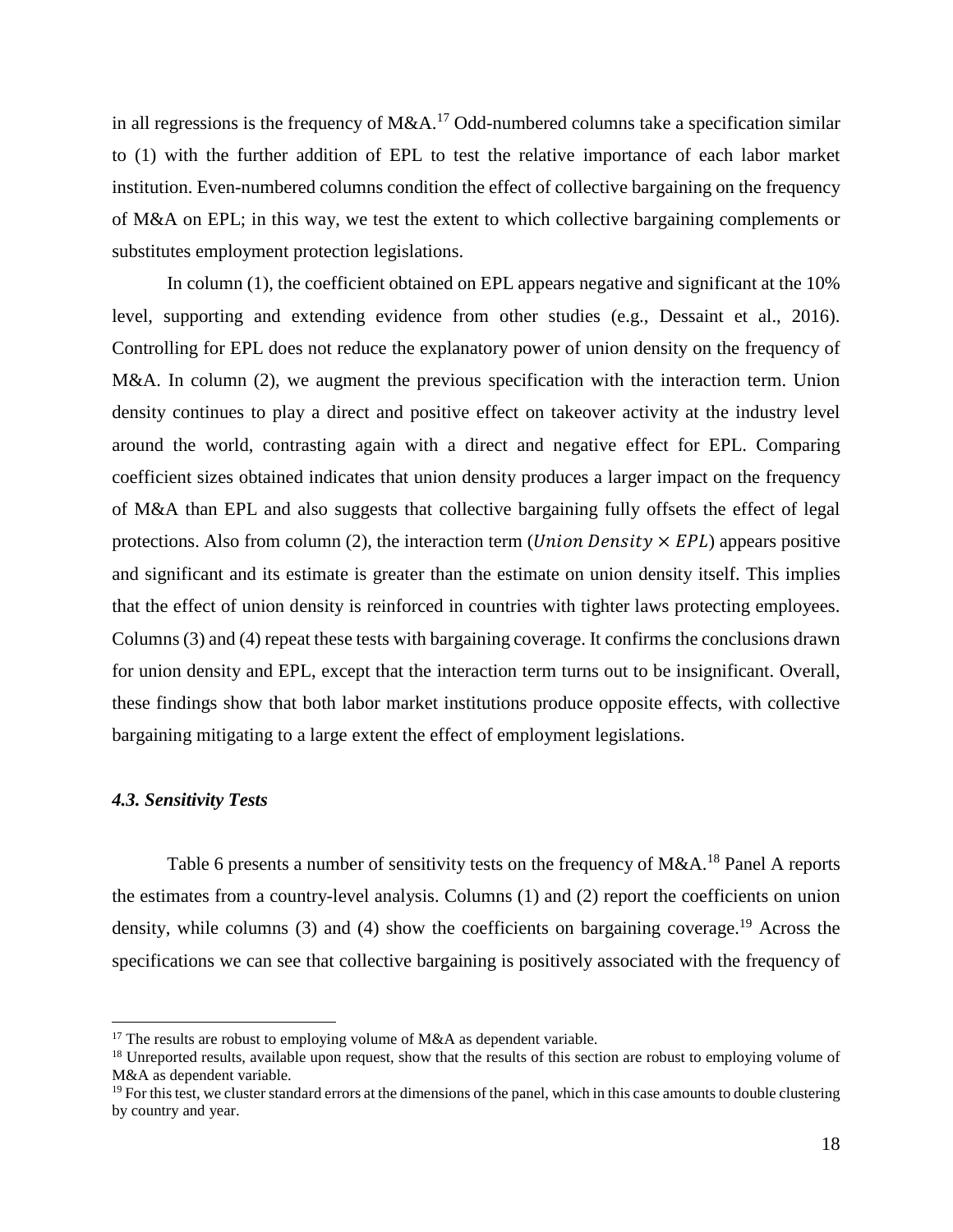M&A aggregated at the country level. The coefficients on union density and bargaining coverage are positive and always significant at conventional levels. In terms of economic size, the estimate in column (2) suggests that when a country experiences an increase of its union density rate by one standard deviation the frequency of countrywide M&A activity increases by 7.9% (i.e., 0.191  $\times$ 0.414). For bargaining coverage, a one standard deviation increase implies a 12.5% increase in the frequency of M&A at the country level (using the estimate in column (4), i.e.,  $0.284 \times 0.439$ ).

We also conduct a variety of other analyses to determine whether the patterns (at the industry level) we document are robust. Our regression specifications thus far considered union density and bargaining coverage separately to avoid multicollinearity problems arising from the strong correlations between the two variables. In Panel B column (1), we include in the same specification union density and bargaining coverage. This yields similar results with coefficients on both measures of collective bargaining still positive and significant. Then, we test the sensitivity of our results to the use of other measures of union density and collective bargaining retrieved from different sources. In column (2) we use the OECD measure of union density, while in columns (3) and (4) we use the ILO measures of union density and bargaining coverage, respectively. Our results are robust to the use of alternative data sources.

Further analyses include: dropping UK and US (Panel C columns (1) and (6)); dropping Scandinavian countries (Panel C columns (2) and (7)); splitting the sample between OECD and non-OECD countries (Panel C columns (3), (4), (8) and (9)); and excluding targets in financial services industry (Panel C columns (5) and (10)). In all cases, the results are very similar to those shown in Table 4.

 Lastly, our results continue to hold when we impose different sample selection criteria to compute our dependent variables. These alternative sample selection criteria are the following: selecting only transfers of stakes above 10% (Panel D columns (1) and (5)); focusing on deals that represents an explicit change of control, meaning that the acquirer purchases 50% or more of the target's shares in the deal and owns less than 50% of the target prior to the deal (Panel D columns (2) and (6)); limiting only to transfers of stakes of 100% (Panel D columns (3) and (7)); and expanding the selection to failed deals (Panel D columns (4) and (8)).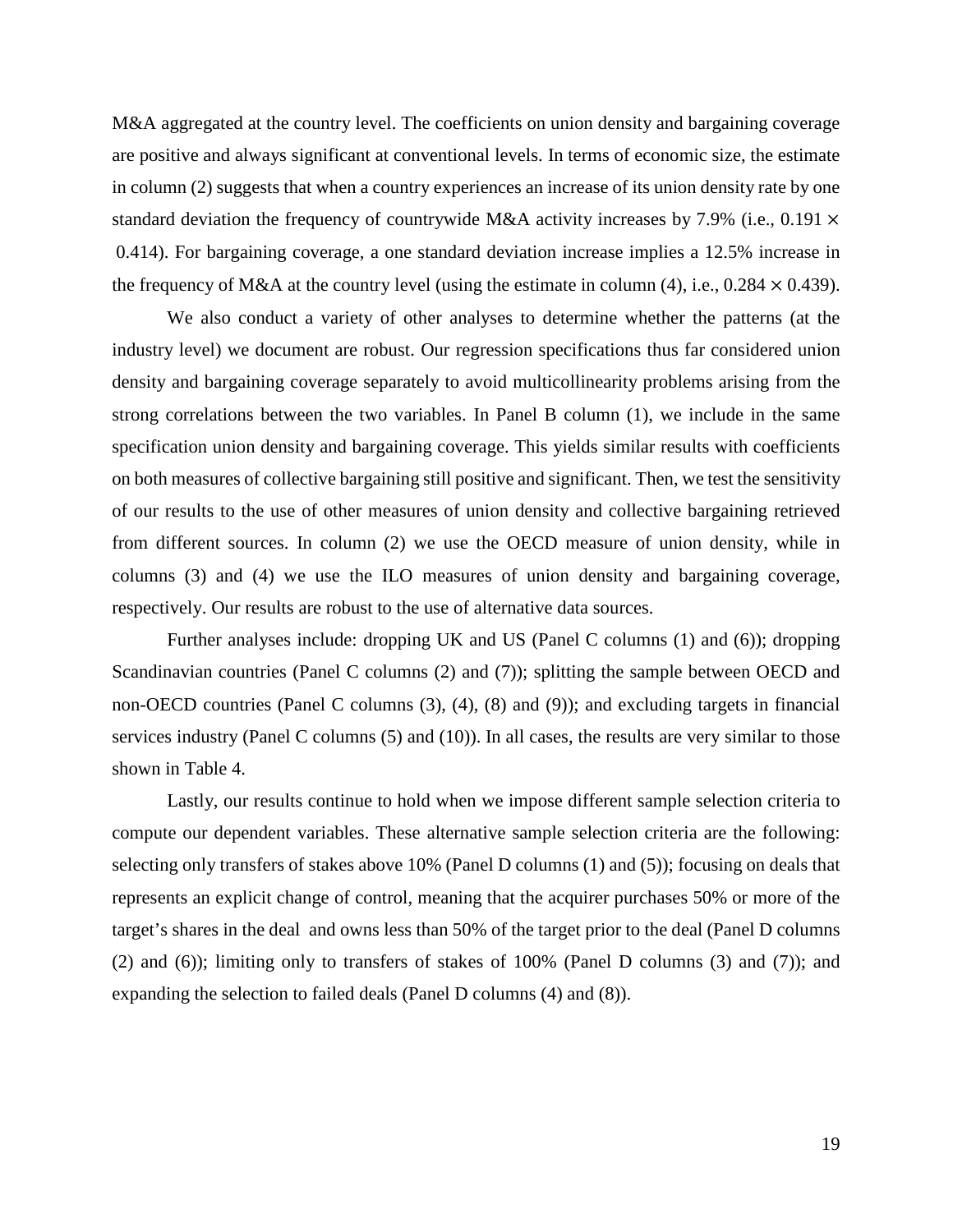## *4.4. Identifying the Economic Channel*

## *4.4.1. Collective Bargaining in Labor-Intensive Industries*

 Our evidence is consistent with the prediction that collective bargaining spurs M&A activity. In this section, we analyze underlying mechanisms through which this occurs. In section 2, we argue that greater gains can be sourced from cost-cutting in countries with high prevalence of collective bargaining. If our results are attributable to this channel, we should expect to observe a greater positive association in labor-intensive industries, that is, industries in which labor is a more important input of production. To test this conjecture, we estimate

 $y_{jkt} = \alpha_j + \alpha_k + \alpha_t + \beta_1 \cdot \text{Labor}_{kt} + \beta_2 \cdot l_{jkt} + \beta_3 \cdot (\text{Labor}_{kt} \times l_{jkt}) + \gamma \cdot X_{jkt} + \varepsilon_{jkt}.$  (2) Here  $I_{jkt}$  is a measure of labor intensity for industry j in year t for a country k, while  $\beta_3$  is the coefficient of interest. (See Table A1 for variables definitions.) All the other variables and subscripts are defined as before.Standard errors are double-clustered by industry-country and year.

Table 7 presents the results for labor intensity, in which the dependent variable is the frequency of M&A. For the sake of exposition, we do not report the results for which the volume of M&A is the dependent variable since they are similar. We proxy labor intensity with the industry median of the number of employees (columns  $(1)-(4)$ ) and with the industry median of the ratio of staff costs to sales (columns  $(5)-(8)$ ). In column  $(1)$ , besides the usual determinants of M&A activity, we control for industry, country and year fixed effects. In this specification we see that union density is positively associated with the frequency of M&A only to the extent that target firms operate in labor-intensive industries. In fact, the direct effect of union density  $(\beta_1)$  in specification (2)) is positive but insignificant, while the interaction between union density and labor intensity ( $\beta_3$ ) is positive and significant. In column (2), we estimate specification (2) by including country-year fixed effects and industry-year fixed effects to further control for industry dynamics. The coefficient  $\beta_3$  on the interaction remains positive and significant. In specifications in columns (3) and (4) we interact labor intensity with bargaining coverage using respectively the same combinations of fixed effects. In these specifications we also see that bargaining coverage is positively associated with the frequency of M&A only in labor-intensive industries. The estimate of  $\beta_3$  is again positive and significant in columns (5)-(8), in which we estimate the same specifications as in columns (1)-(4) with the industry median of the ratio of staff costs to sales as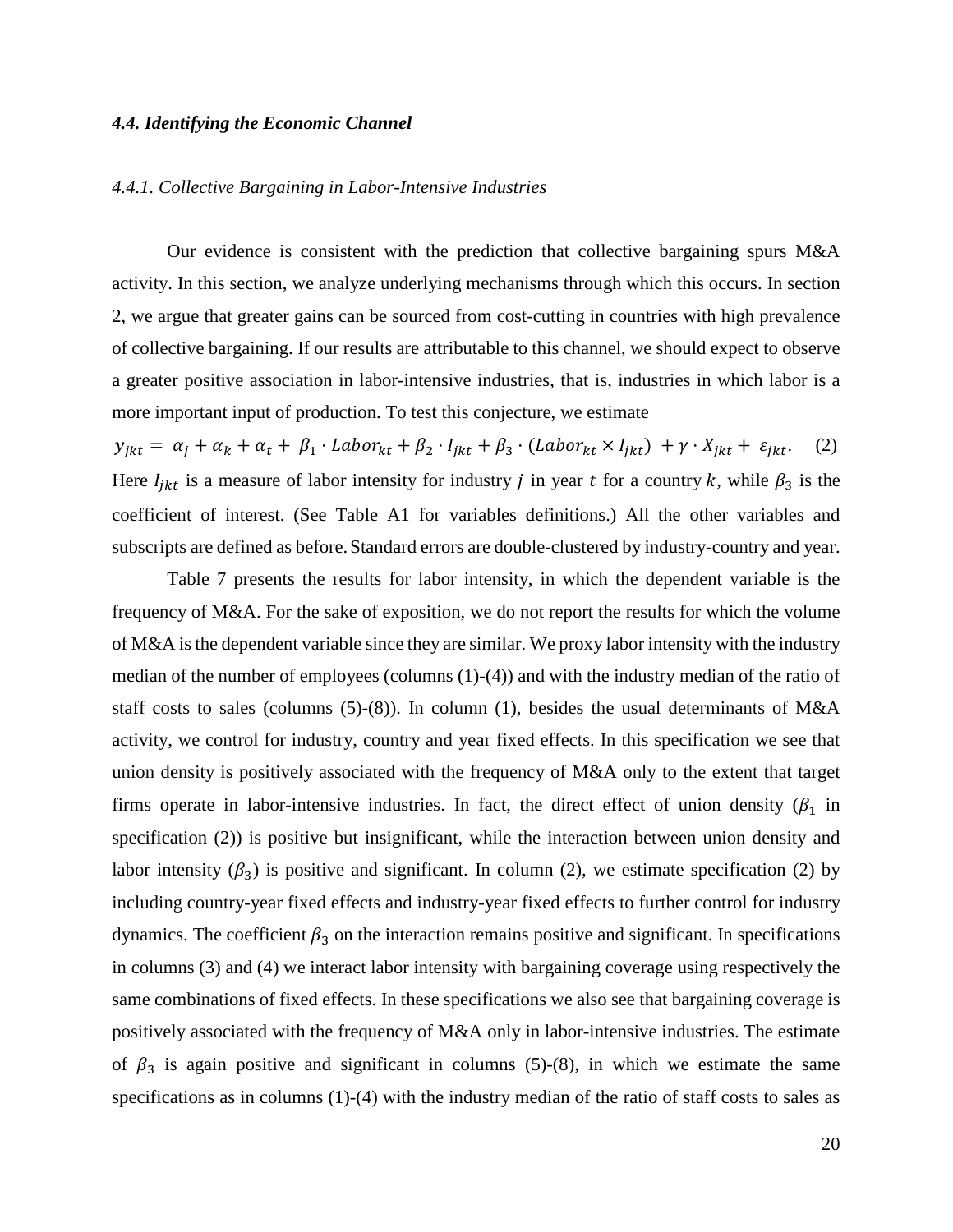an alternative proxy for labor intensity. These results indicate that the incidence of M&A increases significantly more in industries in which there are more opportunities to restructure the labor force. This analysis suggests that cost-cutting objectives serve as an underlying mechanism through which collective bargaining enhances M&A activity.

## *4.4.2. Wealth Transfers: Direction and Magnitude*

 $\overline{a}$ 

Another way to gauge the cost-cutting channel is to look at the gains accruing to shareholders in target firms. In section 2, we argue that a large part of the takeover premium comes from rent expropriation from employees (Shleifer and Summers, 1988). Collective bargaining is generally viewed as a rent-seeking institution that successfully capture quasi-rents—such as higher wage and benefit premiums, higher staffing levels and a host of subtle constraints on management discretion and flexibility in its control of the workforce—that could have otherwise flowed to shareholders in the form of higher profits. In this section, we test (at the deal level) whether the shareholder gains from takeovers come at the expense of labor.

For that purpose, we perform OLS regressions of the following specification:

$$
CAR_{it} = \alpha_j + \alpha_k + \alpha_t + \beta \cdot Labor_{kt} + \gamma \cdot X_{ikt} + \varepsilon_{it}. \tag{3}
$$

Here  $CAR_{it}$  is, for deal  $i^{20}$ , the target's 3-day CAR (-1,+1) surrounding the acquisition announcement date,  $\alpha_j$ ,  $\alpha_k$  and  $\alpha_t$  are fixed effects for industry, country and year, Labor<sub>kt</sub> is one of the two measures of collective bargaining,  $X_{ikt}$  is a vector of control variables and  $\varepsilon_{it}$  the error term. To isolate the relationship between CAR and differences in countries' collective bargaining, we control for a host of deal-level, target firm-level, country-level and country-pair characteristics  $(X_{ikt})$  that past researchers have shown help explain target announcement returns. These control variables are discussed in Section 3 and are more completely defined in Table A1. Standard errors are double-clustered by country and year.

 Three comments are in order regarding this test. First, it is worth noting that the target CAR component largely reflects the premium paid by the acquirer (see Schwert, 2000). We also employ the offer premium in robustness. Second, from specification (3), we expect that  $\beta$  is greater than zero, indicating higher gains for target shareholders in countries with high collective bargaining.

<sup>&</sup>lt;sup>20</sup> We focus here on deals representing an explicit change of control. Table A4 (Panel B) reports qualitatively similar results if we opt for other criteria in selecting deals.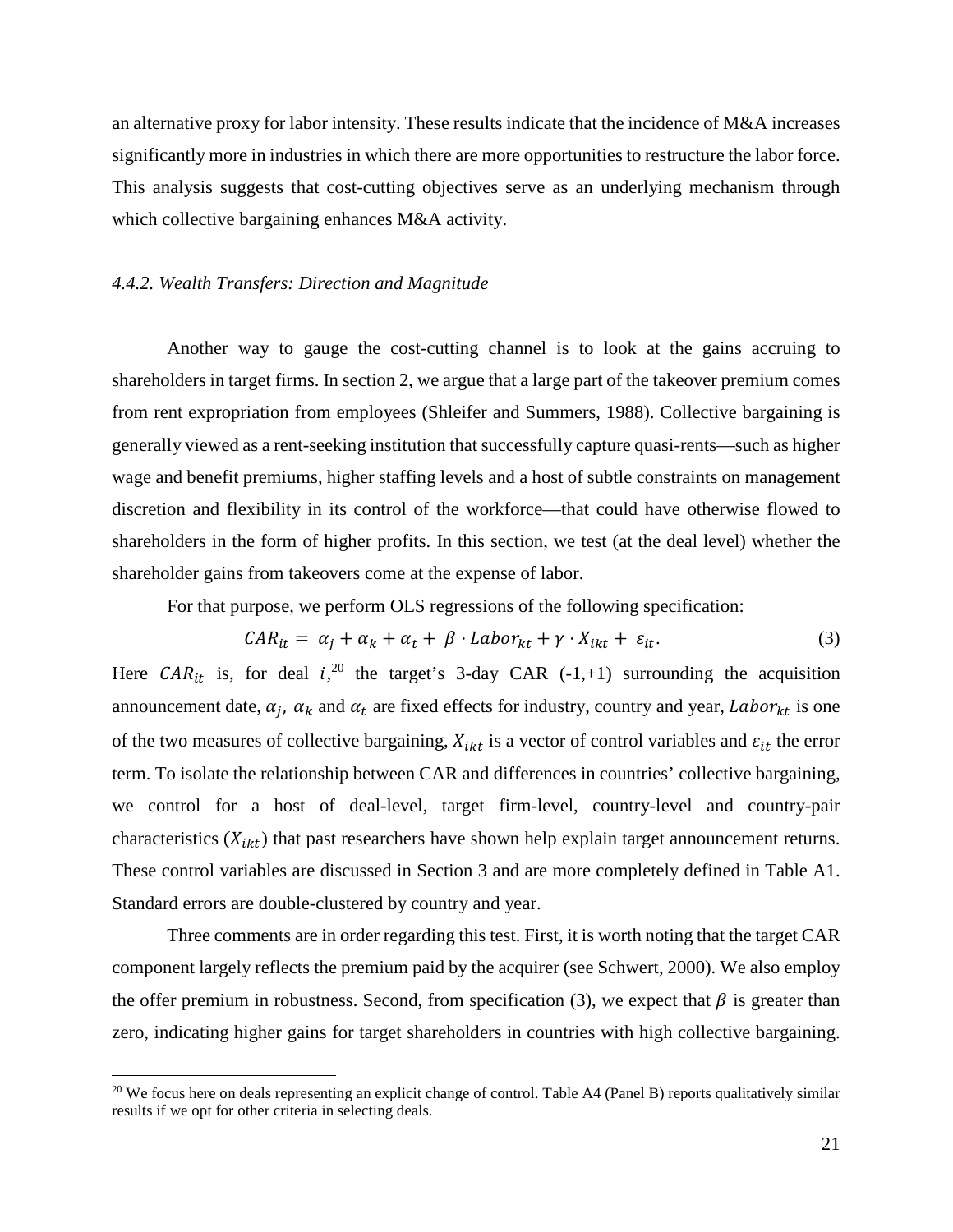If equation (3) is correctly specified, then  $\beta$  is an unbiased estimate of the additional gains when the target firm located in a country with high collective bargaining. Third, this test does not provide direct evidence on the source of the wealth transfers; however, it indicates both the magnitude and direction of wealth shift from employees to target shareholders.

Table 8 presents the results.<sup>21</sup> In column  $(1)$ , we only include deal-level and firm-level control variables with the fixed effects. The coefficient of interest ( $\beta$  in specification (3) above) is positive and significant at the 5% level. In column (2), we add to the previous specification country-level and country-pair determinants of CAR.  $\beta$  is positive and significant at the 5% level. In column (3), we estimate the same specification as in column (2) but we further account for firmlevel determinants (i.e., total assets, leverage, market-to-book ratio, ROA, dividend per share and competition). The inclusion of the additional firm-level determinants in column (3) dramatically reduces the number of observations, but does not overturn the finding.

Across columns (1)-(3), the coefficient of union density is positive and always statistically significant at conventional levels, suggesting that collective bargaining positively impact on target firm CARs. These effects are economically meaningful. Increasing union density by one standard deviation leads from 51.9% to 64.2% increase from the average target return of 19.5% (taken from Table 2). In dollar terms, this implies a range of value creation for average-size target firms of \$96.4 to \$119.1 million. For median-size target firms, the increase is \$13.1 to \$16.1 million. Columns (4)-(6) repeat the analysis for bargaining coverage as an independent variable of interest. The results are in line with those linking union density and target CAR. Across the specifications, the coefficient on bargaining coverage is positive and significant at conventional levels. The economic significance is considerable as a one standard deviation increase in bargaining coverage implies a 35.4% to 42.2% increase from the average target return of 19.5%. In dollar terms, the increase ranges from \$65.7 to \$78.4 million for average-size target firms and from \$8.9 to \$10.6 million for median-size target firms.

We test the robustness of these results in the following ways. First, we alternatively measure target abnormal announcement returns over event days (-3,+3) and (-5,+5). Second, we use various other criteria in selecting deals. Third, we sequentially exclude from our sample targets in the US or the UK, in Scandinavian countries, in non-OECD countries, and in financial services

 $21$  Due to data restrictions on some variables the following countries are removed from the CAR analysis: Brazil, Bulgaria, Estonia, Iceland, Latvia, Lithuania, Malta, and Slovakia.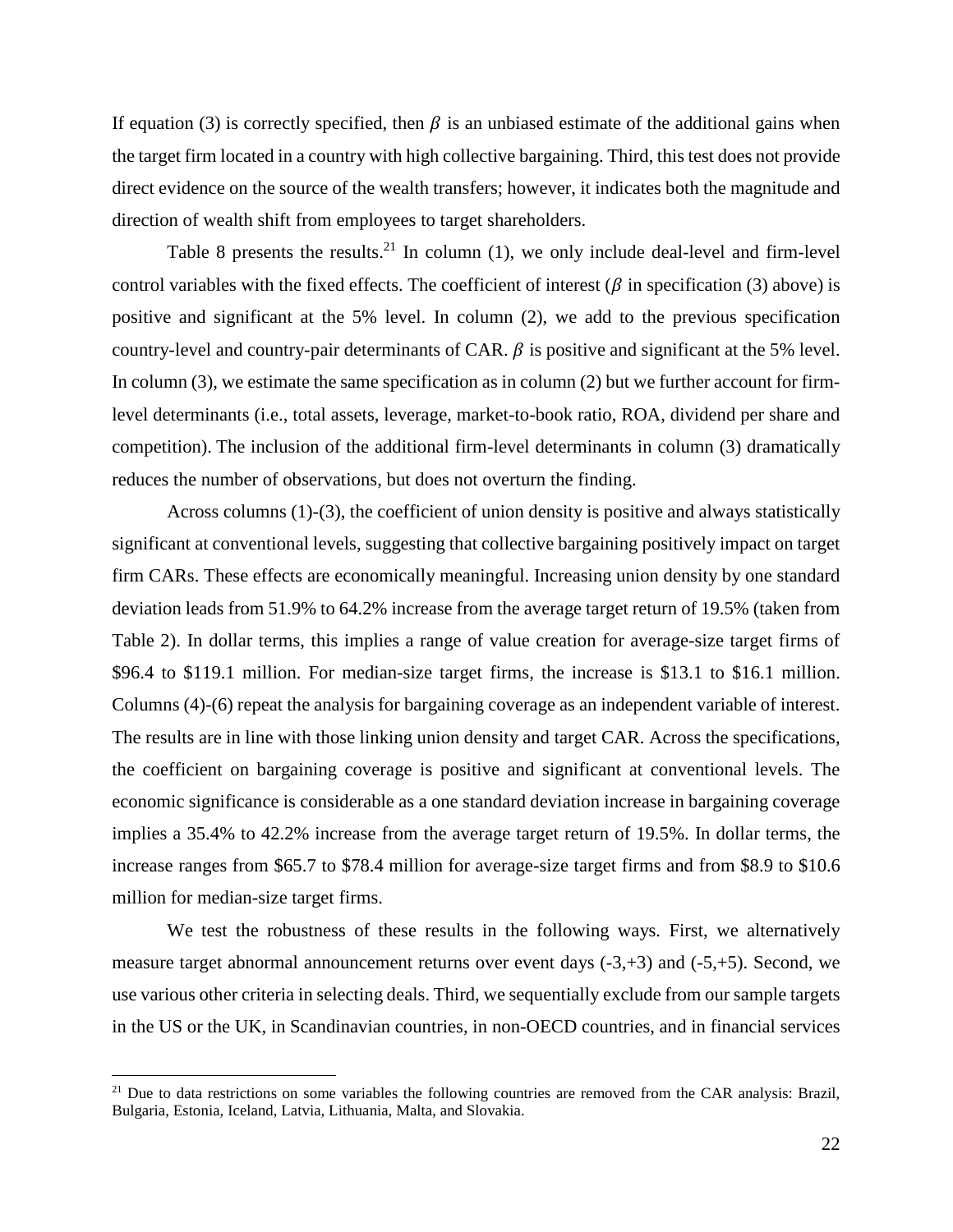industry. Fourth, we employ a measure of the offer premium as dependent variable. In all cases, we find that our results on the direction and magnitude of wealth transfers hold. For the sake of exposition, these robustness checks are relegated to the Appendix (see Table A4 Panels A-D).

The findings in this section are entirely consistent with the cost-cutting channel and provide clear indications on both magnitude and direction of wealth transfers going from employees to shareholders in target firms. However, these findings offer little insights into the *source* of these wealth transfers. In theory it could take the form of lower employment levels as well as lower wages and benefits. In the next section we provide insights into the source of such transfers.

# *4.4.3. Workforce Restructuring as a Source of Wealth Transfers*

Since labor accounts for a large share of the costs in many firms, changes in employment associated with takeovers might explain a significant fraction of the takeover premium. A natural extension of our previous analysis is to assess the effect of collective bargaining on post-takeover layoffs, a potentially important source of wealth transfers. Our prediction is indeed that collective bargaining is associated with higher levels of workforce restructuring following takeovers. In this analysis we are, however, limited to the use of a fraction of our sample for which firm-level employment data are available. Also, we can only observe changes in employee headcount at the combined firm relative to the acquirer and the target before the deal. After a deal, layoffs should mostly occur at the target rather than the acquiring firm. Thus, the caveat, important to have in mind when analyzing the results, is that the former typically represents a smaller part of the combined firm, while the latter may also count a number of hiring and firing.

We first estimate the effect of takeovers on employment outcomes, and then examine how collective bargaining interacts in this association. To do so, we construct a panel at the deal-year level. All deals are followed over a five-year window around their completion, which allows to identify the dynamics of the total number of employees at the acquiring and target firms in the years surrounding the deal. The specification is the following:

$$
y_{it} = \alpha_i + \alpha_t + \beta_1 \cdot Post\;Takeover_{it} + \beta_2 \cdot Labor_{kt} + \beta_3 \cdot (Post\;Takeover_{it} \times Labor_{kt}) + \gamma \cdot X_{kt} + \varepsilon_{it},\tag{4}
$$

where  $y_{it}$  is the log-number of employees of the acquirer and the target in year  $t+x$ , where  $t$  is the year of completion of the deal *i*, and  $+x$  ( $-x$ ) is the number of years after (before) the takeover.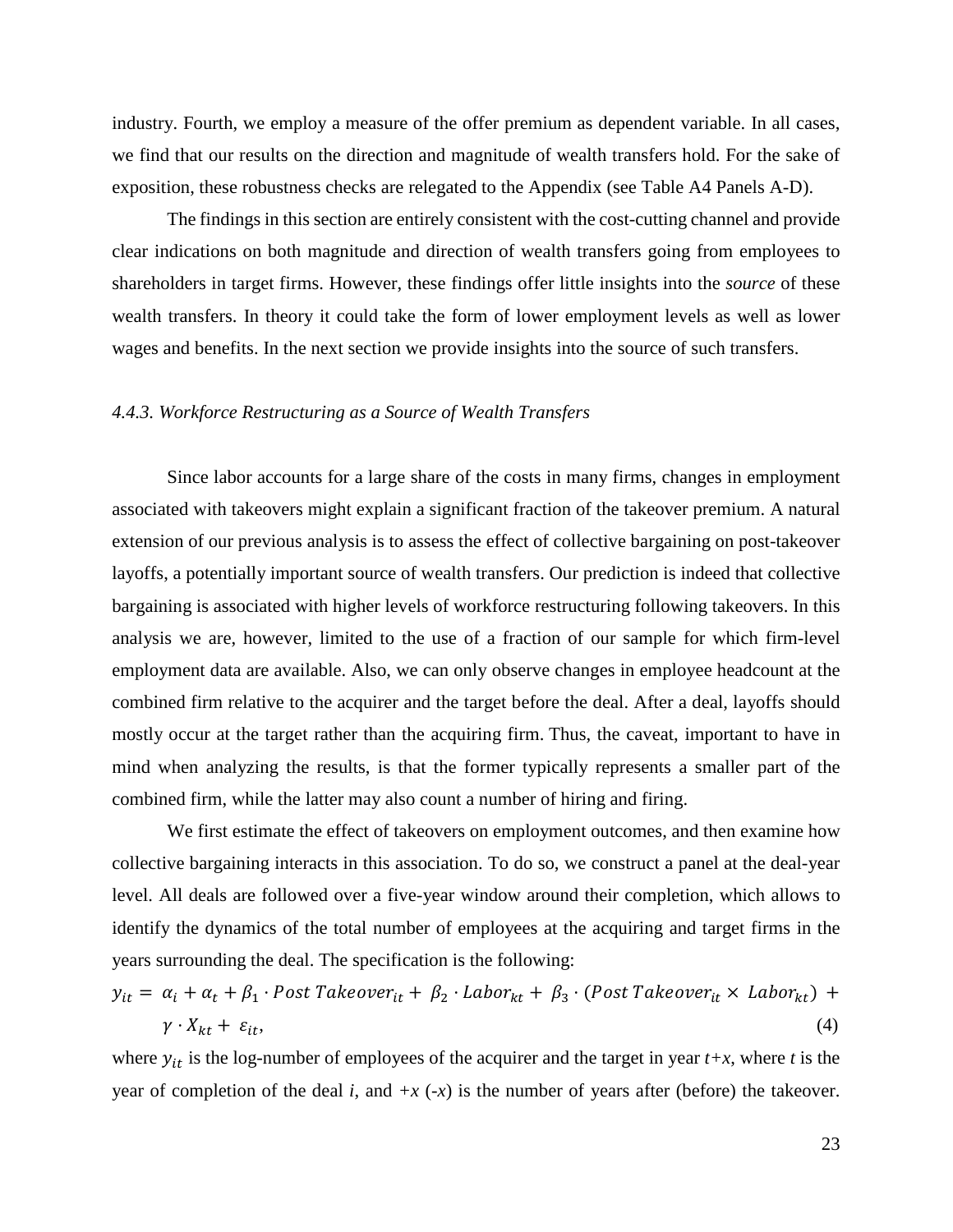$\alpha_i$  and  $\alpha_t$  are fixed effects for deal and year, *Post Takeover*<sub>it</sub> is a dummy variable equal to one for the years after and equal to zero for the years prior to the takeover,  $Labor_{kt}$  is one of our measures of collective bargaining,  $X_{kt}$  is a vector of country-level controls and  $\varepsilon_{it}$  the error term. As with above tests, we cluster standard errors by country and year.

 Table 9 reports the estimation results. In column (1), we show the baseline estimate of the effect of takeovers on employment (*Post Takeover*), controlling for country-level determinants of takeovers as well as deal and year fixed effects. The coefficient of interest ( $\beta_1$  in specification (4)) is negative and significant at the 1% level, meaning that, on average, following takeovers, employment at the combined firm decreases. In economic terms, post-takeover employment is reduced by 8.8% relative to the employment at the acquirer and the target prior to the deal. Reassuringly, this estimate is very in line with other studies (e.g., Davis et al. 2014; Dessaint et al., 2016). In column (2), we estimate the interaction with union density (Post Takeover  $\times$ Union Density). The effect of takeover on employment ( $\beta_1$  in specification (4)) is still negative and significant. As predicted, the interaction term  $(\beta_3)$  is negative and significant, while the coefficient on union density  $(\beta_2)$  become insignificant albeit negative. The negative sign on the interaction term implies that the adverse effect of takeover on employment is further pronounced in countries where unions have stronger bargaining clout. In column (3), we evaluate the effect of bargaining coverage on workforce restructuring in post-takeover years and find a similar result. We show that there is a negative and significant reduction in the combined firm employment following takeovers, which is amplified in countries with high coverage of bargaining coordination. Again, the effects reported are large, with the estimate on the interaction term greater than the estimate on *Post Takeover* itself.

These results indicate that after takeovers combined firms in countries with higher prevalence of collective bargaining experience significantly larger job reductions. Although these results on the source of wealth transfers are partial (wage cuts, pension termination might also account for a significant part of these transfers<sup>22</sup>), the economic effect is large and suggests that workforce restructuring represents a primary source of wealth redistribution between target employees and shareholders. With this analysis we offer further support in favor of the cost-cutting channel interpretation for the effects on M&A activity that we documented above.

<sup>&</sup>lt;sup>22</sup> See, for example, Rosett (1990), Pontiff, Shleifer and Weisbach (1990), Ippolito and James (1992), and Petersen (1992).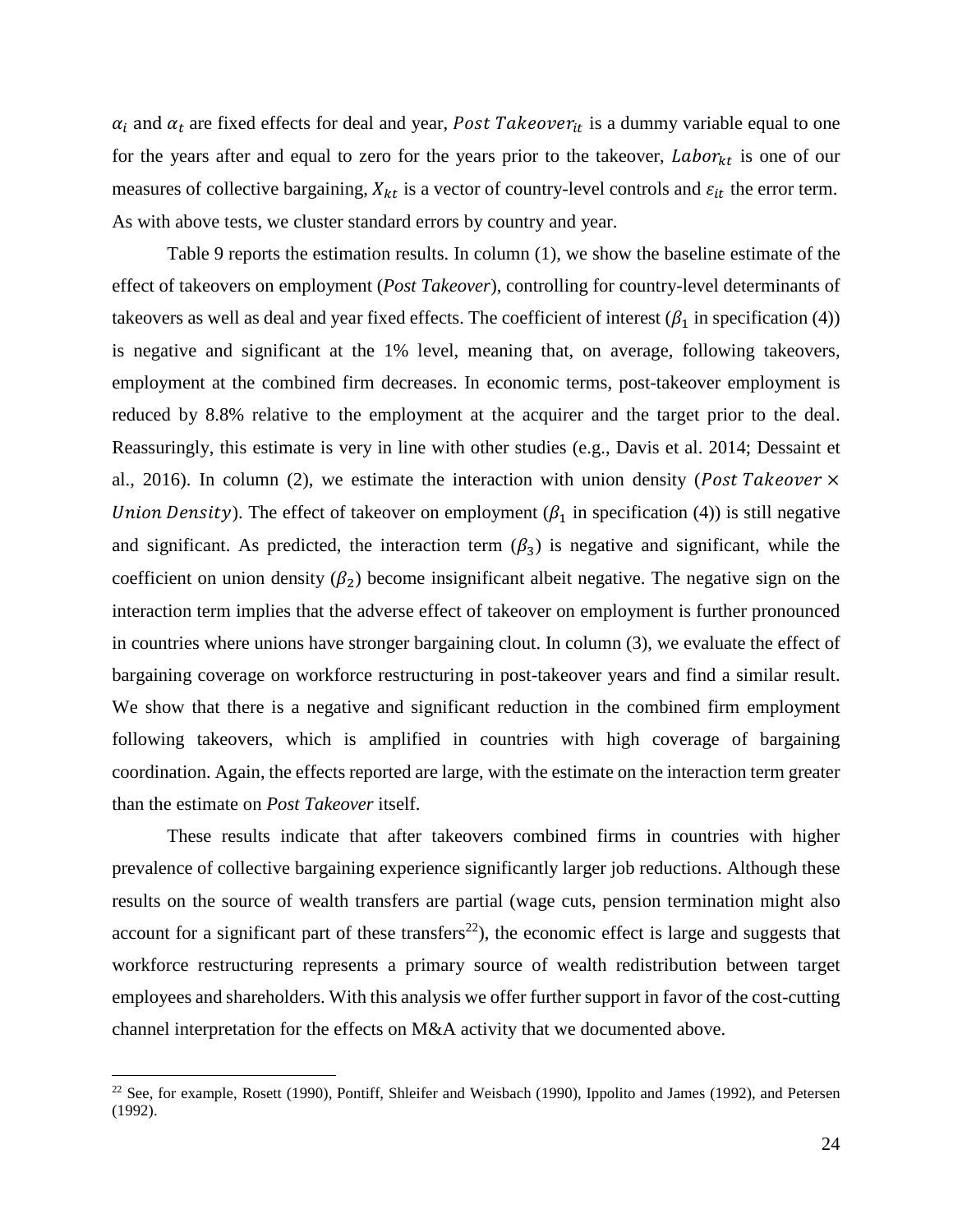## *4.4.4. Collective Bargaining and Deal Completion Process*

Our evidence thus far shows that the cost-cutting channel largely explains the documented positive relationship between collective bargaining and takeover activity. However, this evidence does not show why the new employer (i.e., acquirer), who potentially faces the same level of collective bargaining than its predecessor, will be able to restructure the workforce, boosting in turn gains and ultimately encouraging M&A activity. In this section, we argue that, once the merger agreement is signed, collective bargaining improves information-transmission between acquirer and employees compared to firms not endowed with coordinated dialog with employees. This is key for the acquirer in its ability to pass the necessary "employment" reforms within the firm. As stated in section 2, we predict that the high prevalence of collective bargaining increases the probability of deal completion and also speeds up deal completion process.

To test this, we estimate a specification similar to (3), with respectively the probability of deal completion and deal completion duration as dependent variables. Table 10 presents the results, while Table A1 contains variables definitions.<sup>23</sup> In columns  $(1)-(4)$  of Table 10, we study the probability of deal completion; that is, the dependent variable is a dummy variable equal to 1 if the deal is "completed" and 0 if "withdrawn". Table 2 reports that in our sample 88.3% of deals are completed. In columns (5)-(8), we examine the speed with which an announced deal is completed, by defining deal completion duration as the total number of calendar days between the deal announcement date and the completion date. The mean (resp. median) of deal completion duration is 97 (resp. 72) days, with a standard deviation of 126 days (see Table 2).<sup>24</sup>

In column (1), the coefficient of union density is positive and significant at the 10% level, suggesting that the union density increases the likelihood of completion. Column (2) repeats this specification with the further inclusion of EPL. Union density is once again positive and significant (1% level), while the coefficient on EPL displays a negative sign of lower magnitude than union density, consistent with our prior findings. As column (2) indicates, this is economically large: a one standard deviation increase in union density implies an increased probability of deal completion of 7.9% (i.e., 0.191  $\times$  0.415). A one standard deviation increase in EPL reduces this

<sup>&</sup>lt;sup>23</sup> Table 10 reports estimates from OLS models, but the use non-linear models (Logit or Probit), when the dependent variable is *Deal Completion*, yields even stronger results.

<sup>&</sup>lt;sup>24</sup> The distribution of our sample variables is in line with other studies, such as Tian and Wang (2016), using US deals.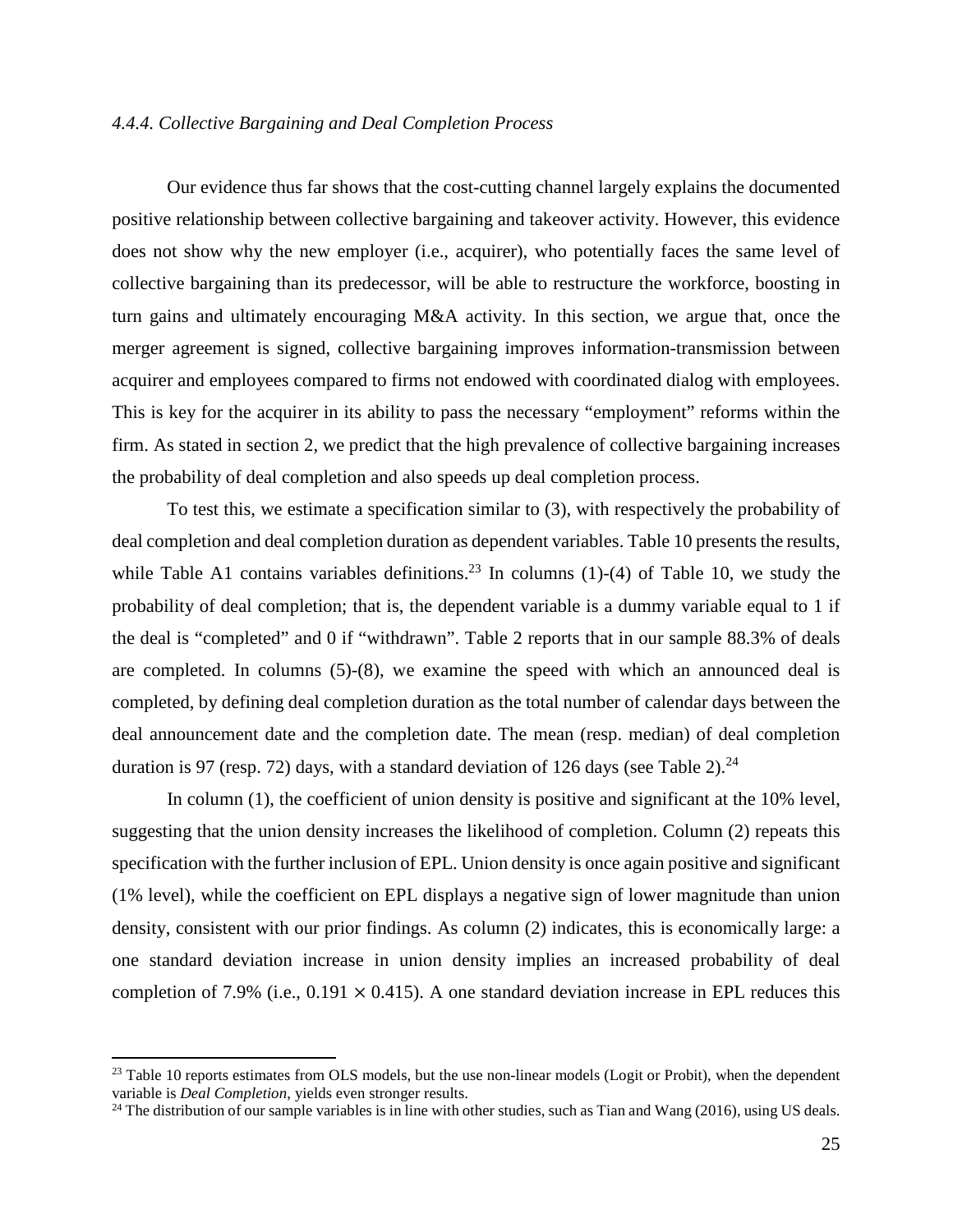probability by 5.6% (i.e.,  $0.761 \times 0.073$ ). Similar insights apply for bargaining coverage reported in columns  $(3)$  and  $(4)$ .

Turning to the duration of deal completion, columns (5)-(8) mirror the specifications in columns (1)-(4). The coefficients on either union density or bargaining coverage are always negative and significant at conventional levels. It takes much less time for acquirers in countries where collective bargaining is developed to complete deals. The EPL index in columns (6) and (8) does not affect deal completion duration. These findings suggest that collective bargaining is the crucial feature of the labor market influencing deal completion process. Economically, deal duration is reduced by 27-33 days when union density increases by one standard deviation (using estimates from columns (5) and (6)), which is about 28-35% shorter than the average deal duration of 97 days in our sample. From columns (7) and (8), we find that deal duration is about 19-20 days fewer when bargaining coverage decreases by one standard deviation. These results are consistent with the (non-mutually exclusive) view that collective bargaining facilitates the negotiation process and accordingly enhances M&A activity.

## *4.4.5. Other Potential Channels*

 In this section, we deal with potential alternative channels through which collective bargaining could operate. Table 11 reports the results. As before, we use the frequency of M&A as dependent variable, but we obtain similar results with the volume of M&A. First, innovation is another channel through which collective bargaining may positively impact on M&A activity. Manso (2011) argues that tolerance for failure is critical for motivating innovation. As innovation activities have high probability of failure, collective bargaining can provide firms a commitment device to not punish employees for short-run failures and, thereby, can appear to have positive ex ante effect on innovation. In other words, collective bargaining, by pushing wages upward and providing greater job security, encourages employees to increase their investment in skills and to pursue value-increasing innovative activities. Innovative firms accordingly tend to flourish in countries with greater collective bargaining. Acharya et al. (2013, 2014) show that employment protection spurs the extent of innovation in an economy, particularly in R&D-intensive industries, by enhancing employees' innovative efforts. Countries with greater collective bargaining increase target firms' attractiveness by creating a comparative edge in innovation-intensive industries,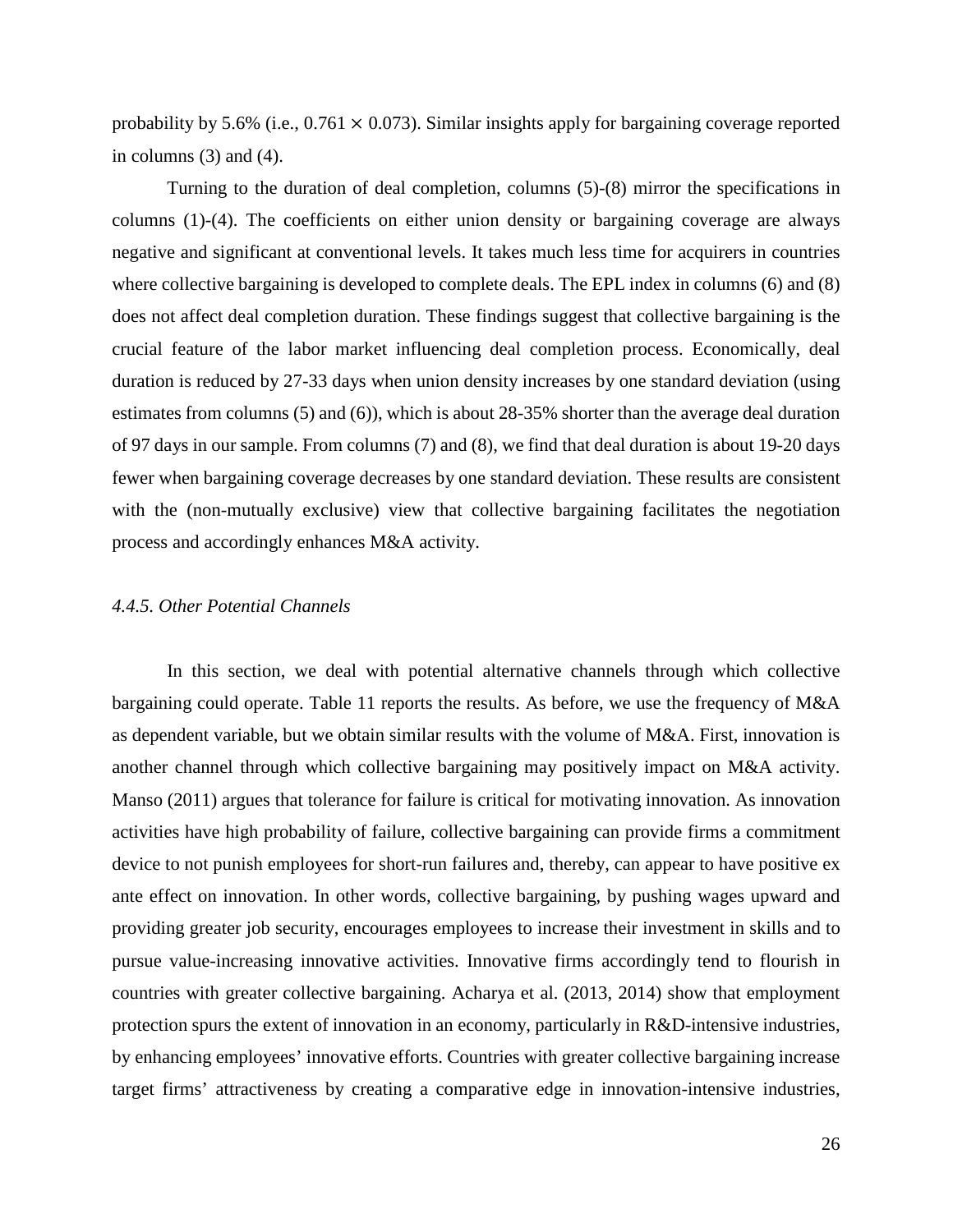which fosters M&A industry activity. Alimov (2015) shows that firms in OECD countries with stringent labor market regulations are more likely to be acquired by foreign acquirers if the firm is in a sector with high productivity and skill.<sup>25</sup> We thus investigate the differential effect of collective bargaining on the frequency of M&A across industries that differ in terms of R&D intensity. In columns (1) and (2), we run regression specification (2) by considering innovation intensity instead of labor intensity. We proxy innovation intensity with the industry median of R&D expenditures scaled by total book assets. The results reveal that the direct effect of collective bargaining, captured either through union density or bargaining coverage, is positive and significant at the 5% level, but not so for the interaction term. In fact, the interaction between union density (resp. bargaining coverage) and R&D intensity is negative and insignificant. This suggests that the industry effects of M&A activity caused by collective bargaining do not go through the innovation channel.

Second, the observed positive relationship in this study could be due to a business cycle effect. For example, it may be that unionization increases during booms as those are times when firms have higher cash holdings. Klasa, Maxwell and Ortiz-Molina (2009) show that unions bargain harder when firms are flushed with cash, and this may result in higher union density rates. At the same time, takeover waves are possibly driven by industry shocks and this depends on whether there is sufficient overall capital liquidity (Harford, 2005). This is more likely to be true during expansions. To rule out this alternative explanation, in all our analyses we have controlled for recession periods occurring in countries of our sample. Now, we examine the differential effect of collective bargaining on takeover activity over business cycle fluctuations. Our results in columns (3) and (4) show that this phenomenon is not affecting our posited causal relationship. As expected, recessions negatively and significantly impact on M&A activity. Union density and bargaining coverage still have a direct and significant effect on takeovers, while the interaction term is, quite surprisingly, also positive and significant. This means that collective bargaining exerts a more accentuated positive effect on M&A activity in recession periods. We rationalize this result as follows. In expansion periods when there is sufficient capital liquidity in the market, acquirers can better achieve revenue enhancements. Alternatively, in recession periods, targets

<sup>&</sup>lt;sup>25</sup> Guadalupe, Kuzmina and Thomas (2012) analyze the likelihood of being a target by a foreign acquirer using a sample of Spanish firms. The authors find that foreign firms cherry pick the most productive firms within industries. They further find that following the acquisition, these firms are more likely to innovate.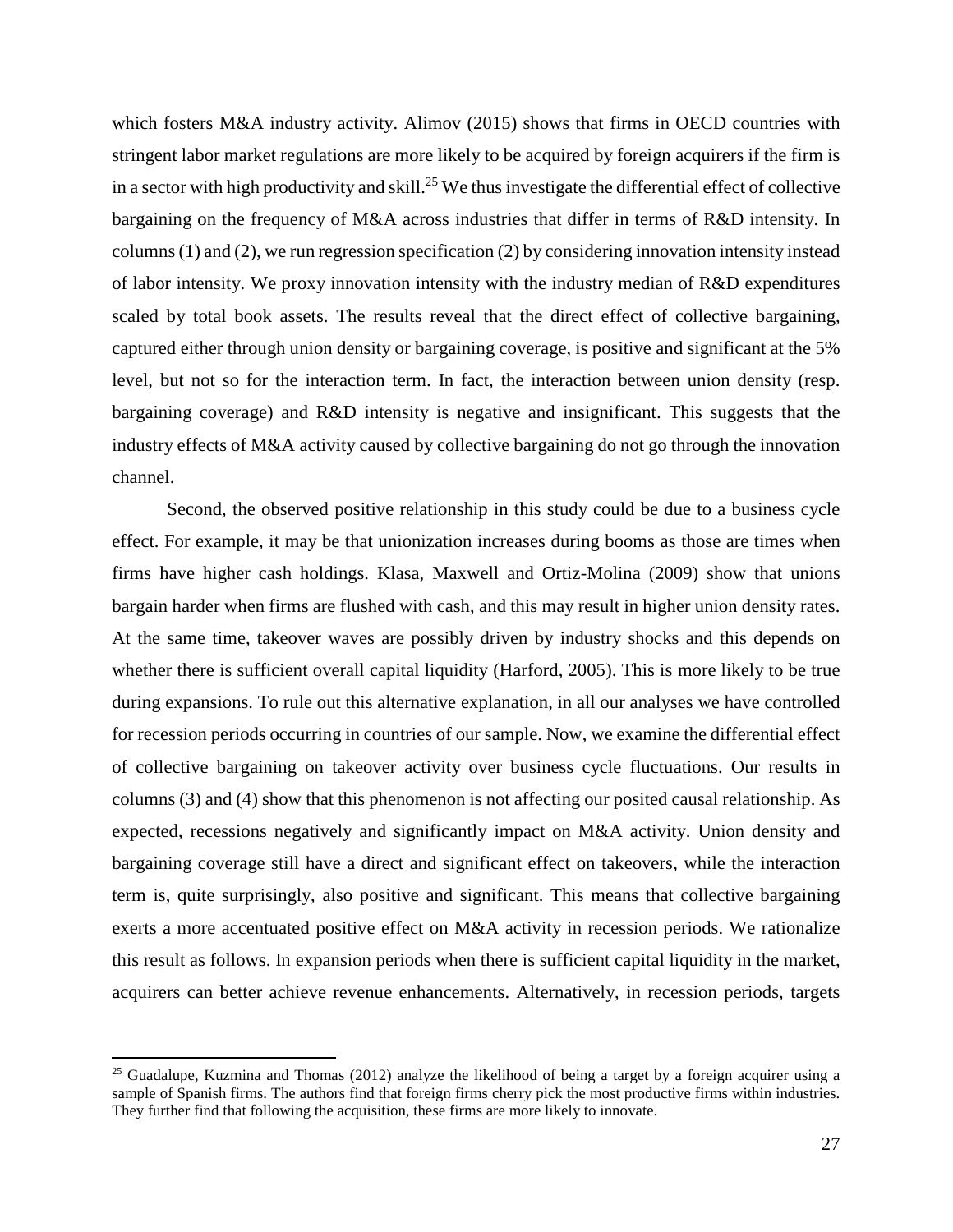with operational inefficiencies represent a comparative advantage for acquirers to achieve greater gains. The stronger positive effect of collective bargaining identified during recession periods supports the notion that in the absence of substantial revenue enhancement opportunities in those periods, acquirers choose their targets with high potential of cost-cutting; that is, precisely in countries where bargaining with unions is tougher.

The alternative arguments addressed in this section do not affect our main result; this increases our confidence in support of the prediction that collective bargaining does enhance takeover activity around the world.

## **5. Conclusions**

This paper investigates the role of collective bargaining on the pattern of M&A activity. Similarly to Kanbur and Ronconi (2016), we argue that the focus on legal protections of employees, rather than on *actual* coordination through collective bargaining, may be misleading because institutionally distinct countries can and do achieve the same functional outcome through different means. In this attempt, this paper helps reconcile prior findings by illuminating one key channel of labor influence: collective bargaining. In a comprehensive sample of domestic and cross-border M&A from 46 countries over 1992-2010, we identify evidence that a country's collective bargaining system has a significant and economically meaningful impact on the frequency and volume of M&A activity. Controlling for industry-country and industry-year fixed effects as well as a multitude of industry-country characteristics including competition, growth prospects and profitability and countries' institutional quality, we find clear evidence of a positive relationship between union density and bargaining coverage and the frequency and volume of M&A at both industry and country levels.

Moreover, we find that the positive effect of the unionization and coverage by bargaining coordination on the pattern of M&A activity is more pronounced for industries in which labor is more important input of production. We further show greater wealth transfers from employees to target shareholders in countries with higher prevalence of collective bargaining. Workforce restructuring is a major source of wealth transfers. These findings appear consistent with the view that the actual bargaining power of employees over the firm generates gain opportunities sourced from the reappropriation (by shareholders) of employee rents. We further stress that collective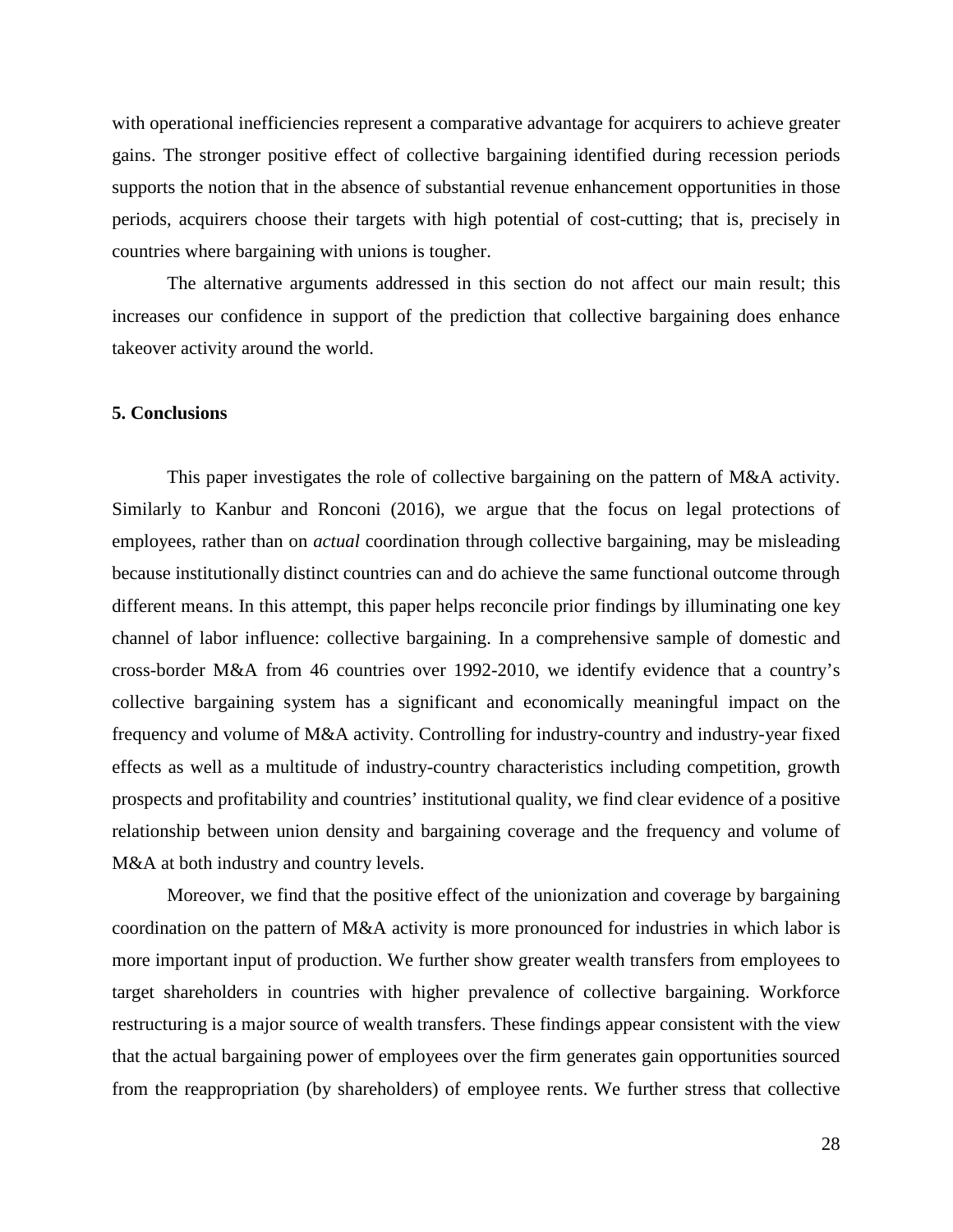bargaining allows the realization of synergy gains because of its facilitating role during the precompletion phase of deals.

This paper is part of a growing field of research at the intersections between labor economics and corporate governance. Although our findings offer new insights on this issue, it does suffer from potential limitations. International comparisons have the advantage of showing a broad picture and identifying the crucial role played by countries' institutional arrangements. This also constitutes the main drawback. Indeed, for the sake of comparability and data availability, we are constrained by the use of country-level proxies and by the focus only on target firms that are publicly traded. This may affect our ability to capture all the variation at the plant-level or at specific characteristics of employment contracts. Delving into such matters requires a considerable effort to match firm-level data on financial and balance sheet variables with contract-level or plantlevel data on employment, wages and labor relations. The effort of joining such disparate datasets may partly explain why so far efforts in this direction have been limited, but this constitutes assuredly fruitful avenues for research.

This paper has also implications for the ongoing debate on the functioning and real effects of corporate governance mechanisms, and takeover markets in particular. Indeed, it supports that corporate governance problems become more acute when one takes into account the role played by labor market institutions or by firm constituencies with different horizons, interests and opportunities. This paper suggests that policy efforts that aim at improving corporate governance could benefit from taking into account the specificities of unionized firms and from designing sensible policies with respect to the specificities of a country's labor market institutions. From an academic standpoint, this paper suggests that researchers who want to study the functioning and real effects of takeover markets could benefit from interacting their proxies with indicators of both collective bargaining and employment legislations. To give an example, initial findings suggest that employment levels fall in years following a takeover (see, e.g., Bhagat et al., 1990). Similar to ours, the work by Li (2012) investigates in turn how labor unions interact in this relationship. Exploiting variations in US states with right-to-work laws (i.e., where labor unions face a less favorable bargaining environment), he finds, contrary to the conventional wisdom, that target firms in unionized industries experience relatively higher levels of wage and employment reductions. In another corporate governance context, Atanassov and Kim (2009) find that the stringency of employment legislations is less effective in preventing employee layoffs when financial leverage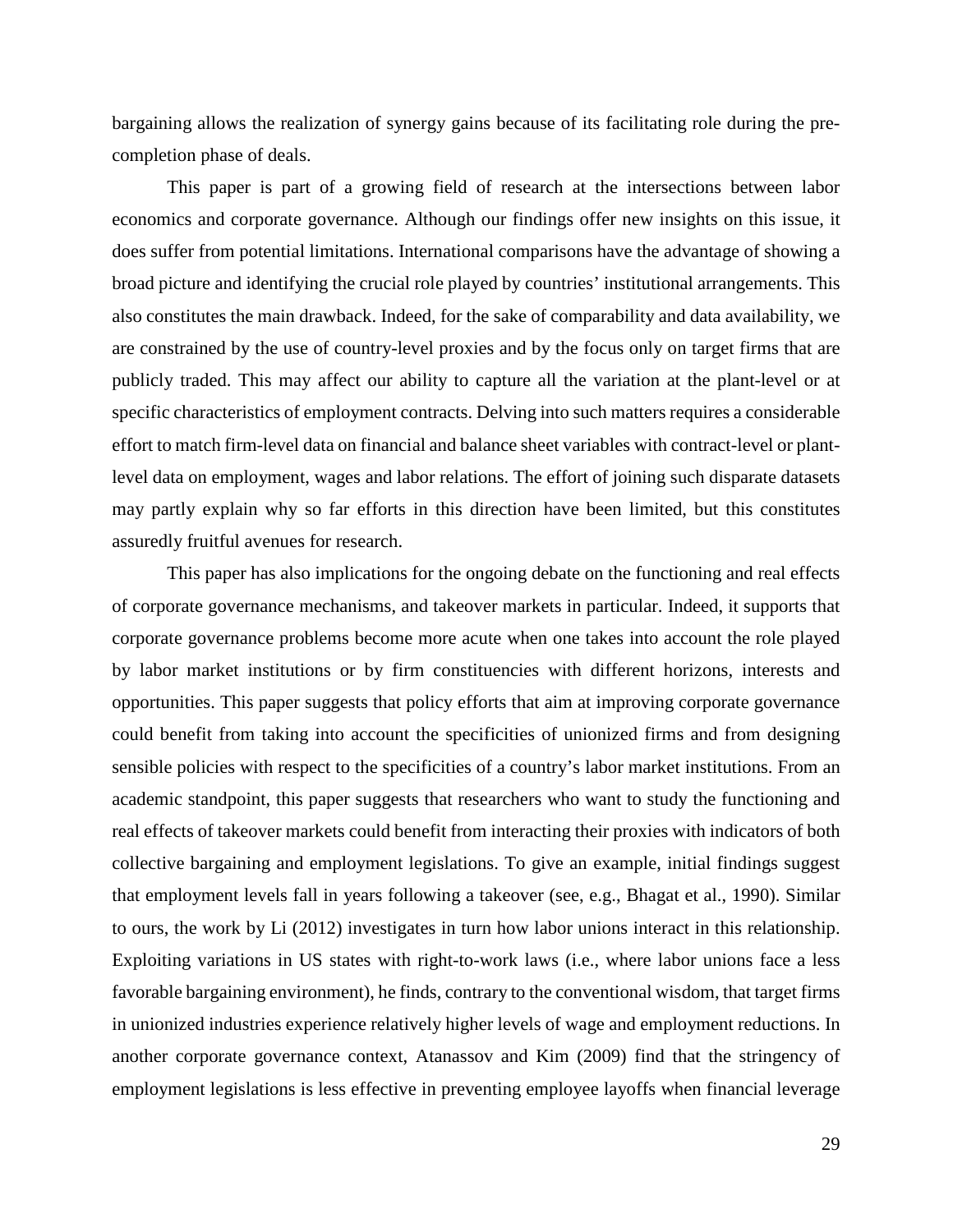is high. While this research drive takes an important path, more research is needed to better understand how governance mechanisms work in "labor-friendly" industries/countries and, thereby, affect social welfare.

## **References**

Acharya, Viral, Ramin Baghai, and Krishnamurthy Subramanian, 2013, Labor Laws and Innovation, *Journal of Law and Economics* 56, 997—1037.

Acharya, Viral, Ramin Baghai, and Krishnamurthy Subramanian, 2014, Wrongful Discharge Laws and Innovation, *Review of Financial Studies* 27, 301—346.

Ahern, Kenneth, Daniele Daminelli, and Cesare Fracassi, 2015, Lost in Translation? The Effect of Cultural Values on Mergers around the World, *Journal of Financial Economics* 117, 165—189.

Alimov, Aziz, 2015, Labor Market Regulations and Cross-Border Mergers and Acquisitions, *Journal of International Business Studies* 46, 984—1009.

Atanassov, Julian, and Han Kim, 2009, Labor and Corporate Governance: International Evidence from Restructuring Decisions, *Journal of Finance* 64, 341—374.

Becker, Brian, 1995, Union Rents as a Source of Takeover Gains among Target Shareholders, *Industrial and Labor Relations Review* 49, 3—19.

Bhagat, Sanjay, Andrei Shleifer, and Robert Vishny, 1990, Hostile Takeovers in the 1980s: The Return to Corporate Specialization, *Brookings Papers on Economic Activity: Microeconomics*, 1—84.

Bertola, Giuseppe, Tito Boeri, and Sandrine Cazes, 2000, Employment Protection in Industrialized Countries: The Case for New Indicators, *International Labour Review* 139, 57—72.

Billett, Matthew, and Hui Xue, 2007, The Takeover Deterrent Effect of Open Market Share Repurchases, *Journal of Finance* 62, 1827—1850.

Bris Arturo, Neil Brisley, and Christos Cabolis, 2008, Adopting better corporate governance: Evidence from cross-border mergers, *Journal of Corporate Finance* 14, 224—240.

Bris, Arturo, Christos Cabolis, and Vanessa Janowski, 2010, The Effect of Merger Laws on Merger Activity: International Evidence, in Greg Gregoriou, and Luc Renneboog, eds.: *International Mergers and Acquisitions Activity Since 1990: Quantitative Analysis of Recent Research* (Elsevier, New York).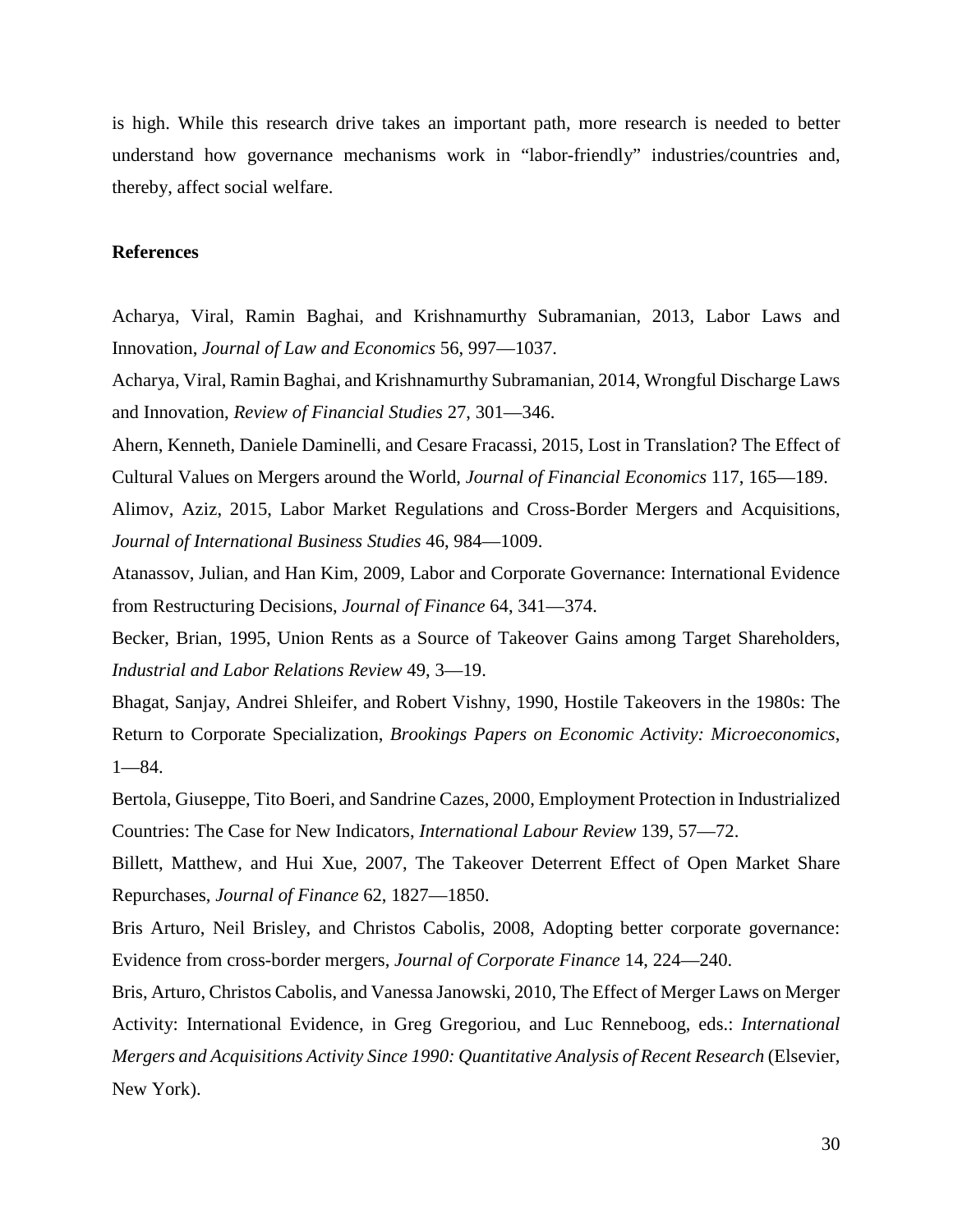Brown, Charles, and James Medoff, 1988, The Impact of Firm Acquisition on Labor, in Alan Auerbach, ed.: *Corporate Takeovers: Causes and Consequences* (Chicago University Press, Chicago).

Cazes, Sandrine, Sameer Khatiwada, and Miguel Malo, 2012, Employment Protection Legislation and Collective Bargaining in the Post-Crisis Period: An Empirical Assessment, ILO Working Paper No. 103.

Davis, Steven, John Haltiwanger, Kyle Handley, Ron Jarmin, Josh Lerner, and Javier Miranda, 2014, Private Equity, Jobs, and Productivity, *American Economic Review* 104, 3956—3990.

Dessaint, Olivier, Andrey Golubov, and Paolo Volpin, 2016, Employment Protection and Takeovers, *Journal of Financial Economics*, forthcoming.

Devos, Erik, Palani-Rajan Kadapakkam, and Srinivasan Krishnamurthy, 2009, How Do Mergers Create Value? A Comparison of Taxes, Market Power, and Efficiency Improvements as Explanations for Synergies, *Review of Financial Studies* 22, 1179—1211.

Djankov, Simeon, Rafael La Porta, Florencio Lopez-de-Silanes, and Andrei Shleifer, 2008, The Law and Economics of Self-Dealing, *Journal of Financial Economics* 88, 430—465.

Ebbinghaus, Bernhard, and Jelle Visser, 2000, *Trade Unions in Europe since 1945* (London, Palgrave-Macmillan).

Erel, Isil, Rose Liao, and Michael Weisbach, 2012, Determinants of Cross-Border Mergers and Acquisitions, *Journal of Finance* 67, 1031—1043.

Fama, Eugene, and Kenneth French, 1997, Industry Costs of Equity, *Journal of Financial Economics* 63, 153—194.

Flanagan, Robert, 1999, Macroeconomic Performance and Collective Bargaining: An International Perspective, *Journal of Economic Literature* 37, 1150—1175.

Garvey, Gerald, and Noel Gaston, 1997, A Theory of the Optimal Cost Barrier to Corporate Takeovers, *International Economic Review* 38, 657—675.

Gort, Michael, 1969, An Economic Disturbance Theory of Mergers, *Quarterly Journal of Economics* 83, 624—642.

Greene, William, 2004, The Behaviour of the Maximum Likelihood Estimator of Limited Dependent Variable Models in the Presence of Fixed Effects, *Econometrics Journal* 7, 98—119. Guadalupe, Maria, Olga Kuzmina, and Catherine Thomas, 2012, Innovation and Foreign Ownership, *American Economic Review* 102, 3594—3627.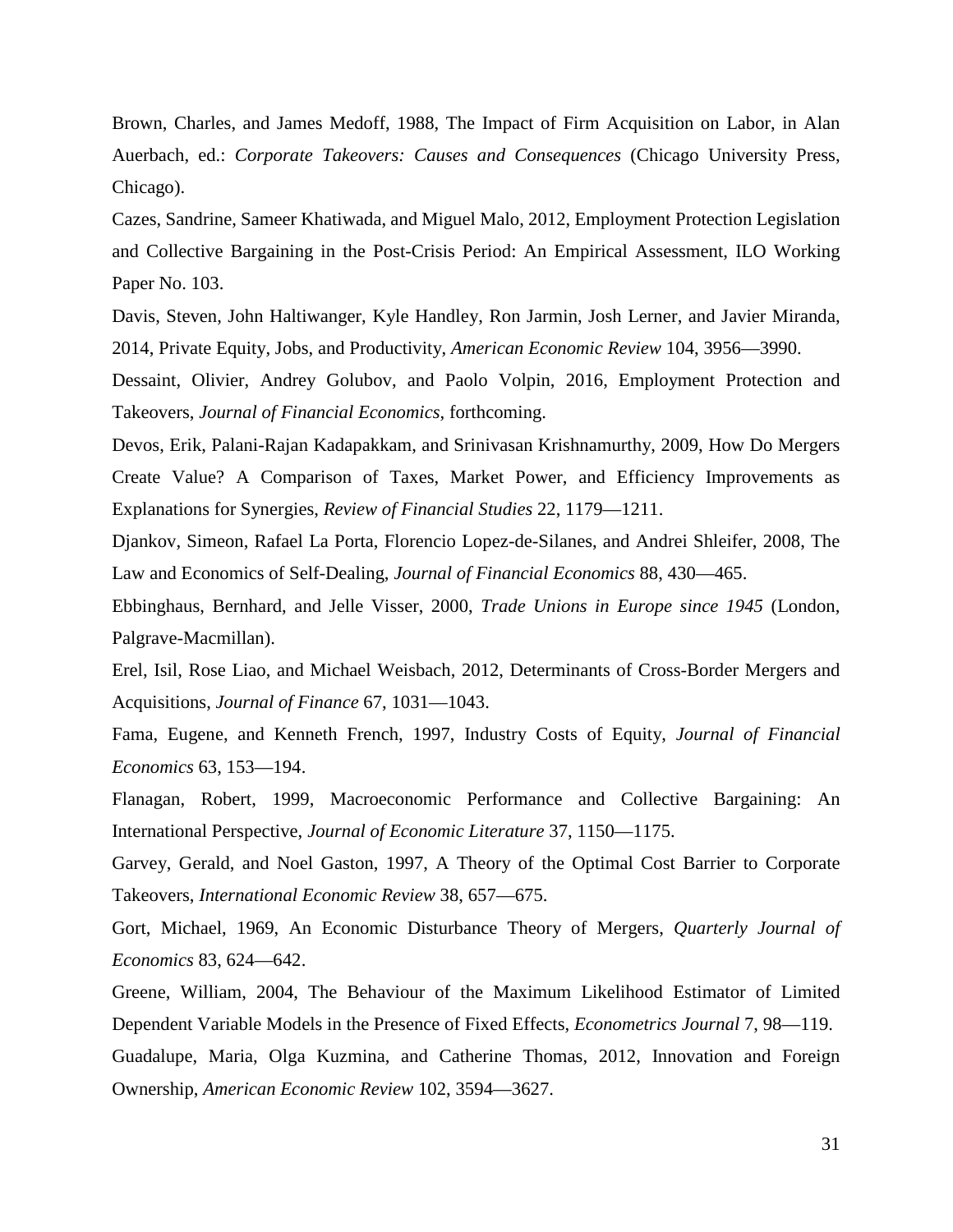Harford, Jarrad, 2005, What Drives Merger Waves? *Journal of Financial Economics* 77, 529— 560.

Ippolito, Richard, and William James, 1992, LBOs, Reversions and Implicit Contracts, *Journal of Finance* 47, 139—167.

Jensen, Michael, 1993, The Modern Industrial Revolution, Exit, and the Failure of Internal Control Systems, *Journal of Finance* 48, 831—880.

John, Kose, Knyazeva, Anzhela, and Knyazeva, Diana, 2015, Employee Rights and Acquisitions, *Journal of Financial Economics* 118, 49—69.

Kamakura, Yasuhiko, 2006, Corporate Structural Change and Social Dialogue in the Chemical Industry, ILO Working Paper No. 240.

Kanbur, Ravi, and Lucas Ronconi, 2016, Enforcement Matters: The Effective Regulation of Labor, CEPR Discussion Paper No. 11098.

Kaplan, Steven, 1989, The Effects of Management Buyouts on Operations and Value, *Journal of Financial Economics* 24, 217—254.

Klasa, Sandy, William Maxwell, and Hernán Ortiz-Molina, 2009, The Strategic Use of Corporate Cash Holdings in Collective Bargaining with Labor Unions, *Journal of Financial Economics* 92, 421—442.

Lel, Ugur, and Darius Miller, 2015, Does Takeover Activity Cause Managerial Discipline? Evidence from International M&A Laws, *Review of Financial Studies* 28, 1588—1622.

Levine, Ross, Chen Lin, and Beibei Shen, 2015, Cross-Border Acquisitions: Do Labor Regulations Affect Acquirer Returns? Working Paper.

Li, Xiaoyang, 2012, Workers, Unions, and Takeovers, *Journal of Labor Research* 33, 443—460.

Li, Xiaoyang, 2013, Productivity, Restructuring, and the Gains from Takeovers, *Journal of Financial Economics* 109, 250—271.

Manso, Gustavo, 2011, Motivating Innovation, *Journal of Finance* 66, 1823—1860.

Masulis, Ronald, Cong Wang, and Fei Xie, 2007, Corporate Governance and Acquirer Returns, *Journal of Finance* 62, 1851—1889.

Mitchell, Mark, and Harold Mulherin, 1996, The Impact of Industry Shocks on Takeover and Restructuring Activity, *Journal of Financial Economics* 41, 193—229.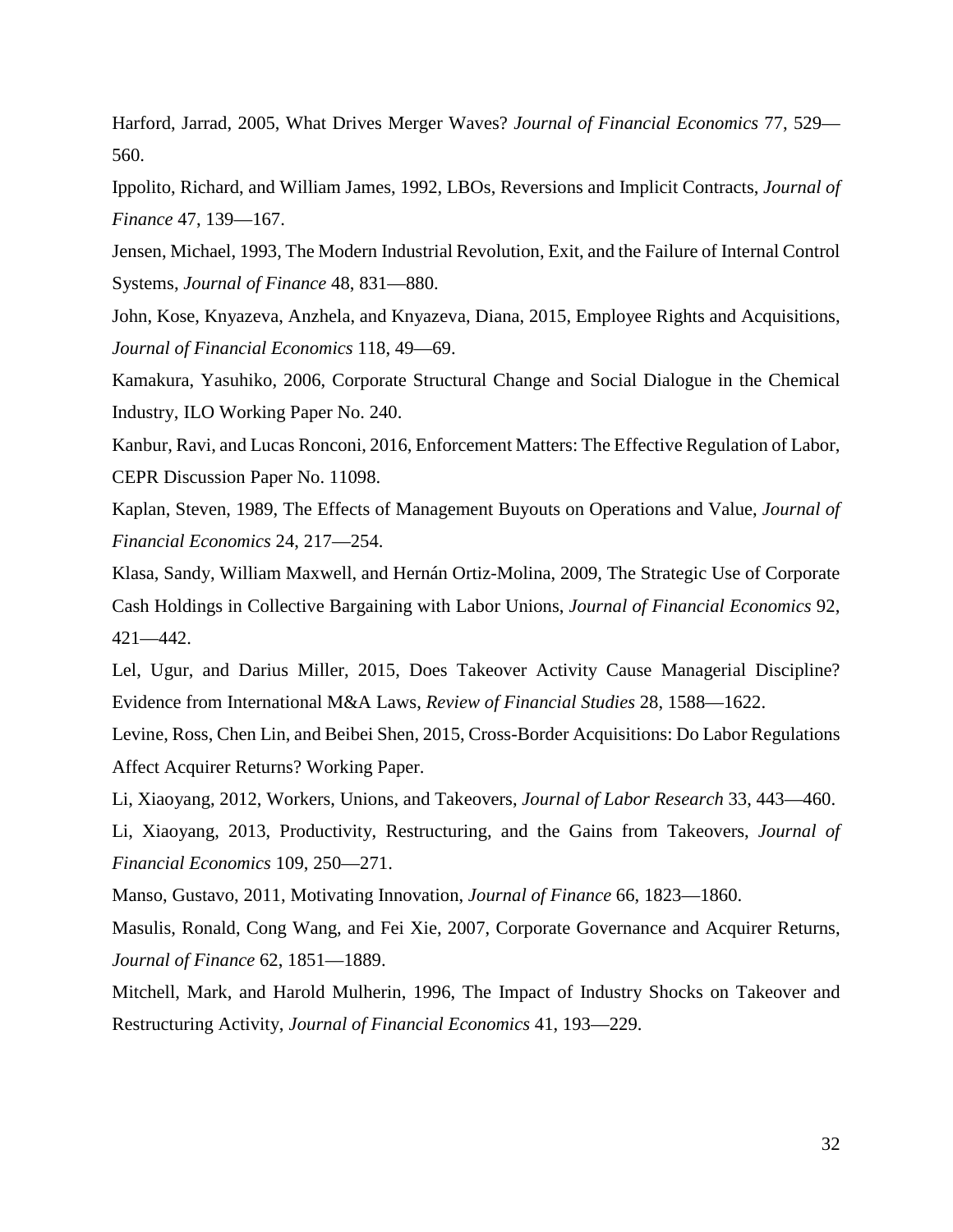Netter, Jeffry, Mike Stegemoller, and Babajide Wintoki, 2011, Implications of Data Screens on Merger and Acquisition Analysis: A Large Sample Study of Mergers and Acquisitions from 1992– 2009, *Review of Financial Studies* 24, 2316—2357.

OECD, 2004, *OECD Employment Outlook 2004* (OECD Publishing, Paris).

Ouimet, Paige, and Rebecca Zarutskie, 2016, Acquiring Labor, Working paper.

Pagano, Marco, and Paolo Volpin, 2005, Managers, Workers, and Corporate Control, *Journal of Finance*, 60, 843—870.

Petersen, Mitchell, 1992, Pension Reversions and Worker-Stockholder Wealth Transfers, *Quarterly Journal of Economics* 107, 1033—1056.

Pontiff, Jeffrey, Andrei Shleifer, and Michael Weisbach, 1990, Reversions of Excess Pension Assets after Takeovers, *Rand Journal of Economics* 21, 600—613.

Rosett, Joshua, 1990, Do Union Wealth Concessions Explain Takeover Premiums, *Journal of Financial Economics* 27, 263—282.

Rossi, Stefano, and Paolo Volpin, 2004, Cross-Country Determinants of Mergers and Acquisitions, *Journal of Financial Economics* 74, 277—304.

Schwert, William, 2000, Hostility in Takeovers: In the Eyes of the Beholder? *Journal of Finance* 55, 2599—2640.

Shleifer, Andrei, and Lauwrence Summers, 1988, Breach of Trust in Hostile Takeovers, in Alan Auerbach, ed.: *Corporate Takeovers: Causes and Consequences* (University of Chicago Press, Chicago).

Tian, Xuan, and Wenyu Wang, 2016, Hard Marriage with Heavy Burdens: Labor Unions as Takeover Deterrents, Working Paper.

Visser, Jelle, 2003, Unions and Unionism around the World, in John Addison, and Claus Schnabel, eds.: *International Handbook of Trade Unions* (Edward Elgar, Cheltenham).

Visser, Jelle, 2011, Data Base on Institutional Characteristics of Trade Unions, Wage Setting, State Intervention and Social Pacts, 1960-2010 (ICTWSS), University of Amsterdam (www.uvaaias.net/208).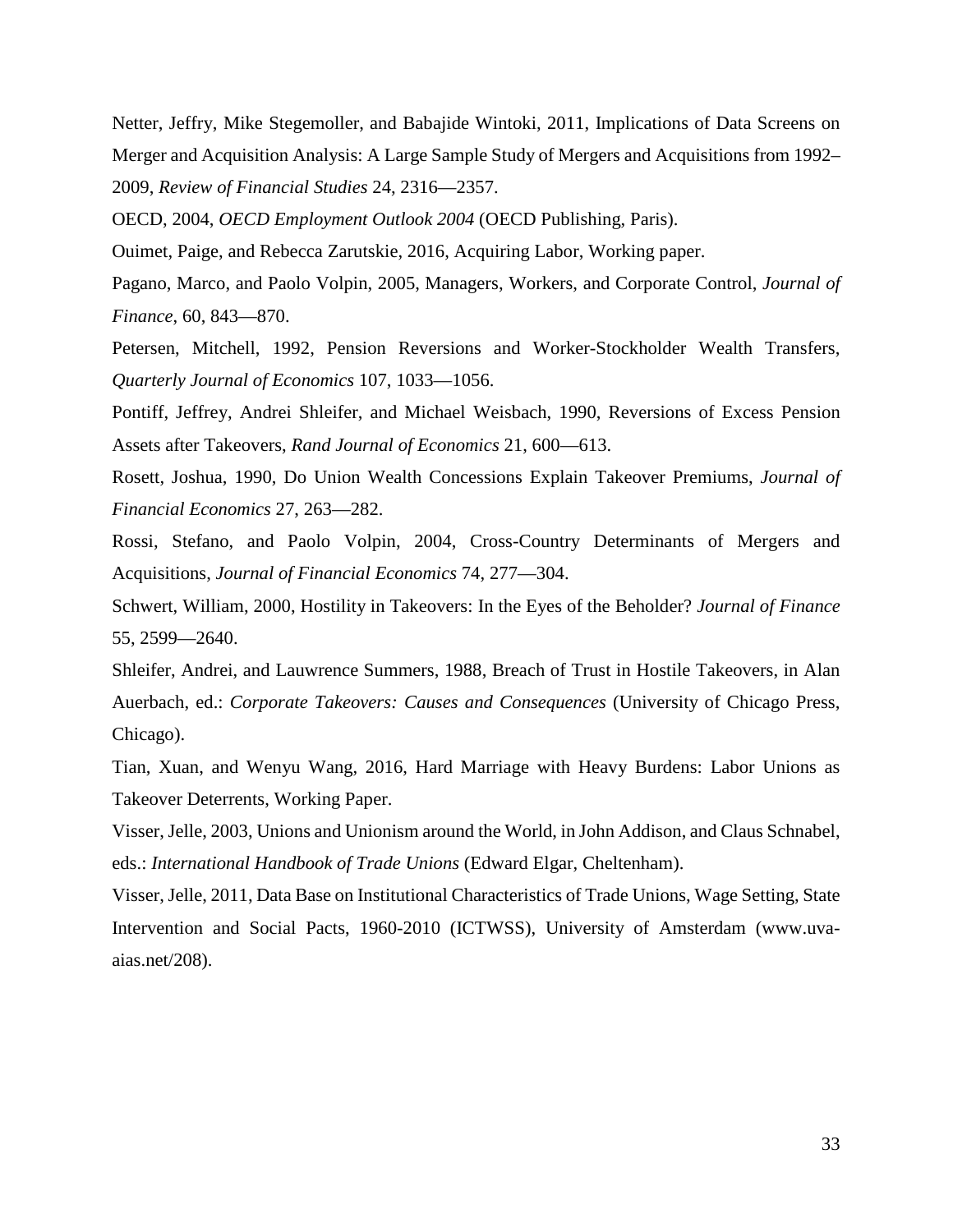## **Figure 1. Collective Bargaining and Employment Protection Legislations**

This figure presents union density (resp. bargaining coverage) by country relative to the OECD employement protection legislations (EPL) index in the graph above (resp. below). These indicators are averaged by country in our sample over the period 1992-2010. For each graph, correlation between the two indicators is indicated in the upper left-hand corner.

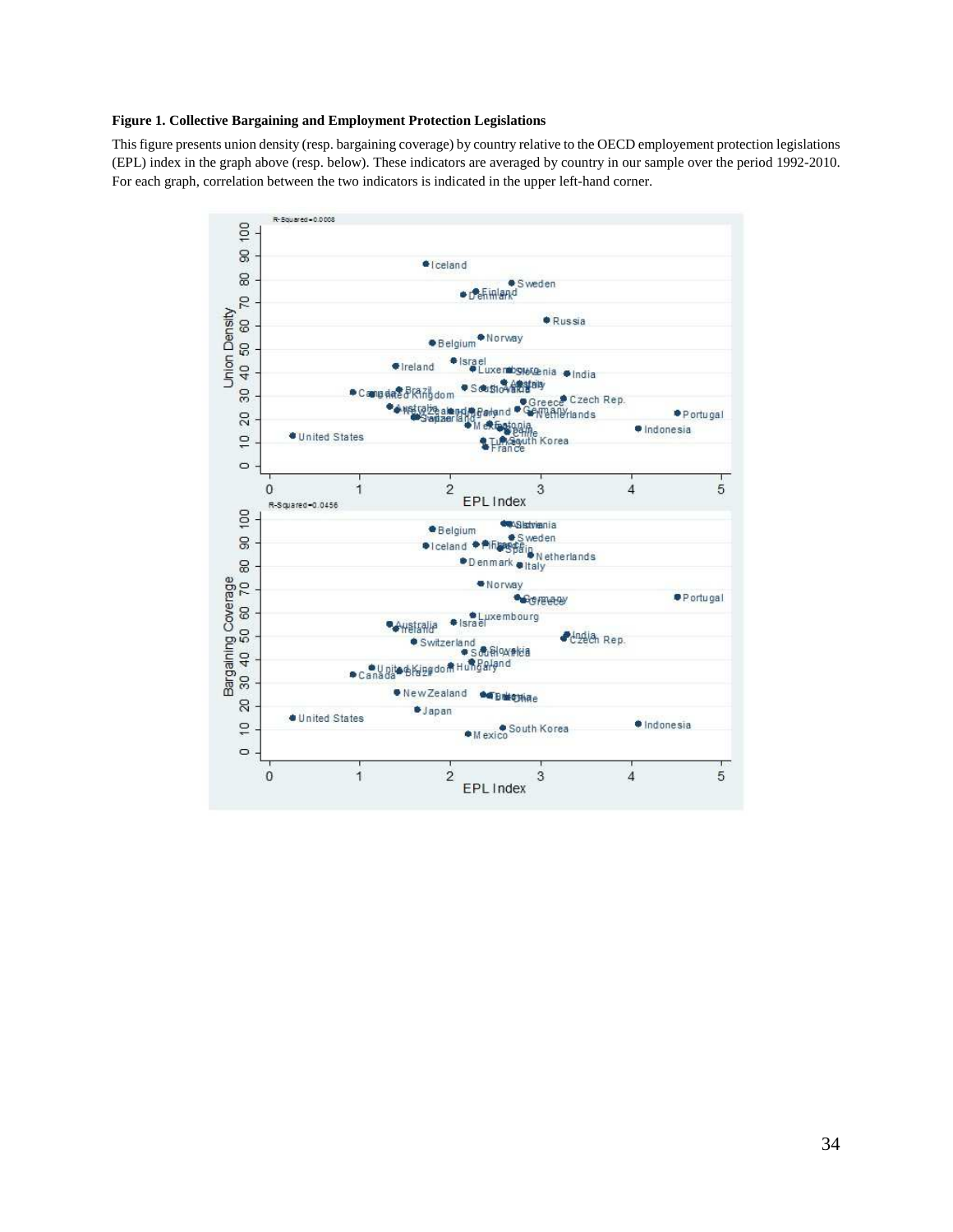## **Figure 2. M&A Volume and Employment Protection**

This figure presents the total dollar values of M&A deals (scaled by GDP) by country relative to union density in the graph above. The graph in the middle plots instead bargaining coverage, while the graph at the bottom plots the OECD employement protection legislations (EPL) index. All these measures are averaged by country in our sample over the period 1992-2010. In each graph, the slope corresponds to a regression of the total M&A deal values (scaled by GDP) on the employment protection indicator.

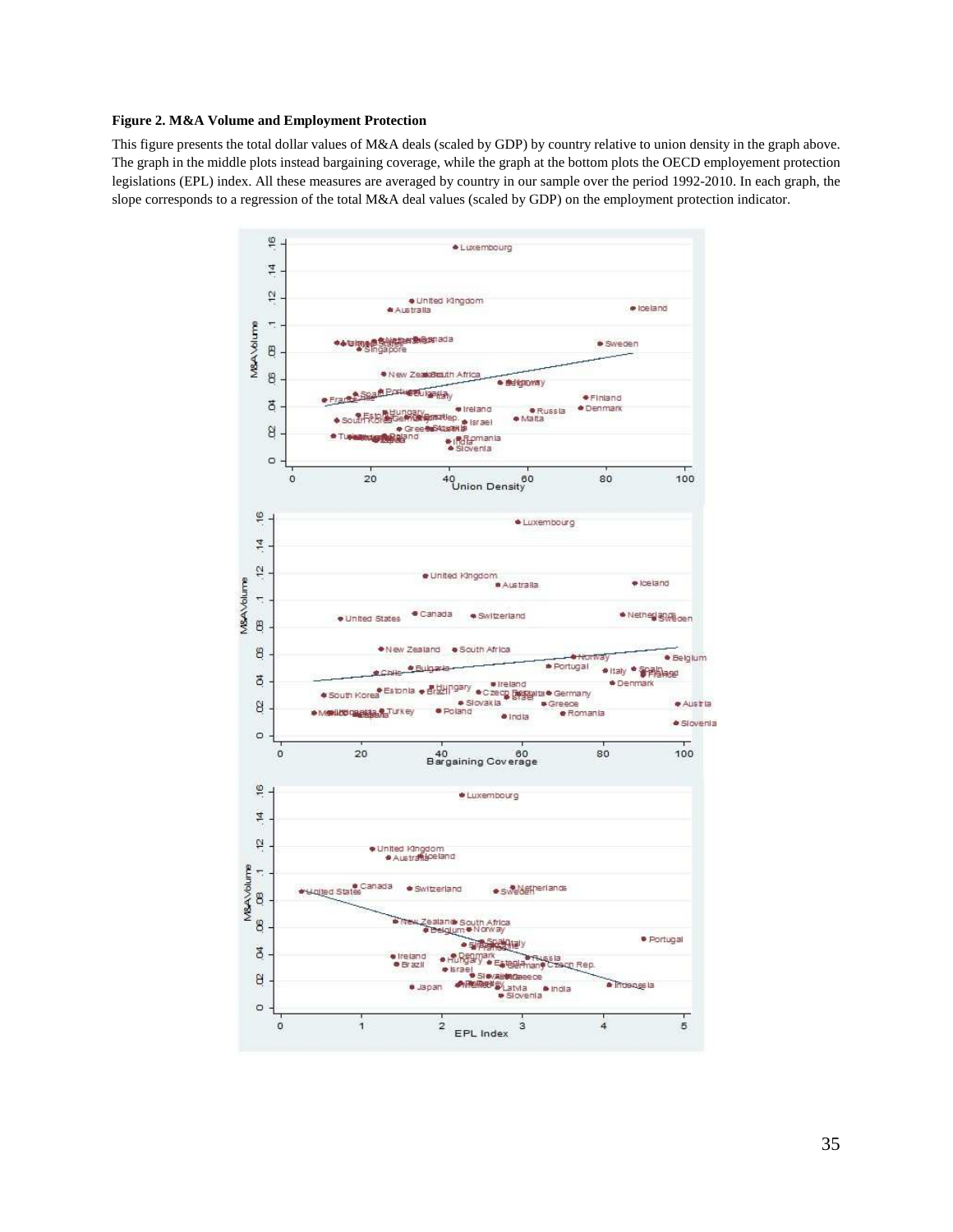## **Table 1. Sample Composition**

The table presents the M&A sample composition. Panel A describes the M&A sample by year. Panel B describes the M&A sample by country. The last row of Panels A and B reports the total number of M&A deals or the total \$ value of M&A deals. All variables are defined in Table A1.

#### *Panel A - By Year*

|           |        | <b>Total Number of Deals</b> |                          | Total Volume of Deals [in \$ billion] |            |                          |  |  |  |
|-----------|--------|------------------------------|--------------------------|---------------------------------------|------------|--------------------------|--|--|--|
| Year      | Number | Percentage                   | Cumulative<br>Percentage | <b>Total Value</b>                    | Percentage | Cumulative<br>Percentage |  |  |  |
| 1992      | 841    | 0.03                         | 0.03                     | 89.07                                 | 0.01       | 0.01                     |  |  |  |
| 1993      | 1106   | 0.03                         | 0.06                     | 159.52                                | $0.01\,$   | 0.02                     |  |  |  |
| 1994      | 1412   | $0.04\,$                     | 0.10                     | 126.95                                | $0.01\,$   | 0.03                     |  |  |  |
| 1995      | 1633   | 0.05                         | 0.15                     | 398.88                                | 0.03       | 0.06                     |  |  |  |
| 1996      | 1980   | 0.06                         | 0.21                     | 474.87                                | 0.03       | 0.09                     |  |  |  |
| 1997      | 1749   | 0.05                         | 0.26                     | 576.96                                | 0.04       | 0.13                     |  |  |  |
| 1998      | 2040   | 0.06                         | 0.33                     | 1028.65                               | $0.08\,$   | 0.21                     |  |  |  |
| 1999      | 2296   | 0.07                         | 0.40                     | 1732.93                               | 0.13       | 0.34                     |  |  |  |
| 2000      | 2158   | 0.07                         | 0.46                     | 1224.98                               | 0.09       | 0.43                     |  |  |  |
| 2001      | 1594   | 0.05                         | 0.51                     | 670.12                                | 0.05       | 0.48                     |  |  |  |
| 2002      | 1373   | 0.04                         | 0.55                     | 377.09                                | 0.03       | 0.50                     |  |  |  |
| 2003      | 1393   | 0.04                         | 0.59                     | 439.77                                | 0.03       | 0.53                     |  |  |  |
| 2004      | 1411   | 0.04                         | 0.64                     | 722.30                                | 0.05       | 0.59                     |  |  |  |
| 2005      | 1613   | 0.05                         | 0.69                     | 917.42                                | 0.07       | 0.66                     |  |  |  |
| 2006      | 1926   | 0.06                         | 0.75                     | 1440.87                               | 0.11       | 0.76                     |  |  |  |
| 2007      | 2351   | 0.07                         | 0.82                     | 1176.15                               | 0.09       | 0.85                     |  |  |  |
| 2008      | 2060   | 0.06                         | 0.88                     | 990.22                                | 0.07       | 0.92                     |  |  |  |
| 2009      | 2100   | 0.06                         | 0.94                     | 523.44                                | 0.04       | 0.96                     |  |  |  |
| 2010      | 1876   | 0.06                         | 1.00                     | 575.18                                | 0.04       | 1.00                     |  |  |  |
| All Years | 32912  |                              |                          | 13,645.35                             |            |                          |  |  |  |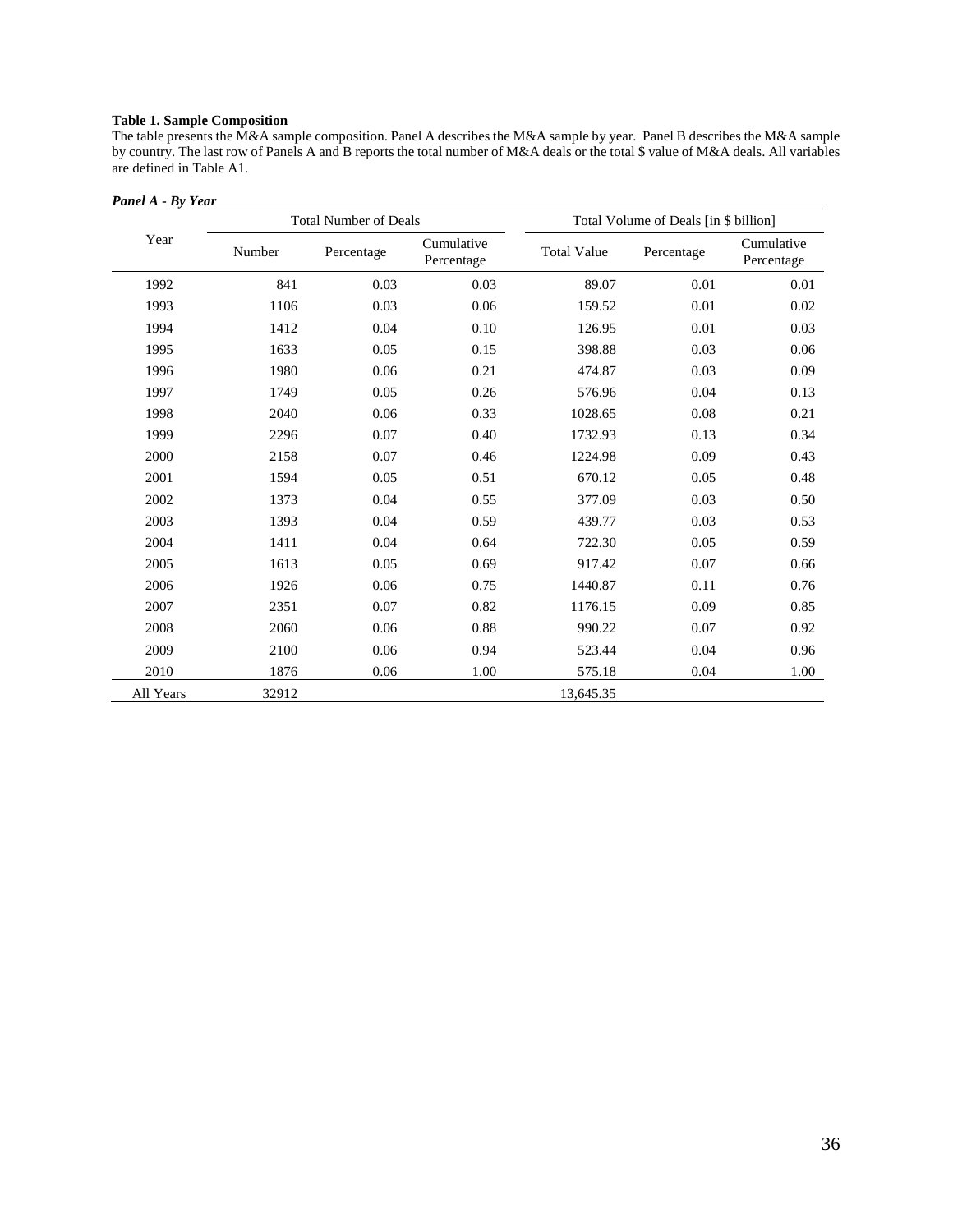| -anet <b>D - D</b> y Countr<br>Country | Total<br>Number | Total<br>Volume of       | Frequency                | Volume   | CAR                      | Union<br>Density         |                | Bargaining<br>Coverage      |                          | $\ensuremath{\mathrm{EPL}}$ |                          |
|----------------------------------------|-----------------|--------------------------|--------------------------|----------|--------------------------|--------------------------|----------------|-----------------------------|--------------------------|-----------------------------|--------------------------|
|                                        | of Deals        | Deals [in \$<br>billion] | of M&A                   | of M&A   | $(-1,+1)$                | Mean                     | Std<br>Dev     | Mean                        | Std<br>Dev               | Mean                        | Std<br>Dev               |
| Australia                              | 2418            | 358.46                   | 0.11                     | 0.04     | 0.12                     | 0.27                     | 0.07           | 0.58                        | 0.16                     | 1.31                        | 0.15                     |
| Austria                                | 62              | 21.07                    | 0.05                     | $0.02\,$ | 0.06                     | 0.37                     | 0.06           | 0.98                        | 0.00                     | 2.60                        | 0.19                     |
| Belgium                                | 149             | 80.78                    | 0.06                     | $0.01\,$ | 0.17                     | 0.53                     | 0.02           | 0.96                        | 0.00                     | 1.79                        | 0.05                     |
| <b>Brazil</b>                          | 394             | 152.86                   | 0.31                     | 0.11     | $\overline{\phantom{a}}$ | 0.34                     | 0.06           | 0.35                        | 0.00                     | $\overline{\phantom{a}}$    | $\overline{\phantom{a}}$ |
| Bulgaria                               | 10              | 1.28                     | 0.00                     | $0.01\,$ | $\overline{\phantom{a}}$ | 0.33                     | 0.17           | 0.32                        | 0.04                     | $\overline{\phantom{a}}$    | $\overline{\phantom{a}}$ |
| Canada                                 | 2779            | 662.40                   | 0.08                     | 0.04     | 0.16                     | 0.32                     | 0.02           | 0.34                        | 0.03                     | 0.92                        | 0.00                     |
| Chile                                  | 126             | 25.38                    | 0.03                     | $0.01\,$ | 0.06                     | 0.15                     | 0.02           | 0.24                        | 0.00                     | $\overline{\phantom{a}}$    | $\overline{\phantom{a}}$ |
| Czech Republic                         | 31              | 10.47                    | 0.03                     | 0.03     | 0.04                     | 0.29                     | 0.13           | 0.49                        | 0.08                     | 3.25                        | 0.11                     |
| Denmark                                | 103             | 41.47                    | 0.02                     | $0.02\,$ | 0.14                     | 0.74                     | 0.03           | 0.83                        | 0.02                     | 2.15                        | 0.02                     |
| Estonia                                | 15              | 0.45                     | 0.05                     | 0.03     | 0.14                     | 0.18                     | 0.15           | 0.24                        | 0.04                     | $\overline{\phantom{a}}$    | $\overline{\phantom{a}}$ |
| Finland                                | 152             | 36.03                    | 0.10                     | 0.03     | 0.19                     | 0.75                     | 0.04           | 0.89                        | 0.05                     | 2.33                        | 0.19                     |
| France                                 | 1221            | 602.29                   | 0.07                     | 0.03     | 0.04                     | 0.08                     | 0.01           | 0.90                        | 0.00                     | 2.38                        | 0.06                     |
| Germany                                | 574             | 580.33                   | 0.04                     | 0.02     | 0.12                     | 0.25                     | 0.05           | 0.67                        | 0.04                     | 2.72                        | 0.11                     |
| Greece                                 | 106             | 41.76                    | 0.02                     | $0.01\,$ | 0.05                     | 0.28                     | 0.04           | 0.66                        | $0.01\,$                 | 2.80                        | 0.00                     |
| Hungary                                | 25              | 0.70                     | 0.04                     | $0.01\,$ | 0.11                     | 0.27                     | 0.17           | 0.37                        | 0.04                     | 2.00                        | 0.00                     |
| Iceland                                | 17              | 3.02                     | 0.04                     | $0.01\,$ | $\overline{\phantom{a}}$ | 0.87                     | 0.04           | 0.90                        | 0.03                     | $\overline{\phantom{a}}$    | $\overline{\phantom{a}}$ |
| India                                  | 922             | 74.14                    | 0.13                     | $0.01\,$ | 0.05                     | 0.40                     | 0.01           | 0.51                        | 0.16                     | $\overline{a}$              | $\overline{\phantom{a}}$ |
| Indonesia                              | 237             | 34.74                    | 0.03                     | $0.02\,$ | 0.05                     | 0.16                     | 0.11           | 0.13                        | 0.02                     | $\blacksquare$              |                          |
| Ireland                                | 68              | 10.67                    | 0.06                     | 0.02     | 0.08                     | 0.44                     | 0.08           | 0.54                        | 0.06                     | 1.40                        | 0.07                     |
| Israel                                 | 202             | 27.52                    | 0.12                     | $0.02\,$ | 0.04                     | 0.48                     | 0.15           | 0.56                        | 0.00                     |                             |                          |
| Italy                                  | 522             | 390.47                   | 0.10                     | 0.04     | 0.06                     | 0.36                     | 0.02           | 0.81                        | 0.01                     | 2.76                        | 0.00                     |
| Japan                                  | 3503            | 674.00                   | 0.05                     | $0.01\,$ | 0.08                     | 0.22                     | 0.03           | 0.19                        | 0.02                     | 1.64                        | 0.13                     |
| Latvia                                 | 5               | 0.03                     | 0.00                     | $0.01\,$ | $\overline{\phantom{a}}$ | 0.21                     | 0.04           | 0.20                        | 0.03                     | $\mathcal{L}$               | $\blacksquare$           |
| Lithuania                              | 24              | 0.46                     | 0.04                     | 0.03     | $\blacksquare$           | 0.15                     | 0.07           | 0.12                        | 0.02                     |                             | $\overline{\phantom{a}}$ |
| Luxembourg                             | 17              | 7.99                     | 0.02                     | $0.01\,$ | 0.02                     | 0.42                     | 0.03           | 0.59                        | 0.01                     |                             | $\overline{\phantom{a}}$ |
| Malaysia                               | 574             | 61.72                    | 0.05                     | $0.02\,$ | 0.05                     | 0.12                     | 0.02           | $\mathcal{L}_{\mathcal{A}}$ | $\equiv$                 |                             | $\overline{\phantom{a}}$ |
| Malta                                  | $\overline{4}$  | 0.20                     | 0.01                     | $0.00\,$ | $\overline{\phantom{a}}$ | 0.60                     | 0.05           | 0.62                        | 0.05                     | $\overline{\phantom{a}}$    | $\overline{\phantom{a}}$ |
| Mexico                                 | 114             | 90.07                    | 0.05                     | $0.02\,$ | 0.08                     | 0.18                     | 0.03           | 0.08                        | 0.01                     | 2.19                        | 0.00                     |
| Netherlands                            | 188             | 165.80                   | 0.07                     | $0.02\,$ | 0.20                     | 0.23                     | 0.02           | 0.85                        | 0.02                     | 2.90                        | 0.08                     |
| New Zealand                            | 336             | 21.41                    | 0.17                     | 0.05     | 0.08                     | 0.26                     | 0.08           | 0.29                        | 0.15                     | 1.39                        | 0.16                     |
| Norway                                 | 434             | 90.33                    | 0.09                     | 0.04     | 0.13                     | 0.56                     | 0.02           | 0.72                        | 0.01                     | 2.33                        | 0.00                     |
| Poland                                 | 204             | 24.46                    | 0.09                     | 0.03     | 0.02                     | 0.24                     | 0.06           | 0.39                        | 0.02                     | 2.23                        | 0.00                     |
| Portugal                               | 139             | 27.47                    | 0.09                     | 0.02     | 0.03                     | 0.23                     | 0.03           | 0.68                        | 0.13                     | 4.54                        | 0.15                     |
| Romania                                | 20              | 2.25                     | 0.02                     | 0.02     | $-0.10$                  | 0.47                     | 0.16           | 0.70                        | $0.00\,$                 |                             |                          |
| Russia                                 | 230             | 180.37                   | 0.07                     | $0.04\,$ | $-0.12$                  | 0.64                     | 0.17           | $\overline{a}$              |                          |                             |                          |
| Singapore                              | 614             | 67.45                    | $0.07\,$                 | $0.02\,$ | 0.12                     | 0.17                     | 0.02           |                             |                          |                             |                          |
| Slovakia                               | $\overline{c}$  | $0.01\,$                 | $0.00\,$                 | $0.00\,$ | 0.03                     | 0.34                     | $0.16\,$       | 0.44                        | 0.04                     | 2.37                        | 0.12                     |
| Slovenia                               | $\overline{4}$  | $0.10\,$                 | $0.00\,$                 | $0.01\,$ | $0.00\,$                 | 0.43                     | 0.10           | 0.98                        | 0.03                     | $\overline{\phantom{a}}$    |                          |
| South Africa                           | 411             | 95.21                    | 0.04                     | $0.02\,$ | 0.09                     | 0.34                     | 0.07           | 0.43                        | $0.01\,$                 | $\overline{\phantom{a}}$    | $\overline{\phantom{a}}$ |
| South Korea                            | 1030            | 114.39                   | 0.05                     | $0.02\,$ | 0.03                     | 0.12                     | 0.02           | 0.11                        | 0.00                     | 2.62                        | 0.33                     |
| Spain                                  | 474             | 268.14                   | 0.14                     | $0.03\,$ | $0.06\,$                 | 0.16                     | 0.01           | 0.87                        | 0.03                     | 2.64                        | 0.52                     |
| Sweden                                 | 444             | 131.87                   | 0.10                     | $0.04\,$ | $0.16\,$                 | 0.79                     | 0.06           | 0.92                        | 0.02                     | 2.69                        | 0.09                     |
| Switzerland                            | 157             | 174.50                   | $0.02\,$                 | $0.01\,$ | 0.09                     | 0.21                     | 0.03           | 0.48                        | 0.00                     | 1.60                        | 0.00                     |
| Turkey                                 | 76              | 40.77                    | 0.03                     | $0.01\,$ | 0.04                     | 0.12                     | 0.05           | 0.25                        | 0.00                     | 2.37                        | $0.04\,$                 |
| United                                 |                 |                          |                          |          |                          |                          |                |                             |                          |                             |                          |
| Kingdom                                | 2366            | 1269.15                  | $0.08\,$                 | 0.03     | 0.16                     | 0.32                     | 0.04           | 0.38                        | 0.06                     | 1.12                        | $0.08\,$                 |
| <b>United States</b>                   | 11409           | 6980.91                  | 0.08                     | 0.03     | 0.18                     | 0.13                     | 0.01           | 0.15                        | 0.02                     | 0.26                        | 0.00                     |
| All Countries                          | 32912           | 13,645.35                | $\overline{\phantom{a}}$ | $\omega$ | $\overline{\phantom{a}}$ | $\overline{\phantom{a}}$ | $\blacksquare$ | $\blacksquare$              | $\overline{\phantom{a}}$ | $\overline{\phantom{a}}$    | $\blacksquare$           |

## *Panel B - By Country*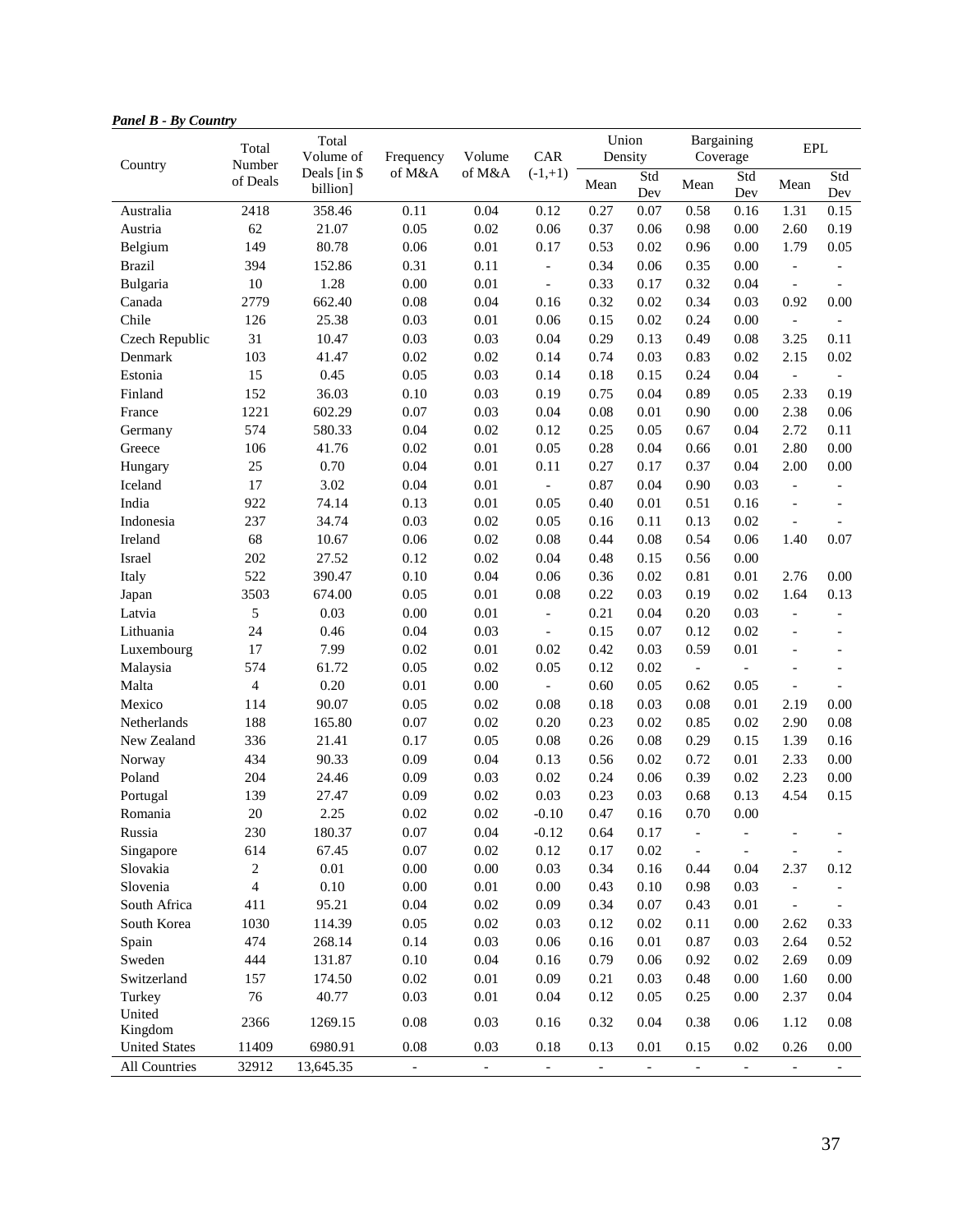## **Table 2. Descriptive Statistics**

The table presents the descriptive statistics of dependent variables, variables of interest, and deal-level, firm-level, industry-countrylevel, country-level and country-pair characteristics for the full sample which covers 46 countries over the period 1992-2010. All variables are defined in Table A1.

| Variable Name                                 | Mean    | Standard  | 25th pctl. | Median  | 75th pctl. | Number of    |
|-----------------------------------------------|---------|-----------|------------|---------|------------|--------------|
|                                               |         | Deviation |            |         |            | Observations |
| <b>Dependent Variables</b>                    |         |           |            |         |            |              |
| Frequency of M&A                              | 0.074   | 0.210     | 0.000      | 0.000   | 0.077      | 6488         |
| Volume of M&A                                 | 0.025   | 0.082     | 0.000      | 0.000   | 0.010      | 6488         |
| $CAR (-1,+1)$                                 | 0.195   | 0.265     | 0.039      | 0.146   | 0.289      | 6246         |
| CAR $(-3,+3)$                                 | 0.210   | 0.280     | 0.046      | 0.163   | 0.315      | 5351         |
| $CAR (+5, +5)$                                | 0.214   | 0.287     | 0.046      | 0.168   | 0.326      | 4646         |
| Offer Premium                                 | 0.380   | 0.423     | 0.137      | 0.314   | 0.544      | 5898         |
| Deal Completion                               | 0.883   | 0.322     | 1.000      | 1.000   | 1.000      | 24713        |
| Deal Completion Duration                      | 97.459  | 125.632   | 22.000     | 72.000  | 132.000    | 21638        |
| <b>Employment Protection</b>                  |         |           |            |         |            |              |
| <b>Union Density</b>                          | 0.300   | 0.191     | 0.167      | 0.246   | 0.362      | 6488         |
| <b>Bargaining Coverage</b>                    | 0.559   | 0.284     | 0.329      | 0.560   | 0.835      | 5566         |
| <b>EPL</b>                                    | 2.151   | 0.761     | 1.595      | 2.246   | 2.679      | 5170         |
| <b>Deal- and Firm-Level Characteristics</b>   |         |           |            |         |            |              |
| Deal Size                                     | 5.257   | 1.853     | 3.928      | 5.160   | 6.519      | 6246         |
| <b>Relative Deal Size</b>                     | 1.463   | 0.759     | 1.089      | 1.348   | 1.687      | 6246         |
| Target Market Capitalization (\$ million)     | 951.933 | 4512.023  | 40.049     | 129.079 | 498.578    | 6246         |
| Target Market Capitalization (ln)             | 5.014   | 1.806     | 3.715      | 4.868   | 6.214      | 6246         |
| Cash Payment                                  | 0.511   | 0.500     | 0.000      | 1.000   | 1.000      | 6246         |
| Financial Acquirer                            | 0.128   | 0.334     | 0.000      | 0.000   | 0.000      | 6246         |
| Toehold                                       | 0.160   | 0.367     | 0.000      | 0.000   | 0.000      | 6246         |
| <b>Friendly Deal</b>                          | 0.954   | 0.210     | 1.000      | 1.000   | 1.000      | 6246         |
| Same Industry                                 | 0.547   | 0.498     | 0.000      | 1.000   | 1.000      | 6246         |
| <b>Industry-Country-Level Characteristics</b> |         |           |            |         |            |              |
| <b>Total Assets</b>                           | 12.325  | 1.543     | 11.268     | 12.139  | 13.231     | 6488         |
| Leverage                                      | 0.295   | 0.431     | 0.023      | 0.234   | 0.492      | 6488         |
| Market-to-Book                                | 0.017   | 0.017     | 0.010      | 0.014   | 0.020      | 6488         |
| <b>ROA</b>                                    | 0.025   | 0.082     | 0.012      | 0.031   | 0.051      | 6488         |
| Dividend Per Share                            | 0.523   | 1.049     | 0.000      | 0.049   | 0.470      | 6488         |
| Labor Intensity                               | 6.845   | 1.380     | 6.097      | 6.831   | 7.689      | 6488         |
| Herfindahl                                    | 0.299   | 0.266     | 0.096      | 0.208   | 0.418      | 6488         |
| R&D Intensity                                 | 0.057   | 0.162     | 0.004      | 0.013   | 0.038      | 4239         |
| <b>Country-Level Characteristics</b>          |         |           |            |         |            |              |
| <b>GDP</b>                                    | 26.620  | 1.334     | 25.669     | 26.444  | 27.506     | 6488         |
| GDP Per Capita                                | 9.765   | 0.952     | 9.219      | 10.063  | 10.466     | 6488         |
| Recession                                     | 0.157   | 0.364     | 0.000      | 0.000   | 0.000      | 6488         |
| <b>Stock Market Capitalization</b>            | 0.789   | 0.606     | 0.336      | 0.620   | 1.090      | 6488         |
| Private Credit                                | 0.956   | 0.502     | 0.565      | 0.928   | 1.234      | 6488         |
| <b>Trade Openness</b>                         | 0.891   | 0.699     | 0.531      | 0.680   | 0.974      | 6488         |
| <b>Investment Profile</b>                     | 9.634   | 2.217     | 7.833      | 10.333  | 11.500     | 6488         |
| <b>Quality of Institutions</b>                | 12.445  | 2.825     | 10.167     | 13.000  | 15.000     | 6488         |
| Democratic Accountability                     | 5.409   | 0.961     | 5.000      | 6.000   | 6.000      | 6488         |
| <b>Unemployment Rate</b>                      | 0.503   | 0.239     | 0.300      | 0.460   | 0.650      | 6488         |
| <b>Country-Pair Characteristics</b>           |         |           |            |         |            |              |
| <b>Exchange Rate Volatility</b>               | 0.009   | 0.030     | 0.000      | 0.000   | 0.000      | 6246         |
| Same Legal Origin                             | 0.928   | 0.259     | 1.000      | 1.000   | 1.000      | 6246         |
| Cross-Border                                  | 0.152   | 0.359     | 0.000      | 0.000   | 0.000      | 6246         |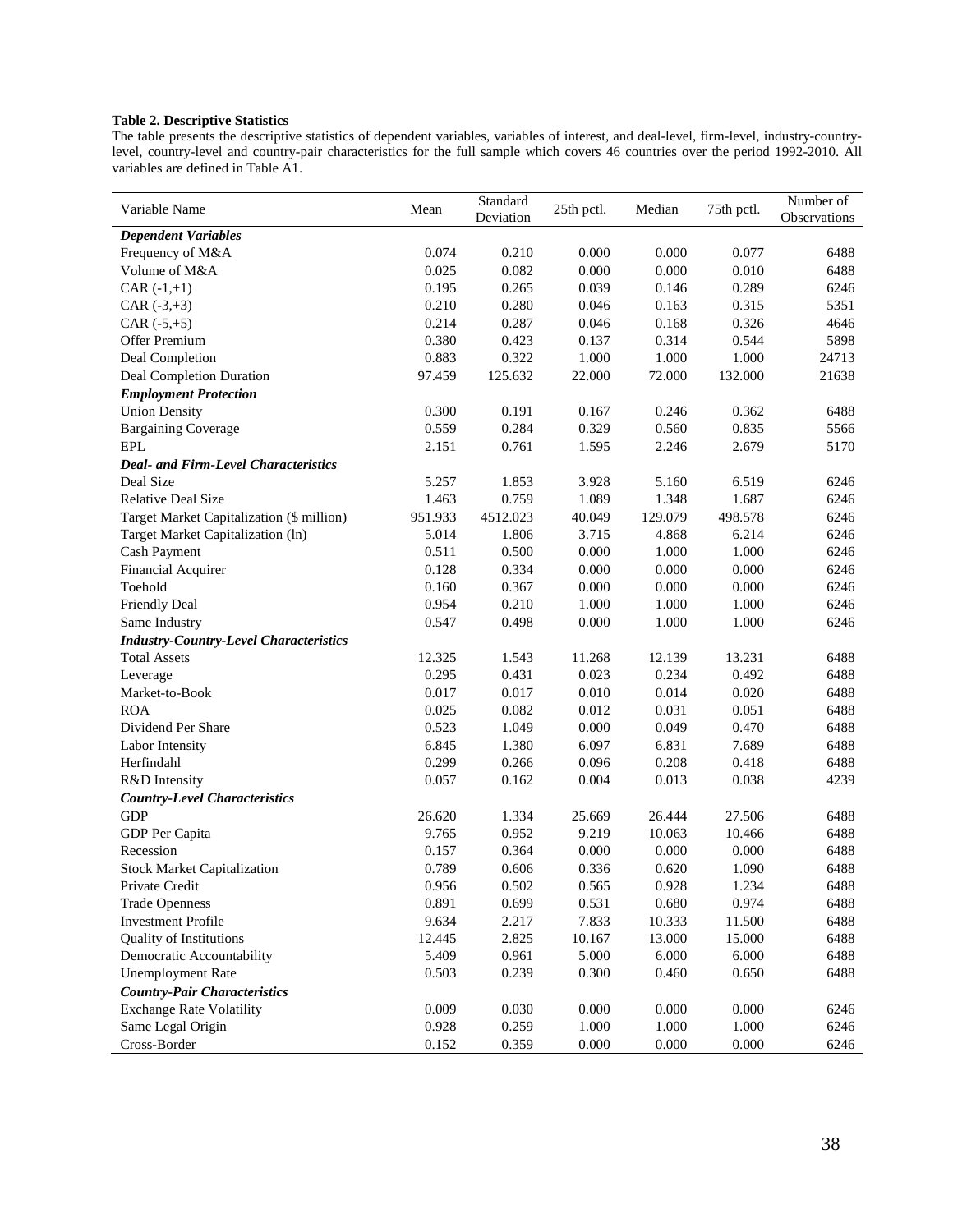## **Table 3. Frequency of M&A**

The table presents the estimates from OLS models explaining the frequency of M&A. The dependent variable is *Frequency of M&A*. The variables of interest are *Union Density* and *Bargaining Coverage*. Depending on specifications, the regressions control for industry-country-level and country-level characteristics. Inclusion of fixed effects (FE) is indicated at the end. All variables are defined in Table A1. Standard errors are adjusted for heteroskedasticity and double-clustered by industry-country and year. *t*-statistics are in parentheses. Significance at 10%, 5%, and 1% is indicated by \*, \*\*, and \*\*\*, respectively.

|                                               | 1                        | $\overline{c}$           | 3                        | 4          | 5                        | 6                        | 7                        | 8            |
|-----------------------------------------------|--------------------------|--------------------------|--------------------------|------------|--------------------------|--------------------------|--------------------------|--------------|
| <b>Collective Bargaining</b>                  |                          |                          |                          |            |                          |                          |                          |              |
| <b>Union Density</b>                          | $***0.353$               | $***0.389$               | $***0.392$               | $***0.376$ |                          |                          |                          |              |
|                                               | (3.00)                   | (3.12)                   | (3.05)                   | (2.77)     |                          |                          |                          |              |
| <b>Bargaining Coverage</b>                    |                          |                          |                          |            | $***0.336$               | $***0.348$               | $*$ *0.353               | $*$ $*0.375$ |
|                                               |                          |                          |                          |            | (2.82)                   | (2.61)                   | (2.56)                   | (2.57)       |
| <b>Industry-Country-Level Characteristics</b> |                          |                          |                          |            |                          |                          |                          |              |
| <b>Total Assets</b>                           |                          | 0.010                    | 0.009                    | $-0.001$   |                          | 0.006                    | 0.007                    | $-0.01$      |
|                                               |                          | (1.21)                   | (1.13)                   | (0.14)     |                          | (0.73)                   | (0.74)                   | (0.90)       |
| Leverage                                      |                          | $-0.012$                 | $-0.009$                 | 0.002      |                          | $-0.003$                 | 0.000                    | 0.013        |
|                                               |                          | (0.95)                   | (0.67)                   | (0.15)     |                          | (0.27)                   | (0.01)                   | (0.79)       |
| Market-to-Book                                |                          | 0.024                    | $-0.200$                 | 0.073      |                          | $-0.192$                 | $-0.391$                 | $-0.116$     |
|                                               |                          | (0.07)                   | (0.51)                   | (0.19)     |                          | (0.62)                   | (1.23)                   | (0.41)       |
| <b>ROA</b>                                    |                          | $-0.107$                 | $-0.101$                 | $-0.066$   |                          | $-0.189$                 | $-0.195$                 | $-0.179$     |
|                                               |                          | (1.23)                   | (1.06)                   | (0.71)     |                          | (1.32)                   | (1.24)                   | (1.10)       |
| Dividend Per Share                            |                          | $* -0.007$               | $-0.005$                 | $-0.008$   |                          | $* -0.006$               | $-0.005$                 | $-0.002$     |
|                                               |                          | (1.82)                   | (1.51)                   | (1.25)     |                          | (1.82)                   | (1.51)                   | (0.34)       |
| Labor Intensity                               |                          | $-0.004$                 | $-0.004$                 | $-0.002$   |                          | 0.000                    | 0.000                    | 0.004        |
|                                               |                          | (0.53)                   | (0.49)                   | (0.23)     |                          | (0.02)                   | (0.05)                   | (0.34)       |
| Herfindahl                                    |                          | $**-0.041$               | $**-0.036$               | 0.003      |                          | $**-0.048$               | $* -0.041$               | $-0.035$     |
|                                               |                          | (2.45)                   | (2.03)                   | (0.11)     |                          | (2.17)                   | (1.80)                   | (0.70)       |
| <b>Country-Level Characteristics</b>          |                          |                          |                          |            |                          |                          |                          |              |
| <b>GDP</b>                                    |                          | $-0.085$                 | $-0.110$                 | $-0.081$   |                          | 0.276                    | 0.268                    | 0.286        |
|                                               |                          | (0.70)                   | (0.91)                   | (0.68)     |                          | (1.25)                   | (1.20)                   | (1.27)       |
| GDP Per Capita                                |                          | 0.059                    | 0.091                    | 0.075      |                          | $-0.336$                 | $-0.322$                 | $-0.333$     |
|                                               |                          | (0.46)                   | (0.70)                   | (0.58)     |                          | (1.47)                   | (1.40)                   | (1.42)       |
| Recession                                     |                          | $* -0.025$               | $* -0.025$               | $-0.020$   |                          | $* -0.027$               | $* -0.026$               | $-0.024$     |
|                                               |                          | (1.85)                   | (1.83)                   | (1.47)     |                          | (1.81)                   | (1.75)                   | (1.63)       |
| <b>Stock Market Capitalization</b>            |                          | 0.008                    | 0.009                    | 0.006      |                          | 0.007                    | 0.008                    | 0.004        |
|                                               |                          | (0.96)                   | (0.99)                   | (0.56)     |                          | (0.46)                   | (0.50)                   | (0.25)       |
| Private Credit                                |                          | 0.020                    | 0.019                    | 0.019      |                          | 0.015                    | 0.013                    | 0.016        |
|                                               |                          | (1.41)                   | (1.27)                   | (1.19)     |                          | (0.97)                   | (0.83)                   | (0.99)       |
| <b>Trade Openness</b>                         |                          | $-0.002$                 | 0.000                    | 0.003      |                          | $*$ $*0.065$             | $**0.072$                | $*0.070$     |
|                                               |                          | (0.07)                   | (0.01)                   | (0.08)     |                          | (2.08)                   | (2.18)                   | (1.90)       |
| <b>Investment Profile</b>                     |                          | 0.006                    | 0.007                    | 0.007      |                          | 0.004                    | 0.004                    | 0.003        |
|                                               |                          | (1.26)                   | (1.30)                   | (1.33)     |                          | (0.73)                   | (0.75)                   | (0.64)       |
| Quality of Institutions                       |                          | 0.001                    | 0.000                    | 0.001      |                          | $-0.002$                 | $-0.002$                 | $-0.002$     |
|                                               |                          | (0.12)                   | (0.07)                   | (0.15)     |                          | (0.37)                   | (0.33)                   | (0.30)       |
| Democratic Accountability                     |                          | 0.005                    | 0.004                    | 0.001      |                          | 0.008                    | 0.006                    | 0.006        |
|                                               |                          | (0.74)                   | (0.62)                   | (0.21)     |                          | (0.94)                   | (0.69)                   | (0.75)       |
|                                               |                          |                          |                          |            |                          |                          |                          |              |
| Year FE                                       | Yes                      | Yes                      | $\overline{\phantom{a}}$ |            | Yes                      | Yes                      |                          |              |
| <b>Industry FE</b>                            | Yes                      | Yes                      |                          |            | Yes                      | Yes                      |                          |              |
| <b>Country FE</b>                             | Yes                      | Yes                      | Yes                      |            | Yes                      | Yes                      | Yes                      |              |
| Industry $\times$ Year FE                     | $\overline{\phantom{a}}$ | $\overline{\phantom{a}}$ | Yes                      | Yes        | $\overline{\phantom{a}}$ | $\blacksquare$           | Yes                      | Yes          |
| Industry × Country FE                         | $\overline{\phantom{a}}$ | $\overline{\phantom{a}}$ | $\overline{\phantom{a}}$ | Yes        | $\overline{\phantom{a}}$ | $\overline{\phantom{a}}$ | $\overline{\phantom{a}}$ | Yes          |
| Adjusted R <sup>2</sup>                       | 0.104                    | 0.110                    | 0.138                    | 0.309      | 0.092                    | 0.101                    | 0.131                    | 0.315        |
| Number of Observations                        | 6488                     | 6488                     | 6488                     | 6488       | 5590                     | 5590                     | 5590                     | 5590         |
| Number of Countries                           | 46                       | 46                       | 46                       | $46\,$     | 43                       | 43                       | 43                       | 43           |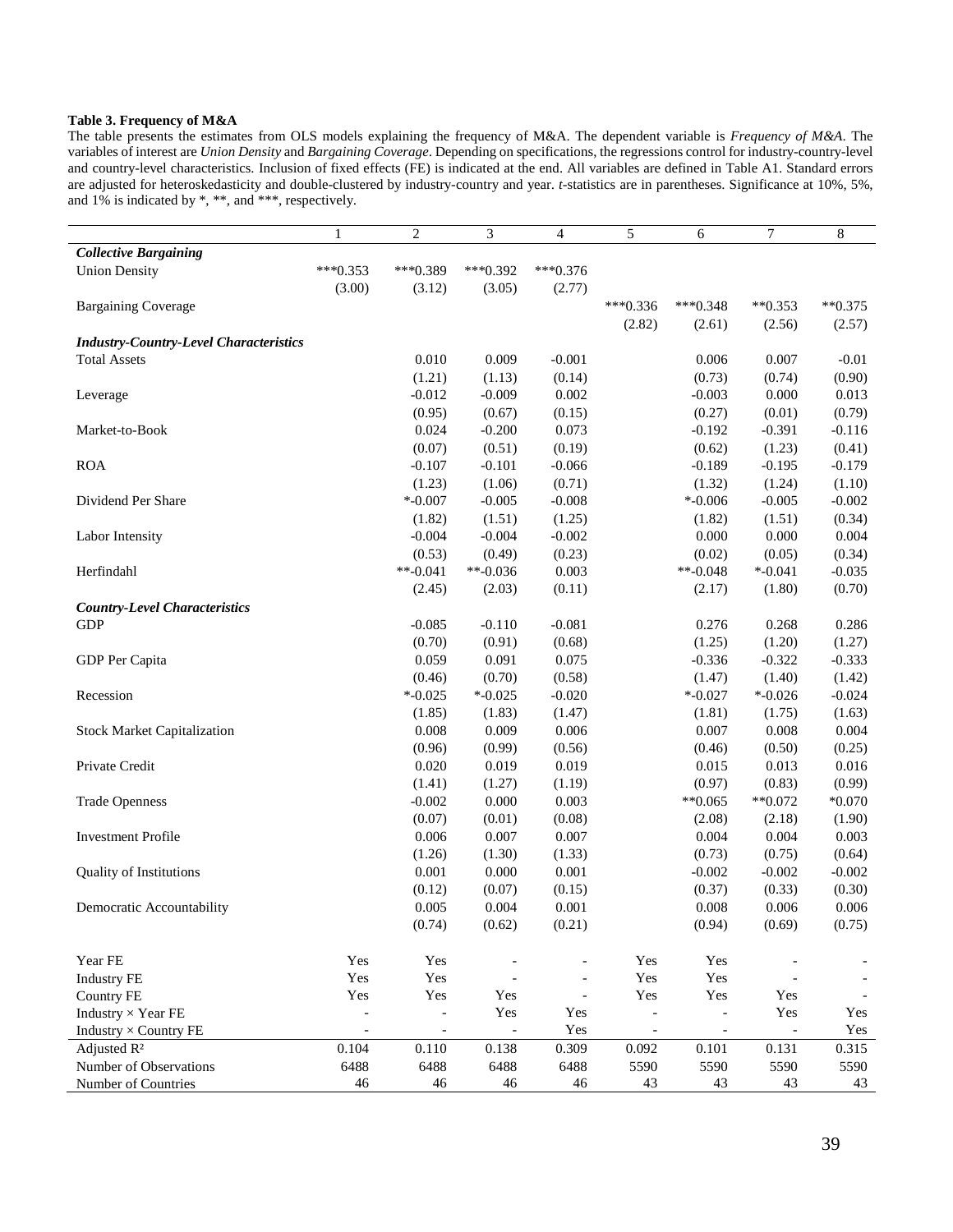## **Table 4. Volume of M&A**

l,

The table presents the estimates from OLS models explaining the volume of M&A. The dependent variable is *Volume of M&A*. The variables of interest are *Union Density* and *Bargaining Coverage*. Depending on specifications, the regressions control for industry-country-level and countrylevel characteristics. Inclusion of fixed effects (FE) is indicated at the end. All variables are defined in Table A1. Standard errors are adjusted for heteroskedasticity and double-clustered by industry-country and year. *t*-statistics are in parentheses. Significance at 10%, 5%, and 1% is indicated by \*, \*\*, and \*\*\*, respectively.

|                                               | 1                        | $\overline{c}$           | 3              | $\overline{4}$           | 5                        | 6                        | $\tau$         | 8          |
|-----------------------------------------------|--------------------------|--------------------------|----------------|--------------------------|--------------------------|--------------------------|----------------|------------|
| <b>Collective Bargaining</b>                  |                          |                          |                |                          |                          |                          |                |            |
| <b>Union Density</b>                          | $***0.353$               | $*$ $0.080$              | $**0.081$      | $*$ $0.090$              |                          |                          |                |            |
|                                               | (3.00)                   | (2.08)                   | (2.01)         | (2.03)                   |                          |                          |                |            |
| <b>Bargaining Coverage</b>                    |                          |                          |                |                          | $*0.065$                 | $*$ <sup>0.082</sup>     | $*$ *0.083     | $**0.092$  |
|                                               |                          |                          |                |                          | (1.91)                   | (2.44)                   | (2.27)         | (2.33)     |
| <b>Industry-Country-Level Characteristics</b> |                          |                          |                |                          |                          |                          |                |            |
| <b>Total Assets</b>                           |                          | 0.001                    | 0.001          | 0.003                    |                          | 0.001                    | 0.001          | 0.000      |
|                                               |                          | (0.47)                   | (0.42)         | (1.04)                   |                          | (0.55)                   | (0.56)         | (0.05)     |
| Leverage                                      |                          | 0.001                    | 0.002          | 0.007                    |                          | 0.001                    | 0.002          | 0.007      |
|                                               |                          | (0.25)                   | (0.41)         | (1.40)                   |                          | (0.37)                   | (0.46)         | (1.34)     |
| Market-to-Book                                |                          | $***-0.201$              | $***-0.250$    | $***-0.236$              |                          | $***-0.176$              | $**-0.218$     | $**-0.205$ |
|                                               |                          | (3.43)                   | (3.21)         | (2.99)                   |                          | (2.78)                   | (2.58)         | (2.25)     |
| <b>ROA</b>                                    |                          | $-0.03$                  | $-0.029$       | $-0.023$                 |                          | $-0.031$                 | $-0.037$       | $-0.025$   |
|                                               |                          | (1.19)                   | (1.15)         | (1.21)                   |                          | (1.03)                   | (1.24)         | (0.78)     |
| Dividend Per Share                            |                          | 0.000                    | 0.001          | 0.000                    |                          | 0.001                    | 0.001          | 0.002      |
|                                               |                          | (0.27)                   | (0.53)         | (0.19)                   |                          | (0.83)                   | (0.73)         | (0.92)     |
| Labor Intensity                               |                          | $-0.001$                 | $-0.001$       | $-0.002$                 |                          | 0.000                    | $-0.001$       | 0.000      |
|                                               |                          | (0.60)                   | (0.72)         | (1.33)                   |                          | (0.33)                   | (0.40)         | (0.14)     |
| Herfindahl                                    |                          | $***-0.020$              | $***-0.020$    | 0.000                    |                          | $***-0.019$              | $**-0.018$     | $-0.004$   |
|                                               |                          | (3.28)                   | (3.12)         | (0.04)                   |                          | (2.80)                   | (2.52)         | (0.34)     |
| <b>Country-Level Characteristics</b>          |                          |                          |                |                          |                          |                          |                |            |
| <b>GDP</b>                                    |                          | 0.026                    | 0.022          | 0.03                     |                          | 0.067                    | 0.065          | 0.075      |
|                                               |                          | (0.74)                   | (0.64)         | (0.77)                   |                          | (1.45)                   | (1.37)         | (1.51)     |
| GDP Per Capita                                |                          | $-0.024$                 | $-0.02$        | $-0.027$                 |                          | $-0.075$                 | $-0.071$       | $-0.083$   |
|                                               |                          | (0.63)                   | (0.52)         | (0.64)                   |                          | (1.51)                   | (1.43)         | (1.51)     |
| Recession                                     |                          | $-0.001$                 | $-0.001$       | $-0.001$                 |                          | $-0.003$                 | $-0.003$       | $-0.003$   |
|                                               |                          | (0.43)                   | (0.35)         | (0.26)                   |                          | (1.23)                   | (1.07)         | (0.95)     |
| <b>Stock Market Capitalization</b>            |                          | 0.001                    | 0.001          | 0.002                    |                          | $-0.002$                 | $-0.002$       | $-0.001$   |
|                                               |                          | (0.32)                   | (0.48)         | (0.49)                   |                          | (0.31)                   | (0.23)         | (0.13)     |
| Private Credit                                |                          | 0.007                    | 0.007          | 0.006                    |                          | 0.009                    | 0.009          | 0.009      |
|                                               |                          | (1.39)                   | (1.36)         | (1.04)                   |                          | (1.49)                   | (1.45)         | (1.35)     |
| <b>Trade Openness</b>                         |                          | 0.001                    | 0.001          | 0.004                    |                          | 0.014                    | 0.014          | 0.016      |
|                                               |                          | (0.11)                   | (0.05)         | (0.29)                   |                          | (0.78)                   | (0.77)         | (0.88)     |
| <b>Investment Profile</b>                     |                          | $-0.001$                 | $-0.001$       | 0.000                    |                          | $**-0.003$               | $**-0.003$     | $**-0.003$ |
|                                               |                          | (0.48)                   | (0.49)         | (0.14)                   |                          | (2.44)                   | (2.42)         | (2.14)     |
| <b>Quality of Institutions</b>                |                          | 0.001                    | 0.001          | 0.001                    |                          | 0.002                    | 0.002          | 0.002      |
|                                               |                          | (0.55)                   | (0.51)         | (0.49)                   |                          | (0.65)                   | (0.63)         | (0.56)     |
| Democratic Accountability                     |                          | 0.001                    | 0.001          | 0.001                    |                          | 0.003                    | 0.002          | 0.003      |
|                                               |                          | (0.59)                   | (0.56)         | (0.42)                   |                          | (1.00)                   | (0.90)         | (0.92)     |
| Year FE                                       | Yes                      | Yes                      |                |                          | Yes                      | Yes                      |                |            |
| <b>Industry FE</b>                            | Yes                      | Yes                      |                | $\overline{\phantom{a}}$ | Yes                      | Yes                      |                |            |
| <b>Country FE</b>                             | Yes                      | Yes                      | Yes            | $\overline{\phantom{a}}$ | Yes                      | Yes                      | Yes            |            |
| Industry $\times$ Year FE                     | $\overline{\phantom{m}}$ | $\overline{\phantom{a}}$ | Yes            | Yes                      | $\overline{\phantom{a}}$ | $\overline{\phantom{a}}$ | Yes            | Yes        |
| Industry × Country FE                         | $\blacksquare$           | $\blacksquare$           | $\blacksquare$ | Yes                      | $\overline{\phantom{a}}$ | $\overline{\phantom{a}}$ | $\blacksquare$ | Yes        |
| Adjusted $R^2$                                | 0.070                    | 0.075                    | 0.104          | 0.202                    | 0.059                    | 0.066                    | 0.101          | 0.195      |
| Number of Observations                        | 6488                     | 6488                     | 6488           | 6488                     | 5590                     | 5590                     | 5590           | 5590       |
| Number of Countries                           | 46                       | 46                       | 46             | 46                       | 43                       | 43                       | 43             | 43         |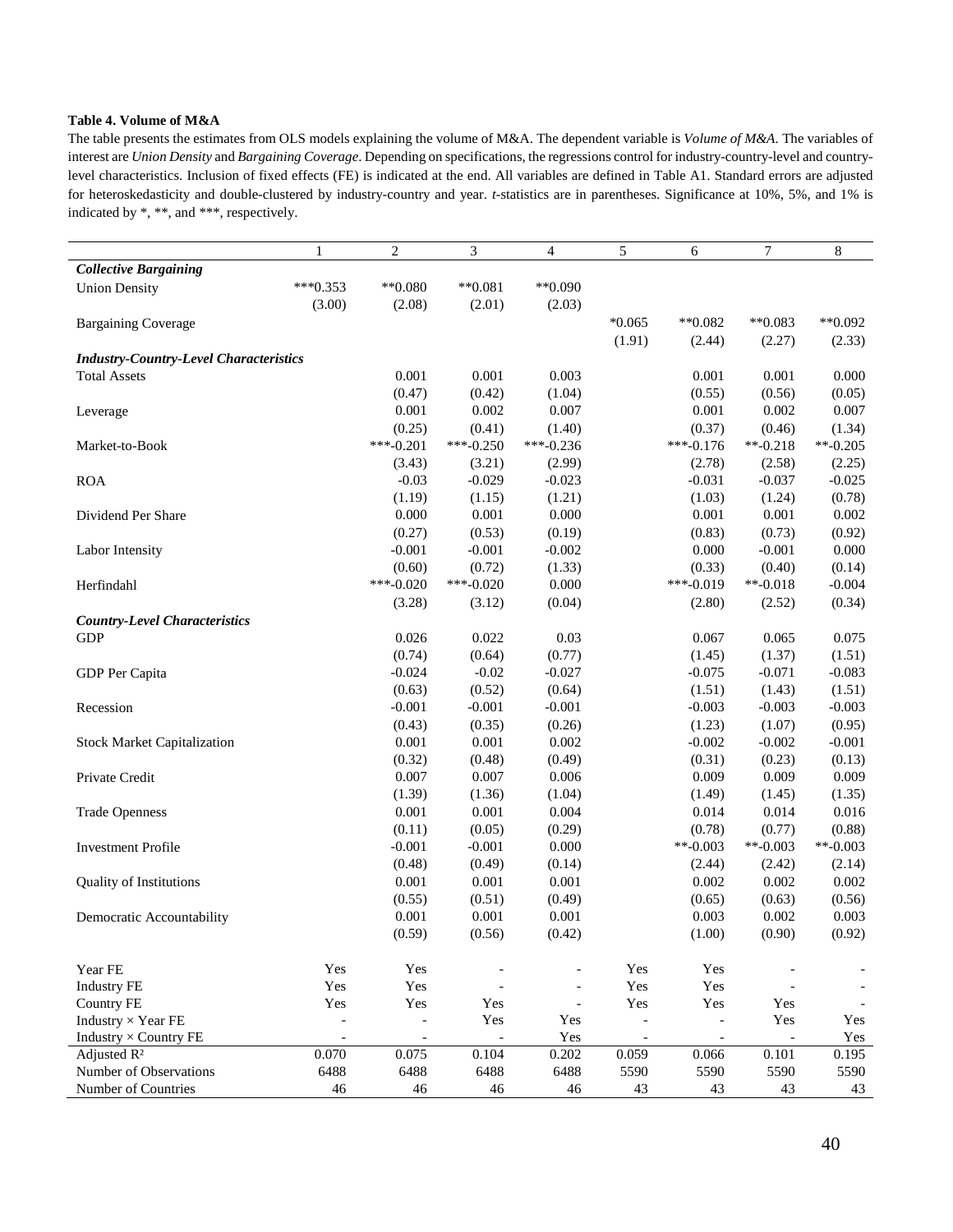## **Table 5. Employment Protection Legislations**

The table presents the estimates from OLS models explaining the frequency of M&A. The dependent variable is *Frequency of M&A*. The variables of interest are *Union Density* (resp. *Bargaining Coverage*), *EPL* and the interaction between *EPL* and *Union Density* (resp. *Bargaining Coverage*). The regressions control for industry-country-level and country-level characteristics. Inclusion of fixed effects (FE) is indicated at the end. All variables are defined in Table A1. Standard errors are adjusted for heteroskedasticity and double-clustered by industry-country and year. *t*-statistics are in parentheses. Significance at 10%, 5%, and 1% is indicated by \*, \*\*, and \*\*\*, respectively.

|                                        |            | $\overline{2}$ | 3                    | 4          |
|----------------------------------------|------------|----------------|----------------------|------------|
| <b>Employment Protection</b>           |            |                |                      |            |
| <b>Union Density</b>                   | $***0.427$ | $***0.252$     |                      |            |
|                                        | (3.58)     | (2.60)         |                      |            |
| Union Density $\times$ EPL             |            | $**0.337$      |                      |            |
|                                        |            | (2.29)         |                      |            |
| <b>Bargaining Coverage</b>             |            |                | $*$ <sup>0.199</sup> | $***0.193$ |
|                                        |            |                | (2.47)               | (2.68)     |
| Bargaining Coverage $\times$ EPL       |            |                |                      | 0.291      |
|                                        |            |                |                      | (1.60)     |
| <b>EPL</b>                             | $*$ -0.054 | $***-0.167$    | $-0.021$             | $*$ -0.147 |
|                                        | (1.67)     | (2.95)         | (0.62)               | (1.77)     |
| Industry-Country-Level Characteristics | Yes        | Yes            | Yes                  | Yes        |
| Country-Level Characteristics          | Yes        | Yes            | Yes                  | Yes        |
| Year FE                                | Yes        | Yes            | Yes                  | Yes        |
| <b>Industry FE</b>                     | Yes        | Yes            | Yes                  | Yes        |
| <b>Country FE</b>                      | Yes        | Yes            | Yes                  | Yes        |
| Adjusted $\mathbb{R}^2$                | 0.072      | 0.075          | 0.071                | 0.073      |
| Number of Observations                 | 4895       | 4895           | 4746                 | 4746       |
| Number of Countries                    | 28         | 28             | 28                   | 28         |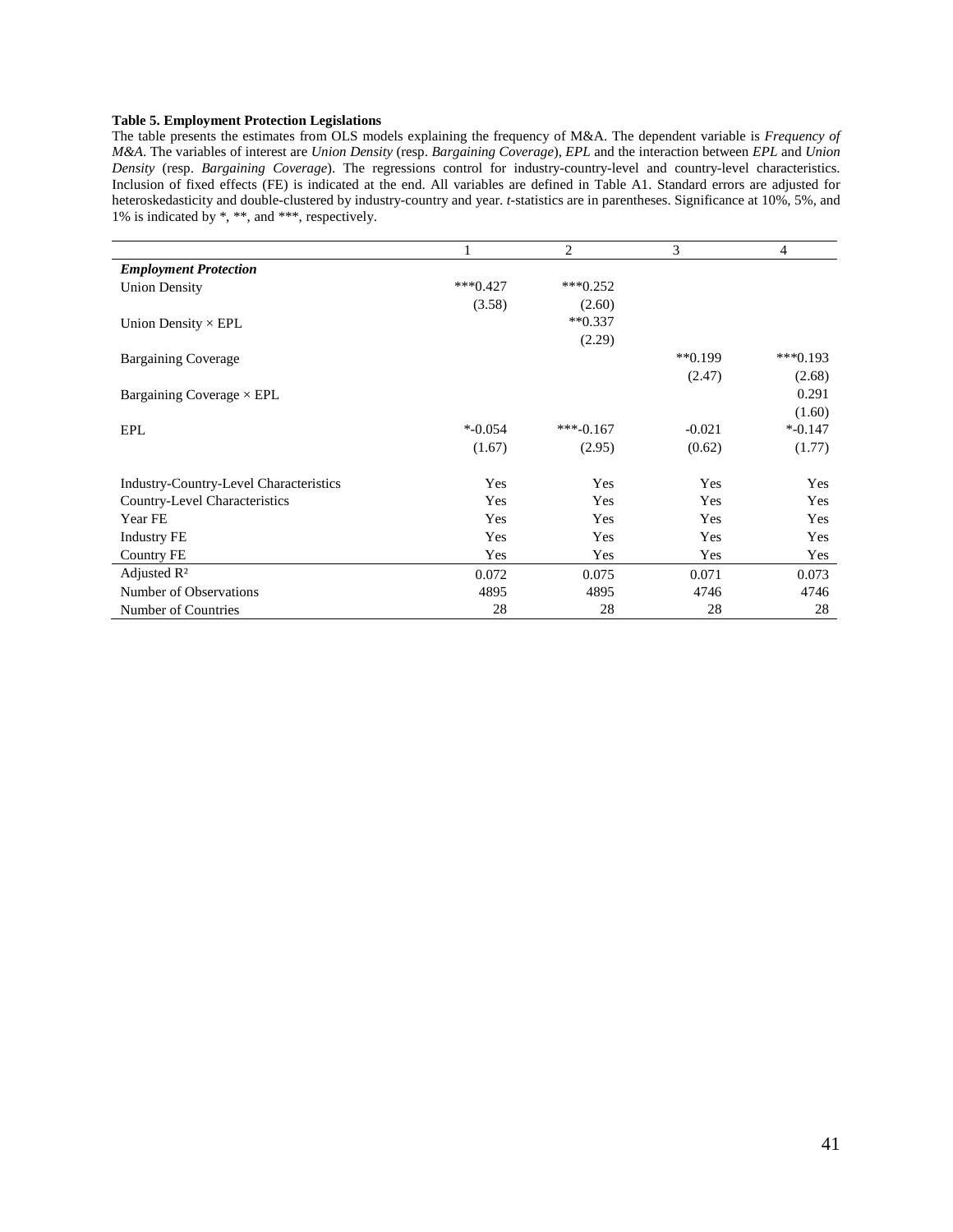#### **Table 6. Sensitivity Tests**

This table presents the estimation results of several sensitivity tests on the frequency of M&A. Panel A presents the country-level results, Panel B presents the results from a "horse race" between *Union Density* and *Bargaining Coverage* and results using measures of *Union Density* and *Bargaining Coverage* from alternative sources (i.e., OECD or ILO), Panel C presents the results using various subsamples, and Panel D presents the results for alternative definitions of dependent variables. In all panels the dependent variable is *Frequency of M&A*, except in Panel A in which *Frequency of M&A* is aggregated at the country level (i.e., the total number of M&A deals per country-year divided by the number of listed firms per country-year). The variables of interest are *Union Density* and *Bargaining Coverage*. We include the same set of controls as in Table 4 for all models in all panels except in Panel A, in which we only include country-level characteristics. Inclusion of fixed effects (FE) is indicated at the end. All variables are defined in Table A1. Standard errors are adjusted for heteroscedasticity and double-clustered by industry-country and year for industry-level tests, and by country and year for country-level tests. *t*-statistics are in parentheses. Significance at 10%, 5%, and 1% is indicated by \*, \*\*, and \*\*\*, respectively.

#### *Panel A - Country-Level Tests*

|                               |                          | $\overline{c}$ | 3        | $\overline{4}$ |
|-------------------------------|--------------------------|----------------|----------|----------------|
| <b>Collective Bargaining</b>  |                          |                |          |                |
| <b>Union Density</b>          | $*$ $(0.439)$            | $**0.414$      |          |                |
|                               | (2.09)                   | (2.01)         |          |                |
| <b>Bargaining Coverage</b>    |                          |                | $*0.432$ | $*0.439$       |
|                               |                          |                | (1.80)   | (1.87)         |
| Country-Level Characteristics | $\overline{\phantom{0}}$ | Yes            |          | Yes            |
| Year FE                       | Yes                      | Yes            | Yes      | Yes            |
| Country FE                    | Yes                      | Yes            | Yes      | Yes            |
| Adjusted $\mathbb{R}^2$       | 0.268                    | 0.266          | 0.272    | 0.269          |
| Number of Observations        | 550                      | 550            | 491      | 491            |
| Number of Countries           | 46                       | 46             | 43       | 43             |

#### *Panel B - "Horse Race" and Alternative Data Sources*

|                                               |                      | $\overline{c}$    | 3                | $\overline{4}$        |
|-----------------------------------------------|----------------------|-------------------|------------------|-----------------------|
|                                               | Horse Race           | <b>OECD</b> Union | <b>ILO</b> Union | <b>ILO Bargaining</b> |
|                                               |                      | Density           | Density          | Coverage              |
| <b>Collective Bargaining</b>                  |                      |                   |                  |                       |
| <b>Union Density</b>                          | $*0.300$             | $***0.398$        | $***0.190$       |                       |
|                                               | (1.82)               | (2.82)            | (5.06)           |                       |
| <b>Bargaining Coverage</b>                    | $*$ <sup>0.286</sup> |                   |                  | $*$ *0.094            |
|                                               | (2.28)               |                   |                  | (2.14)                |
| <b>Industry-Country-Level Characteristics</b> | Yes                  | Yes               | Yes              | Yes                   |
| <b>Country-Level Characteristics</b>          | Yes                  | Yes               | Yes              | Yes                   |
| Year FE                                       | Yes                  | Yes               | Yes              | Yes                   |
| <b>Industry FE</b>                            | Yes                  | Yes               | Yes              | Yes                   |
| Country FE                                    | Yes                  | Yes               | Yes              | Yes                   |
| Adjusted $\mathbb{R}^2$                       | 0.088                | 0.064             | 0.092            | 0.071                 |
| Number of Observations                        | 5566                 | 3506              | 3732             | 3044                  |
| Number of Countries                           | 43                   | 33                | 46               | 42                    |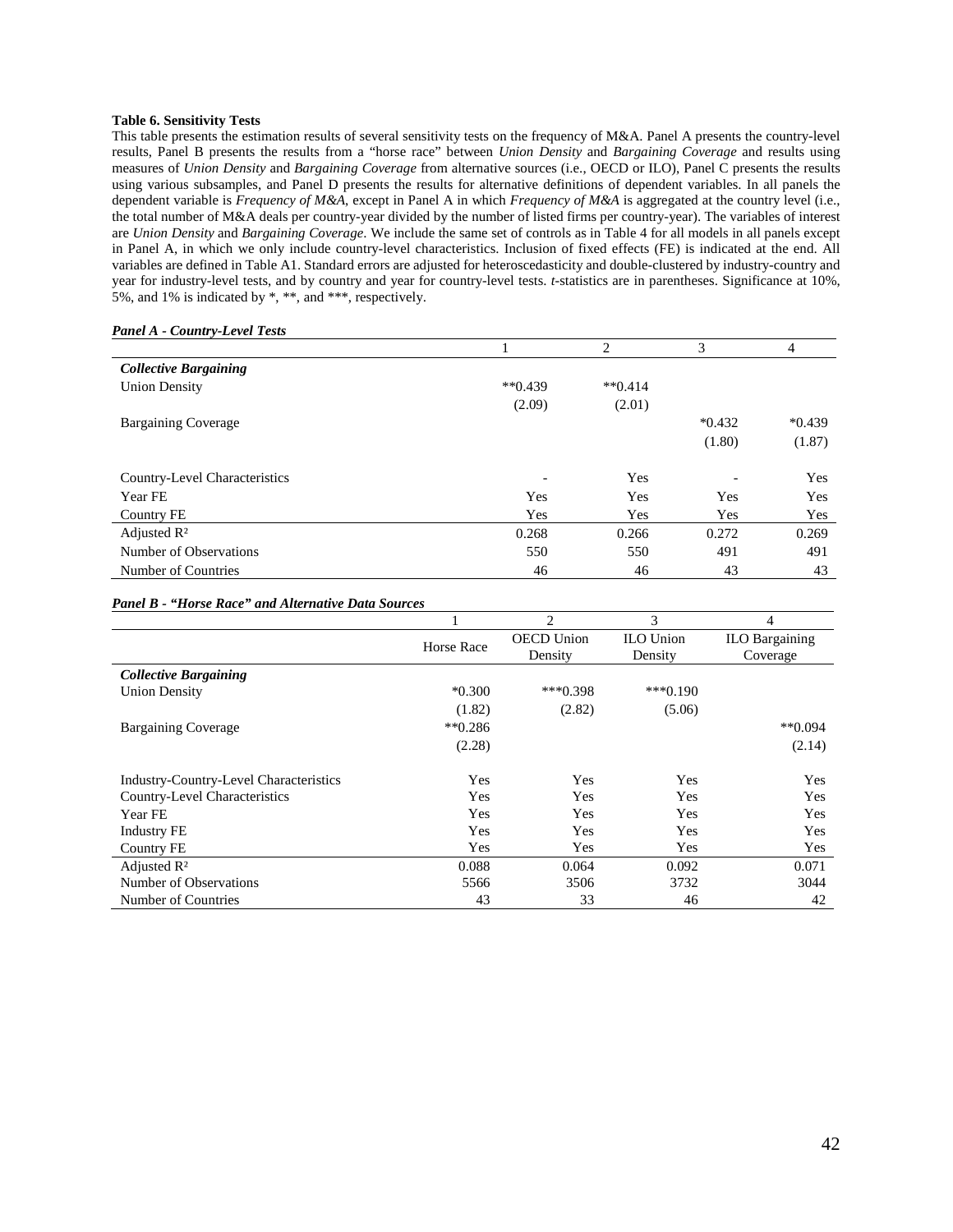*Panel C - Subsamples* 

|                                               |                          | 2                        | 3                        | $\overline{4}$           | 5                        | 6                        | 7                        | 8                        | 9                            | 10         |
|-----------------------------------------------|--------------------------|--------------------------|--------------------------|--------------------------|--------------------------|--------------------------|--------------------------|--------------------------|------------------------------|------------|
| <b>Collective Bargaining</b>                  |                          |                          |                          |                          |                          |                          |                          |                          |                              |            |
| <b>Union Density</b>                          | $***0.424$               | $***0.348$               | $***0.467$               | $*0.439$                 | $***0.362$               |                          |                          |                          |                              |            |
|                                               | (3.30)                   | (2.78)                   | (3.70)                   | (1.71)                   | (3.12)                   |                          |                          |                          |                              |            |
| <b>Bargaining Coverage</b>                    |                          |                          |                          |                          |                          | $***0.378$               | $***0.417$               | $***0.231$               | *4.319                       | $***0.335$ |
|                                               |                          |                          |                          |                          |                          | (2.74)                   | (3.12)                   | (3.09)                   | (1.80)                       | (2.70)     |
| <b>Industry-Country-Level Characteristics</b> | Yes                      | Yes                      | Yes                      | Yes                      | Yes                      | Yes                      | Yes                      | Yes                      | Yes                          | Yes        |
| Country-Level Characteristics                 | Yes                      | Yes                      | Yes                      | Yes                      | Yes                      | Yes                      | Yes                      | Yes                      | Yes                          | Yes        |
| Year FE                                       | Yes                      | Yes                      | Yes                      | Yes                      | Yes                      | Yes                      | Yes                      | Yes                      | Yes                          | Yes        |
| <b>Industry FE</b>                            | Yes                      | Yes                      | Yes                      | Yes                      | Yes                      | Yes                      | Yes                      | Yes                      | Yes                          | Yes        |
| Country FE                                    | Yes                      | Yes                      | Yes                      | Yes                      | Yes                      | Yes                      | Yes                      | Yes                      | Yes                          | Yes        |
| UK & US Drop                                  | Yes                      | $\overline{\phantom{a}}$ | $\overline{\phantom{a}}$ | $\overline{\phantom{a}}$ | $\overline{\phantom{a}}$ | Yes                      | $\overline{\phantom{a}}$ | $\overline{\phantom{a}}$ | $\qquad \qquad \blacksquare$ |            |
| Scandinavian Countries Drop                   | $\overline{\phantom{a}}$ | Yes                      |                          | ۰                        |                          | $\overline{\phantom{a}}$ | Yes                      |                          | $\overline{\phantom{0}}$     |            |
| Non-OECD Drop                                 | $\overline{\phantom{0}}$ | $\overline{\phantom{a}}$ | Yes                      | $\overline{\phantom{a}}$ |                          | $\overline{\phantom{a}}$ | $\overline{\phantom{a}}$ | Yes                      | ۰                            |            |
| OECD Drop                                     | $\overline{\phantom{a}}$ | $\overline{\phantom{a}}$ | $\overline{\phantom{a}}$ | Yes                      | $\overline{\phantom{a}}$ | $\overline{\phantom{a}}$ | $\overline{\phantom{a}}$ | $\overline{\phantom{a}}$ | Yes                          |            |
| <b>Financial Services Drop</b>                |                          |                          |                          |                          | Yes                      |                          | $\overline{\phantom{0}}$ |                          | $\overline{\phantom{a}}$     | Yes        |
| Adjusted $R^2$                                | 0.097                    | 0.105                    | 0.068                    | 0.163                    | 0.095                    | 0.087                    | 0.098                    | 0.067                    | 0.198                        | 0.085      |
| Number of Observations                        | 6131                     | 5939                     | 4900                     | 1616                     | 5890                     | 5232                     | 5040                     | 4750                     | 854                          | 5080       |
| Number of Countries                           | 46                       | 43                       | 28                       | 18                       | 46                       | 41                       | 40                       | 28                       | 15                           | 43         |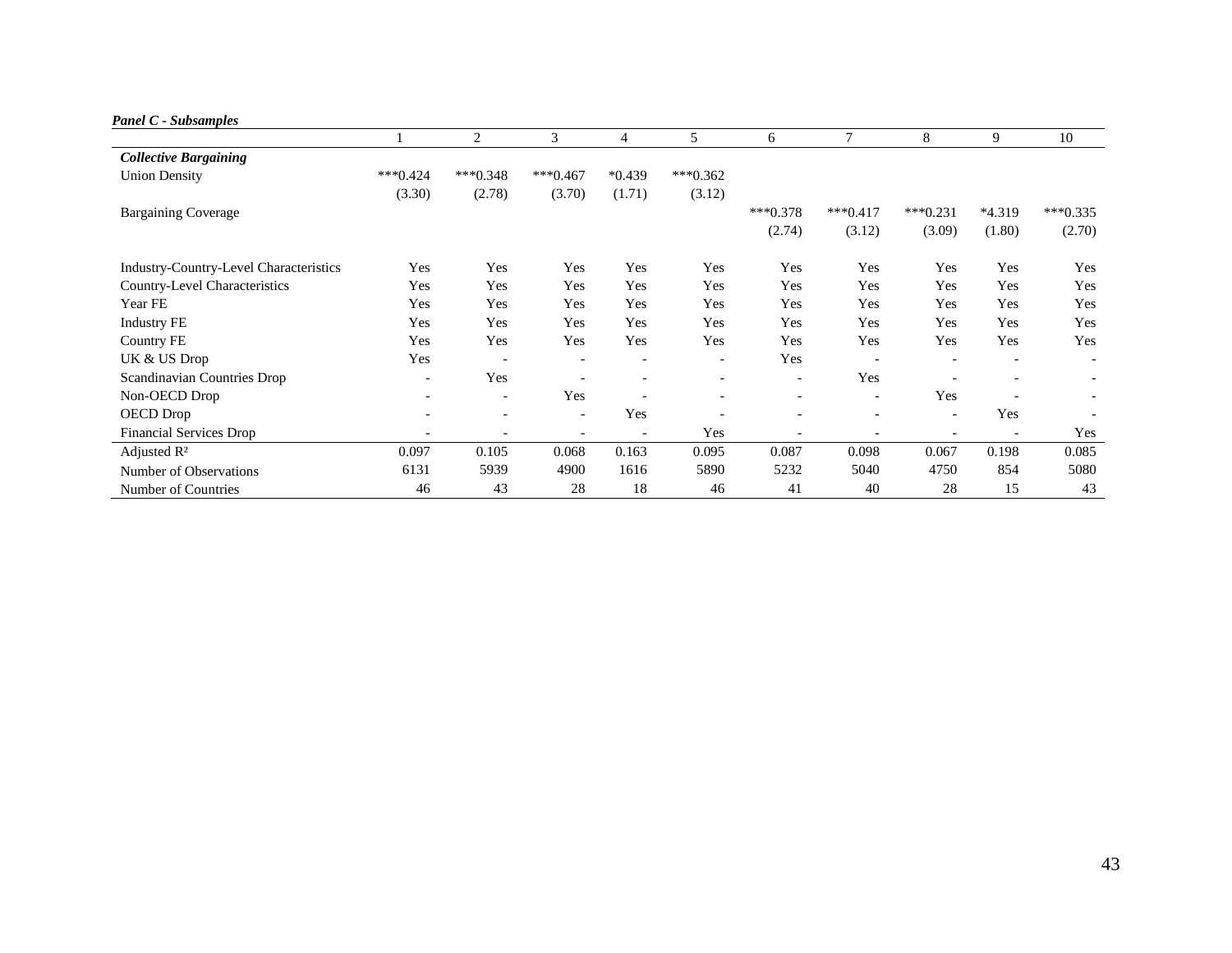| I anci D - Aucrianve Definitions of Dependent variables |                | $\overline{2}$     | 3              | 4                                | 5              | 6                  | 7            | 8                                |
|---------------------------------------------------------|----------------|--------------------|----------------|----------------------------------|----------------|--------------------|--------------|----------------------------------|
|                                                         | $Stake > 10\%$ | Bid for<br>Control | Stake= $100\%$ | Including<br><b>Failed Deals</b> | $Stake > 10\%$ | Bid for<br>Control | $Stake=100%$ | Including<br><b>Failed Deals</b> |
| <b>Collective Bargaining</b>                            |                |                    |                |                                  |                |                    |              |                                  |
| <b>Union Density</b>                                    | $*0.115$       | $***0.057$         | $***0.053$     | $***0.422$                       |                |                    |              |                                  |
|                                                         | (1.94)         | (3.38)             | (3.05)         | (3.02)                           |                |                    |              |                                  |
| <b>Bargaining Coverage</b>                              |                |                    |                |                                  | $**0.167$      | $***0.065$         | $*$ *0.052   | $***0.397$                       |
|                                                         |                |                    |                |                                  | (2.49)         | (3.60)             | (2.23)       | (2.86)                           |
| Industry-Country-Level Characteristics                  | Yes            | Yes                | Yes            | Yes                              | Yes            | Yes                | Yes          | Yes                              |
| Country-Level Characteristics                           | Yes            | Yes                | Yes            | Yes                              | Yes            | Yes                | Yes          | Yes                              |
| Year FE                                                 | Yes            | Yes                | Yes            | Yes                              | Yes            | Yes                | Yes          | Yes                              |
| <b>Industry FE</b>                                      | Yes            | Yes                | Yes            | Yes                              | Yes            | Yes                | Yes          | Yes                              |
| Country FE                                              | Yes            | Yes                | Yes            | Yes                              | Yes            | Yes                | Yes          | Yes                              |
| Adjusted $\mathbb{R}^2$                                 | 0.082          | 0.061              | 0.082          | 0.094                            | 0.085          | 0.063              | 0.088        | 0.085                            |
| Number of Observations                                  | 6488           | 6488               | 6488           | 6488                             | 5590           | 5590               | 5590         | 5590                             |

Number of Countries 23 246 46 46 46 46 43 43 43 43 43 43

#### *Panel D - Alternative Definitions of Dependent Variables*

Yes

 $43$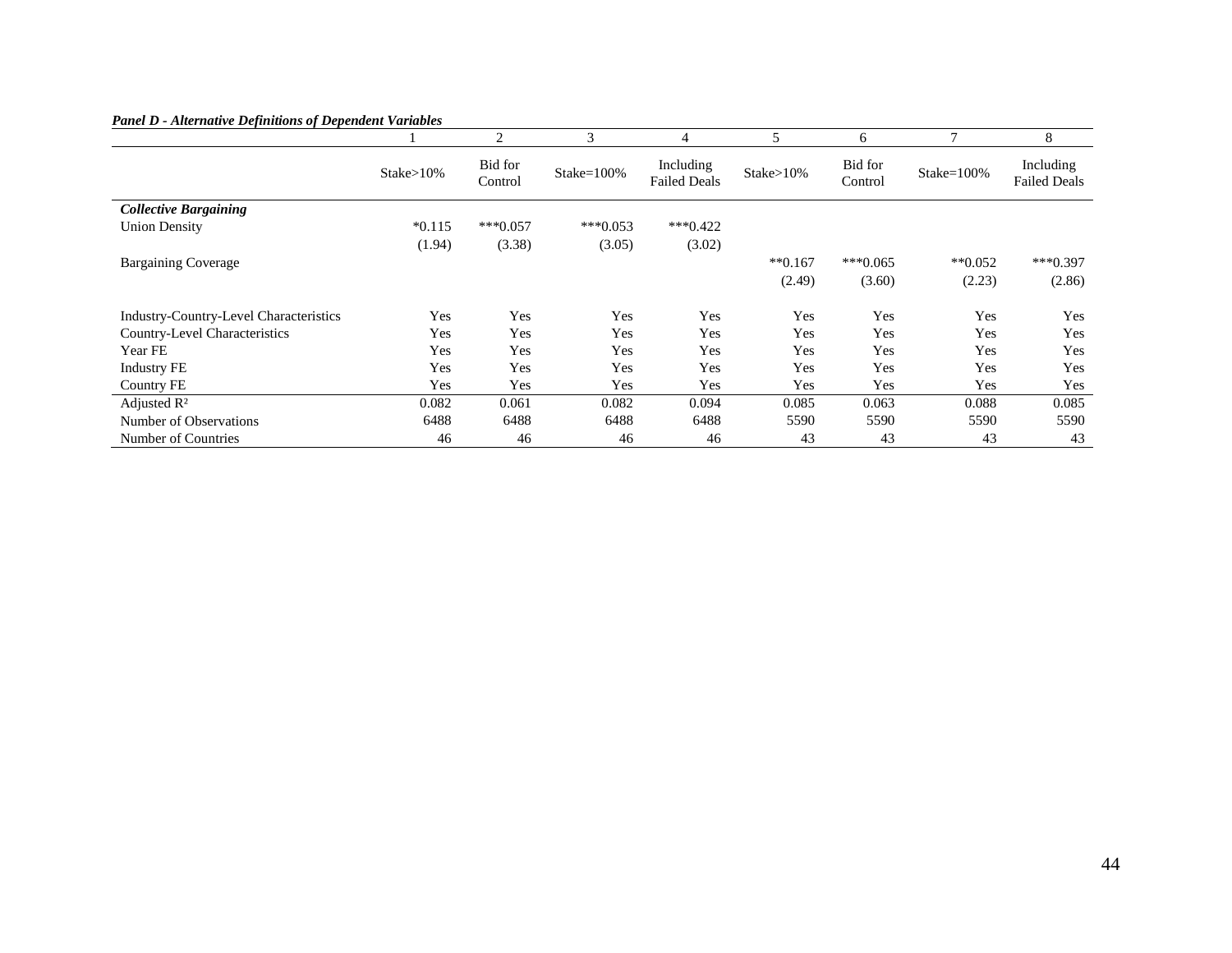#### **Table 7. Cross-Sectional Heterogeneity - Labor Intensity**

 The table presents the results from OLS regressions of cross-sectional heterogeneity analyses of the effect of collective bargaining. The dependent variable is *Frequency of M&A*. The variable of interest is the interaction of *Labor Intensity* (i.e., either industry median of the number of employees (ln) (columns (1)-(4)) or industry median of staff costs to sales ratio (columns (5)-(8))) with *Union Density* (resp. *Bargaining Coverage*). In all models, we include the same set of control variables as in Table 4. Inclusion of fixed effects (FE) is indicated at the end. All variables are defined in Table A1. Standard errors are adjusted for heteroscedasticity and double-clustered by industry-country and year. *t*-statistics are in parentheses. Significance at 10%, 5%, and 1% is indicated by \*, \*\*, and \*\*\*, respectively.

|                                               |             | 2           | 3                                            | 4           | 5          | 6                                   | $\tau$     | 8                    |
|-----------------------------------------------|-------------|-------------|----------------------------------------------|-------------|------------|-------------------------------------|------------|----------------------|
|                                               |             |             | Labor Intensity = $ln(1+Number of Employes)$ |             |            | Labor Intensity = Staff Costs/Sales |            |                      |
| <b>Variables of Interest</b>                  |             |             |                                              |             |            |                                     |            |                      |
| <b>Union Density</b>                          | 0.190       | 0.040       |                                              |             | $**0.297$  | $*0.260$                            |            |                      |
|                                               | (1.31)      | (0.22)      |                                              |             | (2.13)     | (1.91)                              |            |                      |
| Union Density $\times$ Labor Intensity        | $*$ $0.024$ | $*$ $0.043$ |                                              |             | $***0.044$ | $***0.058$                          |            |                      |
|                                               | (1.98)      | (2.07)      |                                              |             | (9.72)     | (9.09)                              |            |                      |
| <b>Bargaining Coverage</b>                    |             |             | 0.176                                        | 0.134       |            |                                     | $***0.355$ | $*$ <sup>0.351</sup> |
|                                               |             |             | (1.14)                                       | (0.63)      |            |                                     | (2.65)     | (2.31)               |
| Bargaining Coverage $\times$ Labor Intensity  |             |             | $*$ $0.027$                                  | $*$ $0.039$ |            |                                     | $***0.044$ | $***0.055$           |
|                                               |             |             | (2.31)                                       | (1.99)      |            |                                     | (4.36)     | (5.77)               |
| Labor Intensity                               | $-0.013$    | $-0.016$    | $-0.016$                                     | $-0.02$     | $-0.005$   | $**-0.009$                          | $-0.012$   | $*$ -0.016           |
|                                               | (1.44)      | (1.34)      | (1.53)                                       | (1.12)      | (1.12)     | (1.97)                              | (1.40)     | (1.99)               |
| <b>Industry-Country-Level Characteristics</b> | Yes         | Yes         | Yes                                          | Yes         | Yes        | Yes                                 | Yes        | Yes                  |
| Country-Level Characteristics                 | Yes         | Yes         | Yes                                          | Yes         | Yes        | Yes                                 | Yes        | Yes                  |
| Year FE                                       | Yes         |             | Yes                                          |             | Yes        |                                     | Yes        |                      |
| <b>Industry FE</b>                            | Yes         |             | Yes                                          |             | Yes        |                                     | Yes        |                      |
| <b>Country FE</b>                             | Yes         |             | Yes                                          |             | Yes        |                                     | Yes        |                      |
| Industry $\times$ Year FE                     |             | Yes         |                                              | Yes         |            | Yes                                 |            | Yes                  |
| Industry $\times$ Country FE                  |             | Yes         |                                              | Yes         |            | Yes                                 |            | Yes                  |
| Adjusted $\mathbb{R}^2$                       | 0.102       | 0.237       | 0.089                                        | 0.223       | 0.077      | 0.110                               | 0.080      | 0.108                |
| Number of Observations                        | 6488        | 6488        | 5590                                         | 5590        | 4529       | 4529                                | 4036       | 4036                 |
| Number of Countries                           | 46          | 46          | 43                                           | 43          | 46         | 46                                  | 43         | 43                   |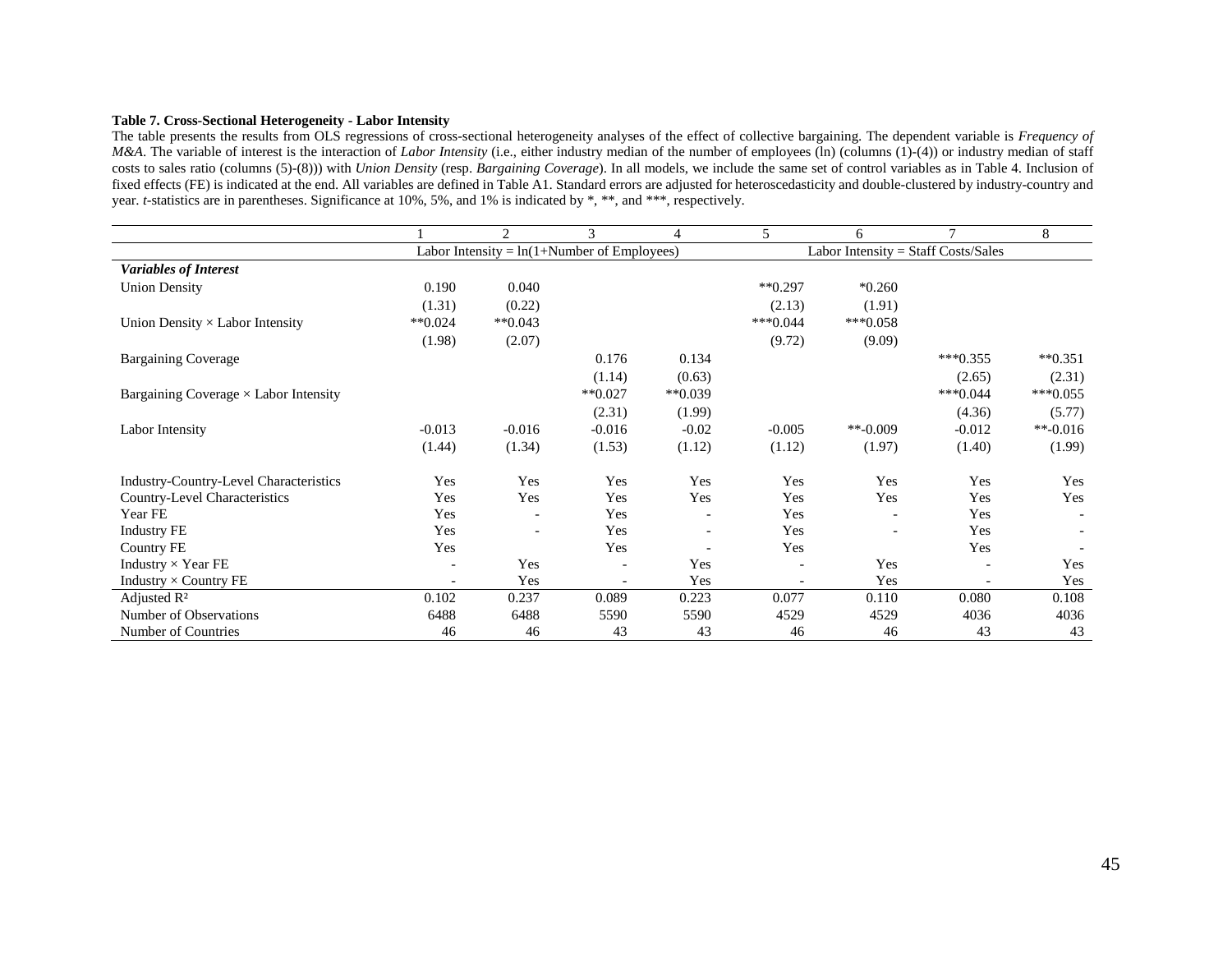## **Table 8. Target CAR**

The table presents the estimates from OLS models explaining target CAR. The dependent variable is *CAR (-1,+1)*. The variables of interest are *Union Density* and *Bargaining Coverage*. Depending on specifications, the regressions control for deal-level, firmlevel, country-level and country-pair characteristics. Inclusion of fixed effects (FE) is indicated at the end. All variables are defined in Table A1. Standard errors are adjusted for heteroscedasticity and double-clustered by country and year. *t*-statistics are in parentheses. Significance at 10%, 5%, and 1% is indicated by \*, \*\*, and \*\*\*, respectively.

| <b>Collective Bargaining</b><br>$*$ *0.625<br>$*$ $*$ 0.530<br>$*0.655$<br><b>Union Density</b><br>(2.40)<br>(2.02)<br>(1.86)<br>$*$ $*0.266$<br>$*$ $*$ 0.290<br>$*0.243$<br><b>Bargaining Coverage</b><br>(2.18)<br>(1.75)<br>(1.98)<br><b>Deal- and Firm-Level Characteristics</b><br>Deal Size<br>0.001<br>0.002<br>0.007<br>0.001<br>0.003<br>0.001<br>(0.10)<br>(0.13)<br>(1.01)<br>(0.10)<br>(0.09)<br>(0.52)<br>$***0.119$<br>$***0.118$<br>***0.079<br>$***0.120$<br>$***0.087$<br>Relative Deal Size<br>$***0.120$<br>(7.90)<br>(6.14)<br>(8.10)<br>(8.39)<br>(7.66)<br>(9.18)<br>$-0.012$<br>$-0.013$<br>$-0.004$<br>$-0.012$<br>$-0.012$<br>$-0.004$<br><b>Target Market Capitalization</b><br>(0.81)<br>(0.85)<br>(1.37)<br>(0.73)<br>(0.75)<br>(0.75)<br>$***0.078$<br>***0.079<br>$***0.040$<br>$***0.078$<br>$***0.078$<br>$***0.037$<br>Cash Payment<br>(12.96)<br>(4.63)<br>(14.55)<br>(13.53)<br>(4.99)<br>(14.36)<br>$***-0.042$<br>$***-0.042$<br>$**-0.013$<br>$***-0.042$<br>***-0.042<br>$**-0.013$ |
|-----------------------------------------------------------------------------------------------------------------------------------------------------------------------------------------------------------------------------------------------------------------------------------------------------------------------------------------------------------------------------------------------------------------------------------------------------------------------------------------------------------------------------------------------------------------------------------------------------------------------------------------------------------------------------------------------------------------------------------------------------------------------------------------------------------------------------------------------------------------------------------------------------------------------------------------------------------------------------------------------------------------------------|
|                                                                                                                                                                                                                                                                                                                                                                                                                                                                                                                                                                                                                                                                                                                                                                                                                                                                                                                                                                                                                             |
|                                                                                                                                                                                                                                                                                                                                                                                                                                                                                                                                                                                                                                                                                                                                                                                                                                                                                                                                                                                                                             |
|                                                                                                                                                                                                                                                                                                                                                                                                                                                                                                                                                                                                                                                                                                                                                                                                                                                                                                                                                                                                                             |
|                                                                                                                                                                                                                                                                                                                                                                                                                                                                                                                                                                                                                                                                                                                                                                                                                                                                                                                                                                                                                             |
|                                                                                                                                                                                                                                                                                                                                                                                                                                                                                                                                                                                                                                                                                                                                                                                                                                                                                                                                                                                                                             |
|                                                                                                                                                                                                                                                                                                                                                                                                                                                                                                                                                                                                                                                                                                                                                                                                                                                                                                                                                                                                                             |
|                                                                                                                                                                                                                                                                                                                                                                                                                                                                                                                                                                                                                                                                                                                                                                                                                                                                                                                                                                                                                             |
|                                                                                                                                                                                                                                                                                                                                                                                                                                                                                                                                                                                                                                                                                                                                                                                                                                                                                                                                                                                                                             |
|                                                                                                                                                                                                                                                                                                                                                                                                                                                                                                                                                                                                                                                                                                                                                                                                                                                                                                                                                                                                                             |
|                                                                                                                                                                                                                                                                                                                                                                                                                                                                                                                                                                                                                                                                                                                                                                                                                                                                                                                                                                                                                             |
|                                                                                                                                                                                                                                                                                                                                                                                                                                                                                                                                                                                                                                                                                                                                                                                                                                                                                                                                                                                                                             |
|                                                                                                                                                                                                                                                                                                                                                                                                                                                                                                                                                                                                                                                                                                                                                                                                                                                                                                                                                                                                                             |
|                                                                                                                                                                                                                                                                                                                                                                                                                                                                                                                                                                                                                                                                                                                                                                                                                                                                                                                                                                                                                             |
|                                                                                                                                                                                                                                                                                                                                                                                                                                                                                                                                                                                                                                                                                                                                                                                                                                                                                                                                                                                                                             |
| Financial Acquirer                                                                                                                                                                                                                                                                                                                                                                                                                                                                                                                                                                                                                                                                                                                                                                                                                                                                                                                                                                                                          |
| (4.53)<br>(2.02)<br>(4.62)<br>(4.30)<br>(2.09)<br>(4.72)                                                                                                                                                                                                                                                                                                                                                                                                                                                                                                                                                                                                                                                                                                                                                                                                                                                                                                                                                                    |
| $***0.032$<br>$***0.032$<br>$***0.015$<br>$***0.033$<br>$***0.034$<br>$***0.015$<br>Toehold                                                                                                                                                                                                                                                                                                                                                                                                                                                                                                                                                                                                                                                                                                                                                                                                                                                                                                                                 |
| (10.11)<br>(8.95)<br>(3.50)<br>(11.31)<br>(4.20)<br>(16.62)                                                                                                                                                                                                                                                                                                                                                                                                                                                                                                                                                                                                                                                                                                                                                                                                                                                                                                                                                                 |
| 0.023<br>0.023<br>0.023<br>$***0.013$<br>0.024<br>$*0.013$<br><b>Friendly Deal</b>                                                                                                                                                                                                                                                                                                                                                                                                                                                                                                                                                                                                                                                                                                                                                                                                                                                                                                                                          |
| (1.26)<br>(1.14)<br>(1.82)<br>(1.17)<br>(2.66)<br>(1.15)                                                                                                                                                                                                                                                                                                                                                                                                                                                                                                                                                                                                                                                                                                                                                                                                                                                                                                                                                                    |
| $***0.026$<br>0.009<br>0.009<br>$***0.024$<br>0.009<br>0.009<br>Same Industry                                                                                                                                                                                                                                                                                                                                                                                                                                                                                                                                                                                                                                                                                                                                                                                                                                                                                                                                               |
| (1.18)<br>(1.20)<br>(3.31)<br>(1.16)<br>(1.16)<br>(3.23)                                                                                                                                                                                                                                                                                                                                                                                                                                                                                                                                                                                                                                                                                                                                                                                                                                                                                                                                                                    |
| <b>Country-Level Characteristics</b>                                                                                                                                                                                                                                                                                                                                                                                                                                                                                                                                                                                                                                                                                                                                                                                                                                                                                                                                                                                        |
| 0.024<br>$-0.091$<br>$-0.217$<br>$*0.436$<br><b>GDP</b>                                                                                                                                                                                                                                                                                                                                                                                                                                                                                                                                                                                                                                                                                                                                                                                                                                                                                                                                                                     |
| (0.09)<br>(0.32)<br>(1.68)<br>(0.79)                                                                                                                                                                                                                                                                                                                                                                                                                                                                                                                                                                                                                                                                                                                                                                                                                                                                                                                                                                                        |
| 0.040<br>0.131<br>$-0.357$<br>0.293<br>GDP Per Capita                                                                                                                                                                                                                                                                                                                                                                                                                                                                                                                                                                                                                                                                                                                                                                                                                                                                                                                                                                       |
| (0.14)<br>(0.39)<br>(1.33)<br>(1.13)                                                                                                                                                                                                                                                                                                                                                                                                                                                                                                                                                                                                                                                                                                                                                                                                                                                                                                                                                                                        |
| $***0.044$<br>$*$ $*0.035$<br>0.003<br>$-0.012$<br>Recession                                                                                                                                                                                                                                                                                                                                                                                                                                                                                                                                                                                                                                                                                                                                                                                                                                                                                                                                                                |
| (2.31)<br>(0.21)<br>(2.67)<br>(0.71)                                                                                                                                                                                                                                                                                                                                                                                                                                                                                                                                                                                                                                                                                                                                                                                                                                                                                                                                                                                        |
| 0.016<br>$-0.006$<br>$* -0.037$<br>0.018<br><b>Stock Market Capitalization</b>                                                                                                                                                                                                                                                                                                                                                                                                                                                                                                                                                                                                                                                                                                                                                                                                                                                                                                                                              |
| (0.22)<br>(0.65)<br>(0.69)<br>(1.74)                                                                                                                                                                                                                                                                                                                                                                                                                                                                                                                                                                                                                                                                                                                                                                                                                                                                                                                                                                                        |
| $**-0.051$<br>$***-0.089$<br>$-0.017$<br>$-0.026$<br>Private Credit                                                                                                                                                                                                                                                                                                                                                                                                                                                                                                                                                                                                                                                                                                                                                                                                                                                                                                                                                         |
| (0.36)<br>(2.00)<br>(0.84)<br>(3.01)                                                                                                                                                                                                                                                                                                                                                                                                                                                                                                                                                                                                                                                                                                                                                                                                                                                                                                                                                                                        |
| $* -0.078$<br>$-0.007$<br>$-0.102$<br>$-0.035$<br><b>Trade Openness</b>                                                                                                                                                                                                                                                                                                                                                                                                                                                                                                                                                                                                                                                                                                                                                                                                                                                                                                                                                     |
| (1.84)<br>(0.32)<br>(0.06)<br>(1.42)                                                                                                                                                                                                                                                                                                                                                                                                                                                                                                                                                                                                                                                                                                                                                                                                                                                                                                                                                                                        |
| $***-0.016$<br>$-0.002$<br>$***-0.019$<br>0.002<br><b>Investment Profile</b>                                                                                                                                                                                                                                                                                                                                                                                                                                                                                                                                                                                                                                                                                                                                                                                                                                                                                                                                                |
| (3.21)<br>(0.23)<br>(3.24)<br>(0.26)                                                                                                                                                                                                                                                                                                                                                                                                                                                                                                                                                                                                                                                                                                                                                                                                                                                                                                                                                                                        |
| $-0.008$<br>***-0.013<br>$-0.004$<br>$-0.009$<br><b>Quality of Institutions</b>                                                                                                                                                                                                                                                                                                                                                                                                                                                                                                                                                                                                                                                                                                                                                                                                                                                                                                                                             |
| (0.94)<br>(2.76)<br>(0.47)<br>(0.93)                                                                                                                                                                                                                                                                                                                                                                                                                                                                                                                                                                                                                                                                                                                                                                                                                                                                                                                                                                                        |
| $-0.008$<br>0.010<br>$-0.039$<br>$-0.015$<br>Democratic Accountability                                                                                                                                                                                                                                                                                                                                                                                                                                                                                                                                                                                                                                                                                                                                                                                                                                                                                                                                                      |
| (0.39)<br>(0.90)<br>(0.44)<br>(0.91)                                                                                                                                                                                                                                                                                                                                                                                                                                                                                                                                                                                                                                                                                                                                                                                                                                                                                                                                                                                        |
| <b>Country-Pair Characteristics</b>                                                                                                                                                                                                                                                                                                                                                                                                                                                                                                                                                                                                                                                                                                                                                                                                                                                                                                                                                                                         |
| $**-0.166$<br>0.038<br>$*$ -0.215<br>0.047<br><b>Exchange Rate Volatility</b>                                                                                                                                                                                                                                                                                                                                                                                                                                                                                                                                                                                                                                                                                                                                                                                                                                                                                                                                               |
| (0.20)<br>(0.26)<br>(2.00)<br>(2.18)                                                                                                                                                                                                                                                                                                                                                                                                                                                                                                                                                                                                                                                                                                                                                                                                                                                                                                                                                                                        |
| $-0.022$<br>$***-0.021$<br>$-0.013$<br>$-0.023$<br>Same Legal Origin                                                                                                                                                                                                                                                                                                                                                                                                                                                                                                                                                                                                                                                                                                                                                                                                                                                                                                                                                        |
| (1.19)<br>(1.61)<br>(1.14)<br>(2.66)                                                                                                                                                                                                                                                                                                                                                                                                                                                                                                                                                                                                                                                                                                                                                                                                                                                                                                                                                                                        |
| 0.008<br>$-0.014$<br>0.011<br>$-0.016$<br>Cross-Border                                                                                                                                                                                                                                                                                                                                                                                                                                                                                                                                                                                                                                                                                                                                                                                                                                                                                                                                                                      |
| (1.24)<br>(0.64)<br>(0.81)<br>(0.55)                                                                                                                                                                                                                                                                                                                                                                                                                                                                                                                                                                                                                                                                                                                                                                                                                                                                                                                                                                                        |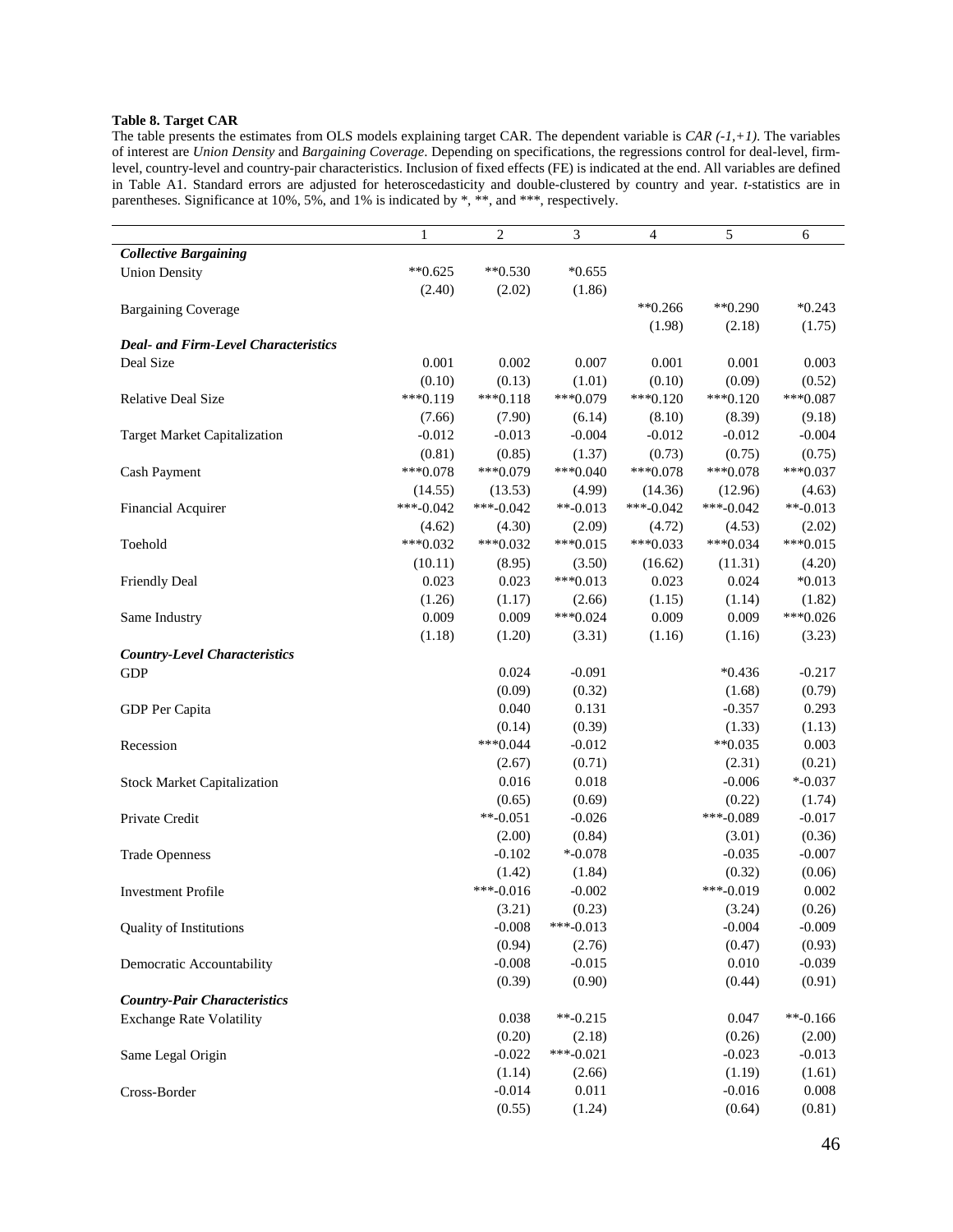| <b>Additional Firm-Level Characteristics</b> |       |       |                      |       |       |          |
|----------------------------------------------|-------|-------|----------------------|-------|-------|----------|
| <b>Total Assets</b>                          |       |       | $-0.005$             |       |       | $-0.002$ |
|                                              |       |       | (1.04)               |       |       | (0.47)   |
| Leverage                                     |       |       | $*$ <sup>0.002</sup> |       |       | 0.001    |
|                                              |       |       | (1.97)               |       |       | (1.17)   |
| Market-to-Book                               |       |       | $**-0.006$           |       |       | $-0.005$ |
|                                              |       |       | (2.04)               |       |       | (1.46)   |
| <b>ROA</b>                                   |       |       | 0.022                |       |       | 0.019    |
|                                              |       |       | (0.89)               |       |       | (0.77)   |
| Dividend Per Share                           |       |       | 0.007                |       |       | 0.007    |
|                                              |       |       | (1.06)               |       |       | (1.20)   |
| Herfindahl                                   |       |       | 0.022                |       |       | 0.040    |
|                                              |       |       | (0.36)               |       |       | (0.50)   |
| Year FE                                      | Yes   | Yes   | Yes                  | Yes   | Yes   | Yes      |
| <b>Industry FE</b>                           | Yes   | Yes   | Yes                  | Yes   | Yes   | Yes      |
| Country FE                                   | Yes   | Yes   | Yes                  | Yes   | Yes   | Yes      |
| Adjusted $\mathbb{R}^2$                      | 0.213 | 0.213 | 0.192                | 0.212 | 0.213 | 0.199    |
| Number of Observations                       | 6246  | 6246  | 2272                 | 6143  | 6143  | 2119     |
| Number of Countries                          | 38    | 38    | 30                   | 37    | 37    | 28       |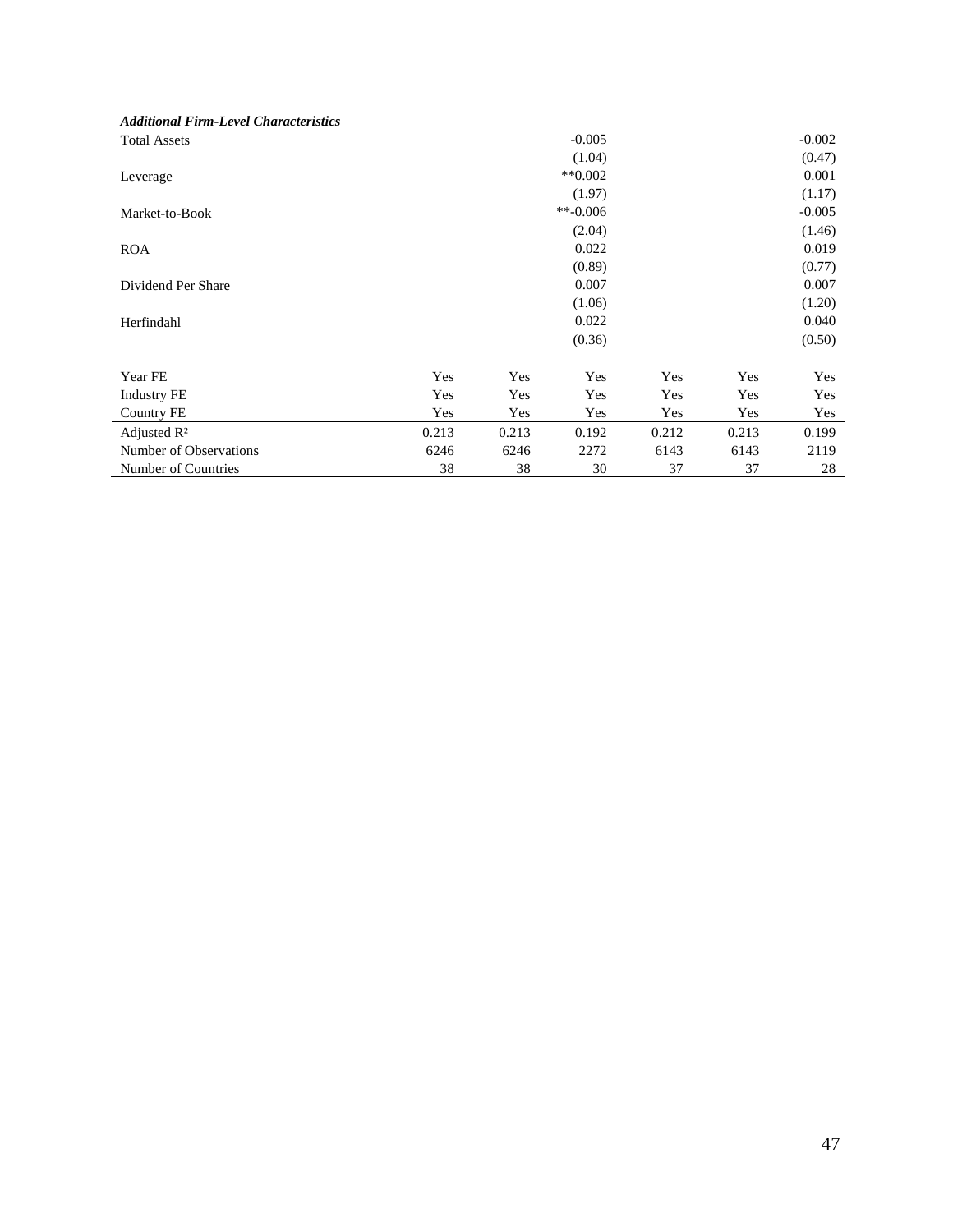#### **Table 9. Post-Takeover Workforce Restructuring**

This table presents estimates of the effect of collective bargaining on the combined number of employees following takeovers. All deals are followed over a five-year window around its completion. The dependent variable is the number of employees of the acquirer and the target combined (ln) in year  $t+x$ , where t is the year of the completion of the takeover, and  $+x$   $(-x)$  is the number of years after (before) the deal. The variables of interest are *Post Takeover* (i.e., a dummy equal to 1 if *t* is positive and 0 otherwise), *Union Density* (resp. *Bargaining Coverage*), and the interaction between *Post Takeover* and *Union Density* (resp. *Bargaining Coverage*). The regressions control for country-level characteristics. Inclusion of fixed effects (FE) is indicated at the end. All variables are defined in Table A1. Standard errors are adjusted for heteroscedasticity and double-clustered by country and year. *t*statistics are in parentheses. Significance at 10%, 5%, and 1% is indicated by \*, \*\*, and \*\*\*, respectively.

|                                            |             | 2          | 3          |
|--------------------------------------------|-------------|------------|------------|
| <b>Variables of Interest</b>               |             |            |            |
| Post Takeover                              | $***-0.088$ | ***-0.054  | ***-0.083  |
|                                            | (3.15)      | (2.70)     | (2.79)     |
| Post Takeover $\times$ Union Density       |             | $* -0.186$ |            |
|                                            |             | (1.93)     |            |
| Post Takeover $\times$ Bargaining Coverage |             |            | $*$ -0.088 |
|                                            |             |            | (1.81)     |
| <b>Union Density</b>                       |             | $-0.231$   |            |
|                                            |             | (0.64)     |            |
| <b>Bargaining Coverage</b>                 |             |            | $-0.23$    |
|                                            |             |            | (0.71)     |
|                                            |             |            |            |
| Country-Level Characteristics              | Yes         | Yes        | Yes        |
| Year FE                                    | Yes         | Yes        | Yes        |
| Deal FE                                    | Yes         | Yes        | Yes        |
| Adjusted $\mathbb{R}^2$                    | 0.065       | 0.066      | 0.054      |
| Number of Observations                     | 26750       | 26617      | 25382      |
| Number of Countries                        | 46          | 46         | 43         |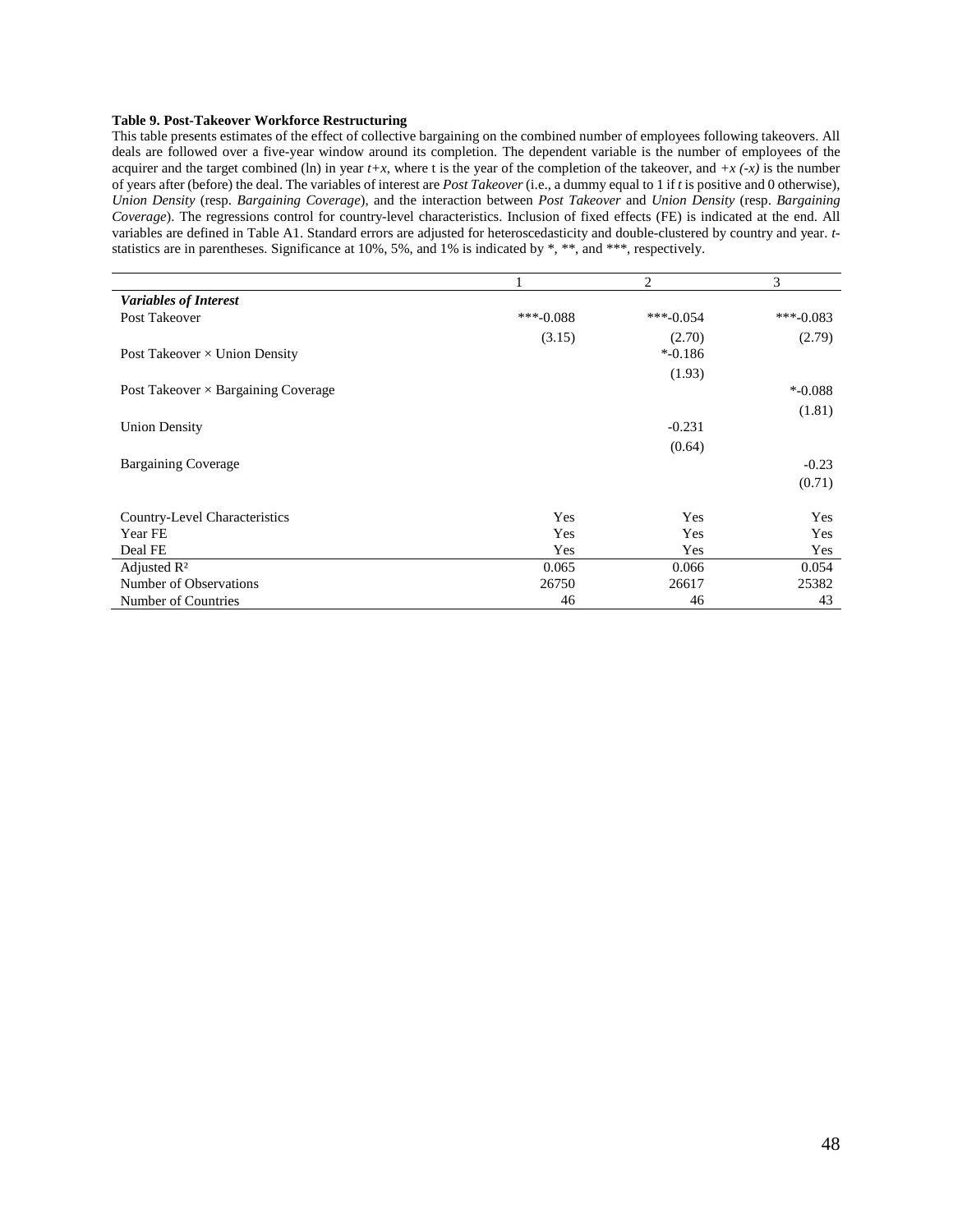#### **Table 10. Deal Completion Process**

 The table presents the estimates from OLS models explaining deal completion and duration. The dependent variable is either *Deal Completion* or *Deal Completion Duration*. The variables of interest are *Union Density*, *Bargaining Coverage* and *EPL*. Depending on specifications, the regressions control for deal-level, firm-level, and country-level characteristics. Inclusion of fixed effects (FE) is indicated at the end. All variables are defined in Table A1. Standard errors are adjusted for heteroscedasticity and doubleclustered by country and year. *t*-statistics are in parentheses. Significance at 10%, 5%, and 1% is indicated by \*, \*\*, and \*\*\*, respectively.

|                                      |          | 2               | 3          | 4           | 5            | 6                        | 7           | 8           |  |  |
|--------------------------------------|----------|-----------------|------------|-------------|--------------|--------------------------|-------------|-------------|--|--|
|                                      |          | Deal Completion |            |             |              | Deal Completion Duration |             |             |  |  |
| <b>Employment Protection</b>         |          |                 |            |             |              |                          |             |             |  |  |
| <b>Union Density</b>                 | $*0.294$ | $***0.415$      |            |             | $*$ -140.303 | $***-172.652$            |             |             |  |  |
|                                      | (1.86)   | (2.92)          |            |             | (2.34)       | (3.56)                   |             |             |  |  |
| <b>Bargaining Coverage</b>           |          |                 | $***0.178$ | $***0.227$  |              |                          | $**-66.878$ | $**-68.796$ |  |  |
|                                      |          |                 | (2.71)     | (4.84)      |              |                          | (2.51)      | (2.06)      |  |  |
| EPL                                  |          | $**-0.073$      |            | $***-0.086$ |              | $-2.279$                 |             | $-11.089$   |  |  |
|                                      |          | (2.28)          |            | (2.64)      |              | (0.13)                   |             | (0.55)      |  |  |
| Deal- and Firm-Level Characteristics | Yes      | Yes             | Yes        | Yes         | Yes          | Yes                      | Yes         | Yes         |  |  |
| Country-Level Characteristics        | Yes      | Yes             | Yes        | Yes         | Yes          | Yes                      | Yes         | Yes         |  |  |
| Year FE                              | Yes      | Yes             | Yes        | Yes         | Yes          | Yes                      | Yes         | Yes         |  |  |
| <b>Industry FE</b>                   | Yes      | Yes             | Yes        | Yes         | Yes          | Yes                      | Yes         | Yes         |  |  |
| Country FE                           | Yes      | Yes             | Yes        | Yes         | Yes          | Yes                      | Yes         | Yes         |  |  |
| Adjusted $R^2$                       | 0.059    | 0.068           | 0.064      | 0.068       | 0.126        | 0.149                    | 0.136       | 0.149       |  |  |
| Number of Observations               | 24713    | 22475           | 23435      | 22371       | 21638        | 19580                    | 20491       | 19487       |  |  |
| Number of Countries                  | 46       | 28              | 43         | 28          | 46           | 28                       | 43          | 28          |  |  |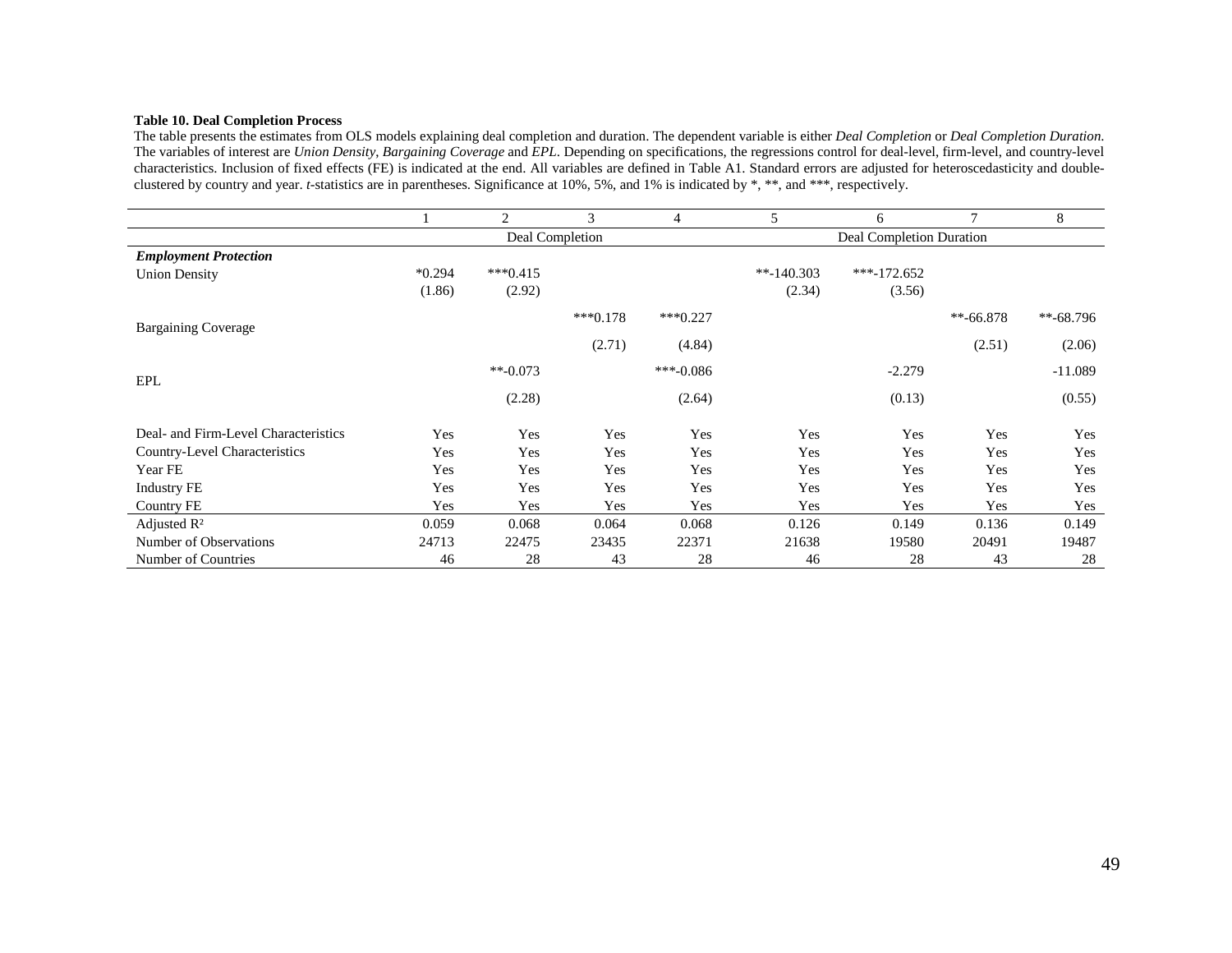#### **Table 11. Other Potential Channels**

The table presents the estimates from OLS models explaining the frequency of M&A. The dependent variable is *Frequency of M&A*. Columns (1) and (2) present the results from the differential effect of *Union Density* (resp. *Bargaining Coverage*) across industries that differ in terms of *R&D Intensity* (i.e., industry median of the ratio of R&D expenditures to total assets). Columns (3) and (4) present the results from the differential effect of *Union Density* (resp. *Bargaining Coverage*) across recession periods (i.e., years in which GDP growth of a country is negative in two consecutive quarters). In all models, we include the same set of control variables as in Table 4. Inclusion of fixed effects (FE) is indicated at the end. All variables are defined in Table A1. Standard errors are adjusted for heteroscedasticity and double-clustered by industry-country and year. *t*-statistics are in parentheses. Significance at 10%, 5%, and 1% is indicated by \*, \*\*, and \*\*\*, respectively.

|                                            |               | 2             | 3                        | 4           |
|--------------------------------------------|---------------|---------------|--------------------------|-------------|
|                                            | R&D Intensity |               | <b>Recession Periods</b> |             |
| <b>Variables of Interest</b>               |               |               |                          |             |
| <b>Union Density</b>                       | $**0.441$     |               | $***0.397$               |             |
|                                            | (2.45)        |               | (3.11)                   |             |
| <b>Bargaining Coverage</b>                 |               | $*$ $*$ 0.310 |                          | $*$ $0.281$ |
|                                            |               | (2.14)        |                          | (2.42)      |
| Union Density $\times$ R&D Intensity       | $-0.103$      |               |                          |             |
|                                            | (1.24)        |               |                          |             |
| Bargaining Coverage $\times$ R&D Intensity |               | $-0.049$      |                          |             |
|                                            |               | (0.83)        |                          |             |
| Union Density $\times$ Recession           |               |               | $**0.048$                |             |
|                                            |               |               | (2.11)                   |             |
| Bargaining Coverage $\times$ Recession     |               |               |                          | $*0.058$    |
|                                            |               |               |                          | (1.85)      |
| R&D Intensity                              | 0.030         | 0.031         |                          |             |
|                                            | (0.75)        | (0.78)        |                          |             |
| Recession                                  | $-0.012$      | $-0.009$      | $**(-0.039)$             | ***-0.053   |
|                                            | (0.80)        | (0.51)        | (2.38)                   | (2.84)      |
|                                            |               |               |                          |             |
| Industry-Country-Level Characteristics     | Yes           | Yes           | Yes                      | Yes         |
| Country-Level Characteristics              | Yes           | Yes           | Yes                      | Yes         |
| Year FE                                    | Yes           | Yes           | Yes                      | Yes         |
| <b>Industry FE</b>                         | Yes           | Yes           | Yes                      | Yes         |
| <b>Country FE</b>                          | Yes           | Yes           | Yes                      | Yes         |
| Adjusted R <sup>2</sup>                    | 0.104         | 0.102         | 0.098                    | 0.087       |
| Number of Observations                     | 4239          | 3796          | 6488                     | 5590        |
| Number of Countries                        | 46            | 43            | 46                       | 43          |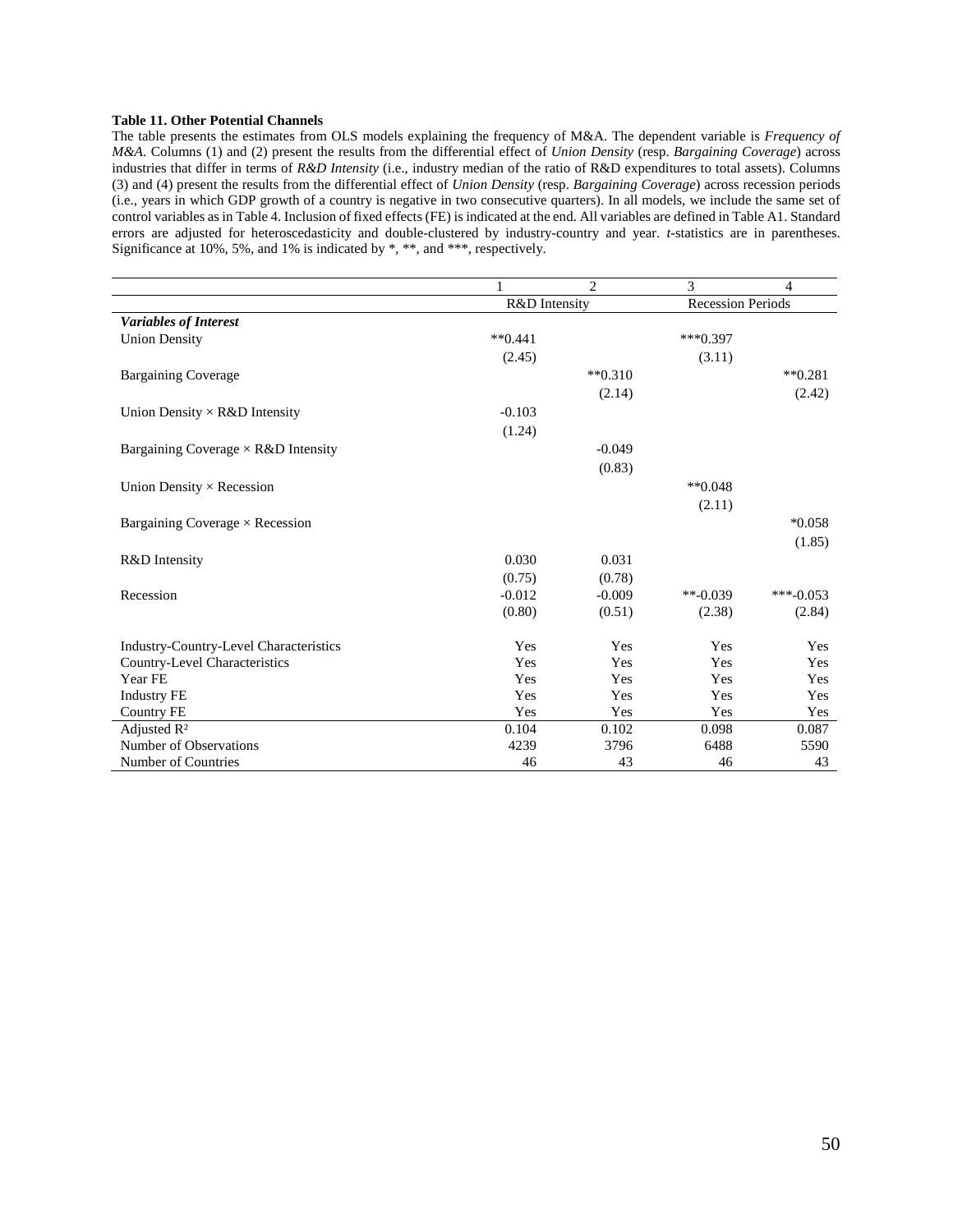## **Table A1. Variables Definitions and Sources**

| <b>Variable Name</b>                          | <b>Definition and Source</b>                                                                                                                                                                                                                                                                                                                                                                                                                                                                                                                                                                                       |
|-----------------------------------------------|--------------------------------------------------------------------------------------------------------------------------------------------------------------------------------------------------------------------------------------------------------------------------------------------------------------------------------------------------------------------------------------------------------------------------------------------------------------------------------------------------------------------------------------------------------------------------------------------------------------------|
| <b>Dependent Variables</b>                    |                                                                                                                                                                                                                                                                                                                                                                                                                                                                                                                                                                                                                    |
| Frequency of M&A                              | The total number of M&A deal per industry-year divided by the number of listed firms per<br>industry-year in a target country (Sources: SDC and Worldscope).                                                                                                                                                                                                                                                                                                                                                                                                                                                       |
| Volume of M&A                                 | The sum of dollar value of M&A deals per industry-year divided by total market<br>capitalization of listed firms per industry-year in a target country (Sources: SDC and<br>Worldscope).                                                                                                                                                                                                                                                                                                                                                                                                                           |
| $CAR (-1,+1)$                                 | The cumulative abnormal return of target firms calculated over a 3-day window around the<br>announcement date. 5-day and 11-day event windows are also used in robustness.<br>Abnormal returns are calculated using the market model relative to a local equity market<br>index. The value weighted index for US firms is obtained from CRSP, while for other<br>countries local indices (proxies of market portfolio) are retrieved from Worldscope. The<br>parameters of the market model are 200-days estimation period spread over (-236,-36)<br>(Sources: CRSP, Compustat Global, and authors' calculations). |
| Offer Premium                                 | Offer price relative to target market price four weeks prior to M&A announcement<br>(Source: SDC).                                                                                                                                                                                                                                                                                                                                                                                                                                                                                                                 |
| Deal Completion                               | Dummy variable equal to 1 if SDC reports deal status as "completed", and 0 if "withdrawn"<br>(Source: SDC).                                                                                                                                                                                                                                                                                                                                                                                                                                                                                                        |
| Deal Completion Duration                      | Number of calendar days between the deal announcement date and the completion date<br>(Source: SDC).                                                                                                                                                                                                                                                                                                                                                                                                                                                                                                               |
| <b>Employment Protection</b>                  |                                                                                                                                                                                                                                                                                                                                                                                                                                                                                                                                                                                                                    |
| <b>Union Density</b>                          | Net union memberships divided by all wage and salary earners in employment; it ranges<br>from 0 to 1 and is time-varying (Source: ICTWSS).                                                                                                                                                                                                                                                                                                                                                                                                                                                                         |
| <b>Bargaining Coverage</b>                    | Total number of employees covered by collective (wage) bargaining agreements divided<br>by all wage and salary earners in employment with the right to bargaining, adjusted for the<br>possibility that some sectors or occupations are excluded from the right to bargain<br>(removing such groups from the employment count before dividing the number of covered<br>employees over the total number of dependent workers in employment); it ranges from 0<br>to 1 and is time-varying (Source: ICTWSS).                                                                                                         |
| <b>EPL</b>                                    | Index measuring the strictness of regulations that an employer has to follow in order to<br>dismiss a worker with a regular contract; it ranges from 0 to 6 and is time-varying (Source:<br>OECD).                                                                                                                                                                                                                                                                                                                                                                                                                 |
| <b>Deal- and Firm-Level Characteristics</b>   |                                                                                                                                                                                                                                                                                                                                                                                                                                                                                                                                                                                                                    |
| Deal Size                                     | The natural logarithm of the dollar value of M&A deal (Source: SDC).                                                                                                                                                                                                                                                                                                                                                                                                                                                                                                                                               |
| <b>Relative Deal Size</b>                     | The ratio of deal value to the market capitalization of target firm 4 weeks prior to<br>announcement date (Source: SDC).                                                                                                                                                                                                                                                                                                                                                                                                                                                                                           |
| <b>Target Market Capitalization</b>           | The natural logarithm of market capitalization of target firm 4 weeks prior to<br>announcement date (Source: SDC).                                                                                                                                                                                                                                                                                                                                                                                                                                                                                                 |
| <b>Cash Payment</b>                           | Dummy variable equal to 1 if 100% of deal value is paid in cash, and 0 otherwise (Source:<br>SDC).                                                                                                                                                                                                                                                                                                                                                                                                                                                                                                                 |
| <b>Financial Acquirer</b>                     | Dummy variable equal to 1 if acquirer is a financial firm, and 0 otherwise (Source: SDC).                                                                                                                                                                                                                                                                                                                                                                                                                                                                                                                          |
| Toehold                                       | Dummy variable equal to 1 if acquirer owns non-zero percentage shares in the target firm<br>before the announcement of the deal, and 0 otherwise (Source: SDC).                                                                                                                                                                                                                                                                                                                                                                                                                                                    |
| <b>Friendly Deal</b>                          | Dummy variable equal to 1 if deal attitude is classified as "Friendly" by SDC, and 0<br>otherwise (Source: SDC).                                                                                                                                                                                                                                                                                                                                                                                                                                                                                                   |
| Same Industry                                 | Dummy variable equal to 1 if acquirer and target 2-digit SIC code is the same, and 0<br>otherwise (Source: SDC).                                                                                                                                                                                                                                                                                                                                                                                                                                                                                                   |
| <b>Industry-Country-Level Characteristics</b> |                                                                                                                                                                                                                                                                                                                                                                                                                                                                                                                                                                                                                    |
| <b>Total Assets</b>                           | The industry median of dollar value of the natural logarithm of total assets (Sources: CRSP<br>and Worldscope).                                                                                                                                                                                                                                                                                                                                                                                                                                                                                                    |
| Leverage                                      | The industry median of debt-to-equity ratio. It is calculated as long term debt minus cash<br>and cash equivalents divided by book value of common equity (Sources: CRSP and<br>Worldscope).                                                                                                                                                                                                                                                                                                                                                                                                                       |
| Market-to-Book                                | The industry median of market-to-book ratio. It is calculated as market value of common<br>equity divided by book value of common equity (Sources: CRSP and Worldscope).                                                                                                                                                                                                                                                                                                                                                                                                                                           |
| <b>ROA</b>                                    | The industry median of return on assets. It is calculated as EBITDA divided by book value<br>of total assets (Sources: CRSP and Worldscope).                                                                                                                                                                                                                                                                                                                                                                                                                                                                       |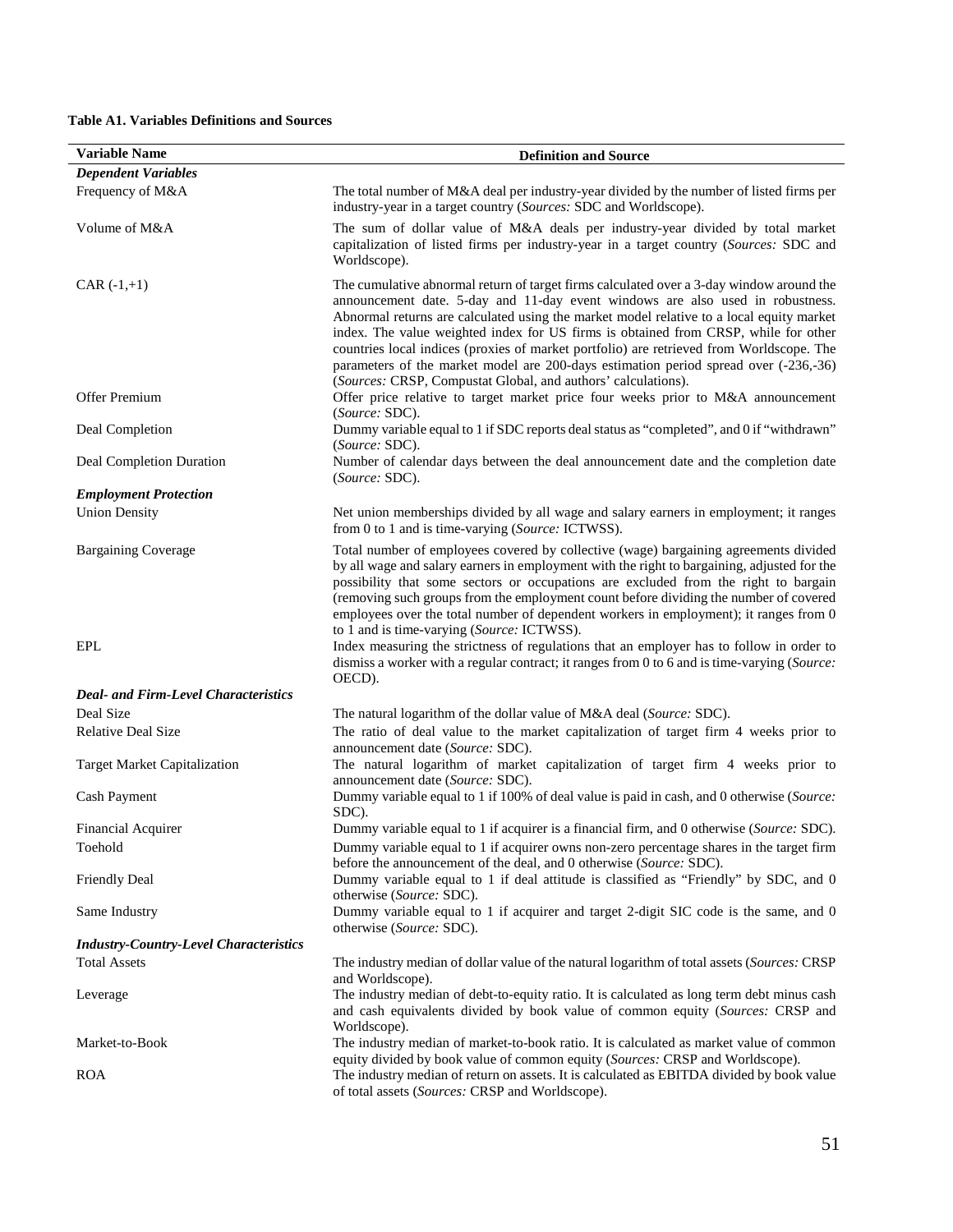| Dividend Per Share                   | The industry median of dividend per share (Sources: CRSP and Worldscope).                                                                                                                                                                                                                                                                                                 |
|--------------------------------------|---------------------------------------------------------------------------------------------------------------------------------------------------------------------------------------------------------------------------------------------------------------------------------------------------------------------------------------------------------------------------|
| Labor Intensity                      | The industry median of the natural logarithm of total number of employees (Sources:<br>CRSP and Worldscope).                                                                                                                                                                                                                                                              |
| Herfindahl                           | The sum of squares of market share of individual firm in the same 12-FF industry. Market<br>share is calculated as the dollar value of sales of a firm divided by the total dollar value of<br>sales volume of the industry (Authors' calculation).                                                                                                                       |
| R&D Intensity                        | The industry median of the ratio of total R&D expenditures to total book assets (Sources:<br>CRSP and Worldscope).                                                                                                                                                                                                                                                        |
| <b>Country-Level Characteristics</b> |                                                                                                                                                                                                                                                                                                                                                                           |
| <b>GDP</b>                           | The natural logarithm of Gross Domestic Product (Source: World Bank).                                                                                                                                                                                                                                                                                                     |
| GDP Per Capita                       | Per capita Gross Domestic Product in US dollars (Source: World Bank).                                                                                                                                                                                                                                                                                                     |
| Recession                            | Dummy variable equal to 1 if Gross Domestic Product growth is negative in two<br>consecutive quarters within year for a country (Source: OECD)                                                                                                                                                                                                                            |
| <b>Stock Market Capitalization</b>   | The ratio of total market capitalization of listed companies to Gross Domestic Product<br>(Source: World Bank).                                                                                                                                                                                                                                                           |
| Private Credit                       | The ratio of private credit provided to private sector to Gross Domestic Product (Source:<br>World Bank).                                                                                                                                                                                                                                                                 |
| <b>Trade Openness</b>                | The ratio of imports and exports of goods and services to Gross Domestic Product (Source:<br>World Bank).                                                                                                                                                                                                                                                                 |
| <b>Investment Profile</b>            | Time-varying index measuring the government's attitude toward investment. The<br>investment profile is determined by summing the three following components: (1) risk of<br>expropriation or contract viability; (2) payment delays; and (3) repatriation of profits. Each<br>component is scored on a scale from 0 (very high risk) to 4 (very low risk) (Source: ICRG). |
| <b>Quality of Institutions</b>       | Time-varying index measuring institutional quality of a country, which is calculated by<br>summing the three following components: (1) corruption; (2) law and order; and (3)<br>bureaucratic quality. High score indicates countries with higher institutional quality and<br>vice versa (Source: ICRG).                                                                 |
| Democratic Accountability            | Time-varying index measuring government's responsiveness to its people. The less<br>responsive government will fall peacefully in democratic society and possibly violently in<br>non-democratic society. High score indicates higher democratic accountability and vice<br>versa (Source: ICRG).                                                                         |
| <b>Unemployment Rate</b>             | Total unemployment as a percentage of total labor force (Source: World Bank).                                                                                                                                                                                                                                                                                             |
| <b>Country-Pair Characteristics</b>  |                                                                                                                                                                                                                                                                                                                                                                           |
| <b>Exchange Rate Volatility</b>      | The standard deviation of exchange rates between acquirer and target countries from 36<br>months up to 1 month relative to the deal announcement date (authors' calculation).                                                                                                                                                                                             |
| Same Legal Origin                    | Dummy variable equal to 1 if acquirer and target countries have the same legal origin, and<br>0 otherwise. (Source: Djankov et al., 2008).                                                                                                                                                                                                                                |
| Cross-Border                         | Dummy variable equal to 1 if acquirer and target are headquartered in two different<br>countries, and 0 otherwise (Source: SDC).                                                                                                                                                                                                                                          |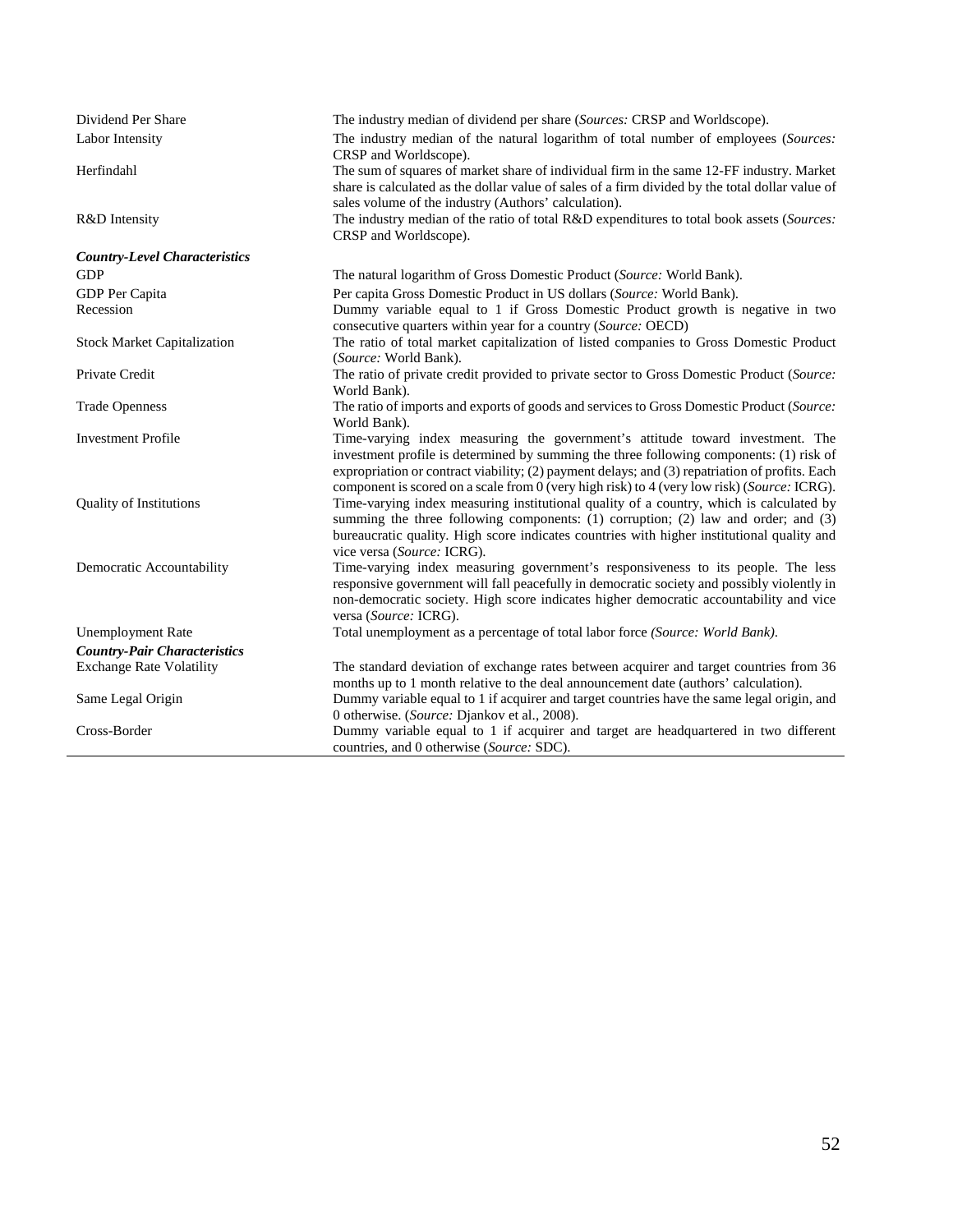## **Table A2. Changes in Collective Bargaining and Macroeconomic and Institutional Dynamics**

This table reports the analysis of macroeconomic and institutional dynamics in the year prior to changes in collective bargaining. The dependent variable is the first difference of *Union Density* (resp. *Bargaining Coverage*). The variables of interest are lagged value of change in macroeconomic and institutional factors. All variables are defined in Table A1. Inclusion of fixed effects (FE) is indicated at the end. Standard errors are adjusted for heteroscedasticity and clustered by country. *t*-statistics are in parentheses. Significance at 10%, 5%, and 1% is indicated by \*, \*\*, and \*\*\*, respectively.

|                                    | 1                    | $\overline{2}$ | 3                          | 4          |
|------------------------------------|----------------------|----------------|----------------------------|------------|
|                                    | <b>Union Density</b> |                | <b>Bargaining Coverage</b> |            |
| <b>Macroeconomic Fundamentals</b>  |                      |                |                            |            |
| <b>GDP</b> Growth                  | 0.000                | 0.000          | 0.001                      | 0.001      |
|                                    | (0.11)               | (0.65)         | (0.86)                     | (0.45)     |
| GDP Per Capita                     | $-0.001$             | 0.000          | 0.000                      | 0.000      |
|                                    | (0.76)               | (0.23)         | (0.24)                     | (0.11)     |
| <b>Stock Market Capitalization</b> | 0.000                | 0.000          | 0.000                      | $*$ -0.000 |
|                                    | (0.05)               | (0.12)         | (1.33)                     | (2.01)     |
| Private Credit                     | $-0.011$             | 0.006          | $-0.020$                   | $-0.030$   |
|                                    | (0.83)               | (0.62)         | (0.89)                     | (1.10)     |
| <b>Unemployment Rate</b>           | 0.072                | 0.113          | 0.030                      | $-0.068$   |
|                                    | (0.57)               | (1.01)         | (0.20)                     | (0.41)     |
| <b>Institutional Arrangements</b>  |                      |                |                            |            |
| <b>Quality of Institutions</b>     | $-0.002$             | $-0.002$       | 0.000                      | 0.001      |
|                                    | (0.96)               | (1.08)         | (0.02)                     | (0.23)     |
| <b>Investment Profile</b>          | 0.001                | $-0.002$       | 0.005                      | 0.006      |
|                                    | (0.37)               | (1.24)         | (1.24)                     | (1.22)     |
| Democratic Accountability          | 0.001                | 0.001          | 0.004                      | 0.003      |
|                                    | (0.33)               | (0.42)         | (0.90)                     | (0.54)     |
| <b>EPL</b>                         |                      | $-0.007$       |                            | $-0.086$   |
|                                    |                      | (1.33)         |                            | (0.95)     |
|                                    |                      |                |                            |            |
| Year FE                            | Yes                  | Yes            | Yes                        | Yes        |
| <b>Country FE</b>                  | Yes                  | Yes            | Yes                        | Yes        |
| Adjusted R <sup>2</sup>            | 0.16                 | 0.236          | 0.019                      | 0.042      |
| Number of Observations             | 432                  | 279            | 346                        | 253        |
| Number of Countries                | 46                   | 28             | 43                         | 28         |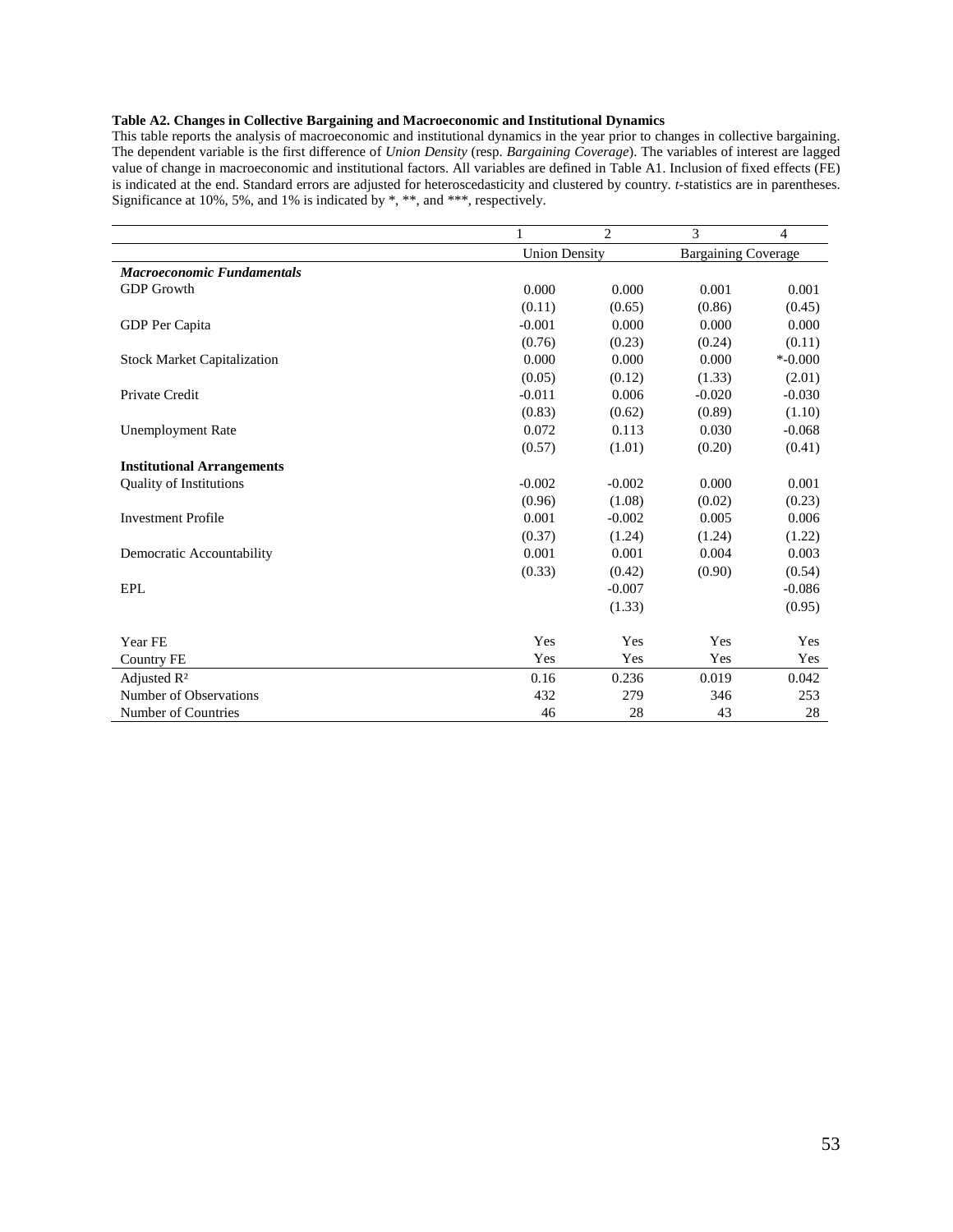#### **Table A3. Alternative Estimation Methods and Dependent Variables - Takeover Activity**

This table presents the estimation results of several sensitivity tests. Columns (1)-(8) present the estimates from Tobit models using various definitions of dependent variables. The dependent variables are: Frequency of M&A in columns (1) and (2), Volume of M&A in columns (3) and (4), Number of Deals (ln) in columns (5) and (6), \$ Deal Value (in \$ million, ln) in columns (7) and (8). Columns (9)- (12) present the estimates from WLS models using *Number of Deals* (ln) in columns (9) and (10) and *\$ Deal Value* (in \$ million, ln) in columns (11) and (12) as dependent variables. The specification "WLS" is weighted least squares in which the weight is the average number of listed firms in the country over the sample period. The variables of interest are *Union Density* and *Bargaining Coverage*. In all models, we control for industry-country-level and country-level characteristics. Inclusion of fixed effects (FE) is indicated at the end. All variables are defined in Table A1. Standard errors are adjusted for heteroscedasticity and double-clustered by industry-country and year. *t*-statistics are in parentheses. Significance at 10%, 5%, and 1% is indicated by \*, \*\*, and \*\*\*, respectively.

|                                        |                  | $\mathfrak{D}$           | $\mathcal{R}$            | 4                        |                         | 6                        |                          | 8                        | $\mathbf Q$              | 10                       | 11                       | 12                       |
|----------------------------------------|------------------|--------------------------|--------------------------|--------------------------|-------------------------|--------------------------|--------------------------|--------------------------|--------------------------|--------------------------|--------------------------|--------------------------|
|                                        | Frequency of M&A |                          | Volume of M&A            |                          | $ln(1+Number of Deals)$ |                          | $ln(1+ $$ Deal Value)    |                          | $ln(1+Number of Deals)$  |                          | $Ln(1+ $$ Deal Value)    |                          |
| <b>Collective Bargaining</b>           |                  |                          |                          |                          |                         |                          |                          |                          |                          |                          |                          |                          |
| <b>Union Density</b>                   | $***1.003$       |                          | $***0.296$               |                          | $***2.807$              |                          | $*8.003$                 |                          | $***1.842$               |                          | $**5.194$                |                          |
|                                        | (3.75)           |                          | (2.76)                   |                          | (3.03)                  |                          | (2.18)                   |                          | (2.92)                   |                          | (2.50)                   |                          |
| <b>Bargaining Coverage</b>             |                  | $***0.648$               |                          | $***0.231$               |                         | *1.099                   |                          | **4.908                  |                          | $***1.534$               |                          | $***3.251$               |
|                                        |                  | (3.83)                   |                          | (2.60)                   |                         | (1.88)                   |                          | (2.13)                   |                          | (3.20)                   |                          | (2.79)                   |
| Industry-Country-Level Characteristics | Yes              | Yes                      | Yes                      | Yes                      | Yes                     | Yes                      | Yes                      | Yes                      | Yes                      | Yes                      | Yes                      | Yes                      |
| Country-Level Characteristics          | Yes              | Yes                      | Yes                      | Yes                      | Yes                     | Yes                      | Yes                      | Yes                      | Yes                      | Yes                      | Yes                      | Yes                      |
| Year FE                                | Yes              | Yes                      | Yes                      | Yes                      | Yes                     | Yes                      | Yes                      | Yes                      | Yes                      | Yes                      | Yes                      | Yes                      |
| <b>Industry FE</b>                     | Yes              | Yes                      | Yes                      | Yes                      | Yes                     | Yes                      | Yes                      | Yes                      | Yes                      | Yes                      | Yes                      | Yes                      |
| Country FE                             | Yes              | Yes                      | Yes                      | Yes                      | Yes                     | Yes                      | Yes                      | Yes                      | Yes                      | Yes                      | Yes                      | Yes                      |
| <b>Estimation Method</b>               | Tobit            | Tobit                    | Tobit                    | Tobit                    | Tobit                   | Tobit                    | Tobit                    | Tobit                    | <b>WLS</b>               | <b>WLS</b>               | <b>WLS</b>               | <b>WLS</b>               |
| Log Likelihood                         | $-2552.48$       | $-2085.42$               | $-486.788$               | $-331.375$               | $-5961.58$              | $-5278.73$               | $-9188.53$               | $-8157.86$               | $\overline{\phantom{a}}$ | $\overline{\phantom{0}}$ | $\overline{\phantom{a}}$ | $\overline{\phantom{a}}$ |
| Pseudo $R^2$                           | 0.234            | 0.249                    | 0.592                    | 0.654                    | 0.278                   | 0.289                    | 0.146                    | 0.152                    |                          | $\overline{\phantom{0}}$ | $\overline{\phantom{0}}$ |                          |
| Adjusted $\mathbb{R}^2$                |                  | $\overline{\phantom{0}}$ | $\overline{\phantom{0}}$ | $\overline{\phantom{0}}$ | -                       | $\overline{\phantom{a}}$ | $\overline{\phantom{0}}$ | $\overline{\phantom{0}}$ | 0.71                     | 0.707                    | 0.461                    | 0.456                    |
| Number of Observations                 | 6488             | 5590                     | 6488                     | 5590                     | 6488                    | 5798                     | 6488                     | 5798                     | 6488                     | 5798                     | 6488                     | 5798                     |
| Number of Countries                    | 46               | 43                       | 46                       | 43                       | 46                      | 43                       | 46                       | 43                       | 46                       | 43                       | 46                       | 43                       |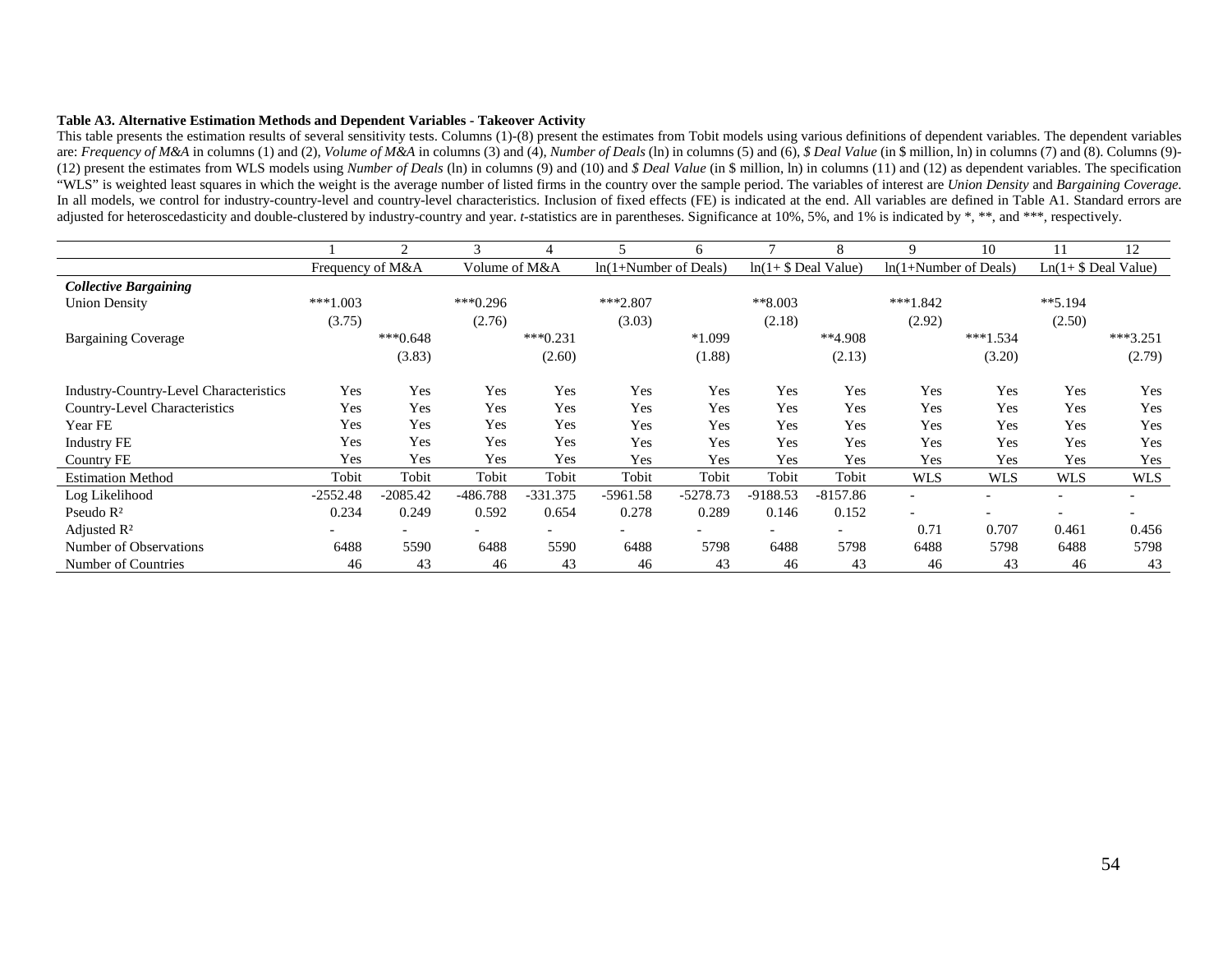## **Table A4. Sensitivity Tests - Target CAR and Offer Premium**

This table presents the estimation results of several sensitivity tests on target CAR. Panel A presents the results using *CAR (-3,+3)* and *CAR (-5,+5)* as dependent variables, Panel B presents the results for alternative definitions of dependent variables, Panel C presents results using various subsamples, and Panel D presents the results using *Offer Premium* as dependent variable. The dependent variable is *CAR (-1,+1)* in Panels B and C. The variables of interest are *Union Density* and *Bargaining Coverage*. We include the same set of control variables as in Table 9. Inclusion of fixed effects (FE) is indicated at the end. All variables are defined in Table A1. Standard errors are adjusted for heteroscedasticity and double-clustered by country and year. *t*-statistics are in parentheses. Significance at 10%, 5%, and 1% is indicated by \*, \*\*, and \*\*\*, respectively.

|                                      |               | $\overline{c}$ | 3             | 4             |
|--------------------------------------|---------------|----------------|---------------|---------------|
|                                      | CAR $(-3,+3)$ | $CAR (+5,+5)$  | CAR $(-3,+3)$ | $CAR (-5,+5)$ |
| <b>Collective Bargaining</b>         |               |                |               |               |
| <b>Union Density</b>                 | $*0.525$      | $***0.842$     |               |               |
|                                      | (1.96)        | (3.08)         |               |               |
| <b>Bargaining Coverage</b>           |               |                | $***0.490$    | $***0.534$    |
|                                      |               |                | (2.69)        | (2.81)        |
| Deal- and Firm-Level Characteristics | Yes           | Yes            | Yes           | Yes           |
| Country-Level Characteristics        | Yes           | Yes            | Yes           | Yes           |
| Country-Pair Characteristics         | Yes           | Yes            | Yes           | Yes           |
| Year FE                              | Yes           | Yes            | Yes           | Yes           |
| <b>Industry FE</b>                   | Yes           | Yes            | Yes           | Yes           |
| Country FE                           | Yes           | Yes            | Yes           | Yes           |
| Adjusted $R^2$                       | 0.217         | 0.227          | 0.244         | 0.256         |
| Number of Observations               | 5351          | 4646           | 5272          | 4578          |
| Number of Countries                  | 36            | 35             | 33            | 32            |

#### *Panel A - Wider Event Windows*

#### *Panel B - Alternative Definitions of Dependent Variables*

|                                      |            | 2                 | 3          | 4          | 5                 | 6             |
|--------------------------------------|------------|-------------------|------------|------------|-------------------|---------------|
|                                      | All Deals  | $State=$<br>5-49% | Stake=100% | All Deals  | $State=$<br>5-49% | $Stake=100\%$ |
| <b>Collective Bargaining</b>         |            |                   |            |            |                   |               |
| <b>Union Density</b>                 | $***0.485$ | $*0.291$          | $***1.103$ |            |                   |               |
|                                      | (2.66)     | (1.93)            | (5.21)     |            |                   |               |
| <b>Bargaining Coverage</b>           |            |                   |            | $***0.291$ | $***0.097$        | $***0.608$    |
|                                      |            |                   |            | (3.74)     | (3.96)            | (2.68)        |
| Deal- and Firm-Level Characteristics | Yes        | Yes               | Yes        | Yes        | Yes               | Yes           |
| Country-Level Characteristics        | Yes        | Yes               | Yes        | Yes        | Yes               | Yes           |
| Country-Pair Characteristics         | Yes        | Yes               | Yes        | Yes        | Yes               | Yes           |
| Year FE                              | Yes        | Yes               | Yes        | Yes        | Yes               | Yes           |
| <b>Industry FE</b>                   | Yes        | Yes               | Yes        | Yes        | Yes               | Yes           |
| Country FE                           | Yes        | Yes               | Yes        | Yes        | Yes               | <b>Yes</b>    |
| Adjusted $\mathbb{R}^2$              | 0.234      | 0.096             | 0.233      | 0.237      | 0.098             | 0.233         |
| Number of Observations               | 11257      | 4065              | 4551       | 10855      | 3796              | 4530          |
| Number of Countries                  | 38         | 36                | 33         | 34         | 33                | 30            |